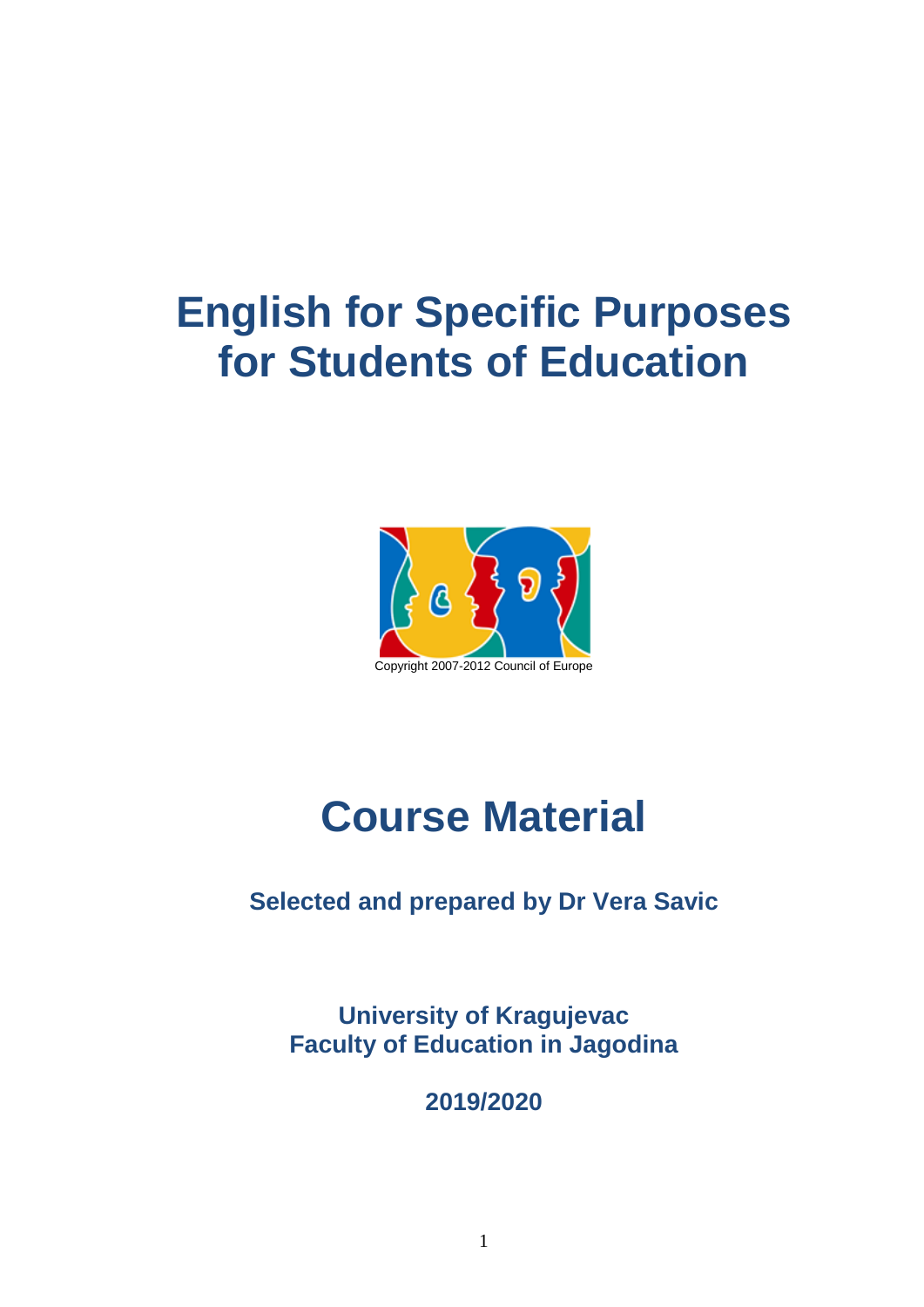# **Introduction**

Selecting the material for the course of *English for Specific Purposes for Students of Education*, I had in mind two main objectives:

 to provide linguistically challenging texts that will foster real development of my students" English language skills and knowledge, and thus prepare them to use English widely as a tool in developing their professional competences;

to provide texts that will develop my students' critical thinking and reflective abilities, and thus shape the way they think about teaching and learning and about their classroom practices.

The texts cover authentic educational material taken from professional literature and downloaded from Internet sites.

### **Acknowledgements**

I am grateful to a few friends of mine, great teachers, teacher trainers and teacher educators from Finland (University of Helsinki), the United States of America (University of Maryland, Baltimore County) and Serbia, for inspiring my professional thinking (hence the choice of course material).

> Dr Vera Savic, Assist. Prof. English Language and Applied Linguistics

> > Jagodina, September 2019

verasavic035@gmail.com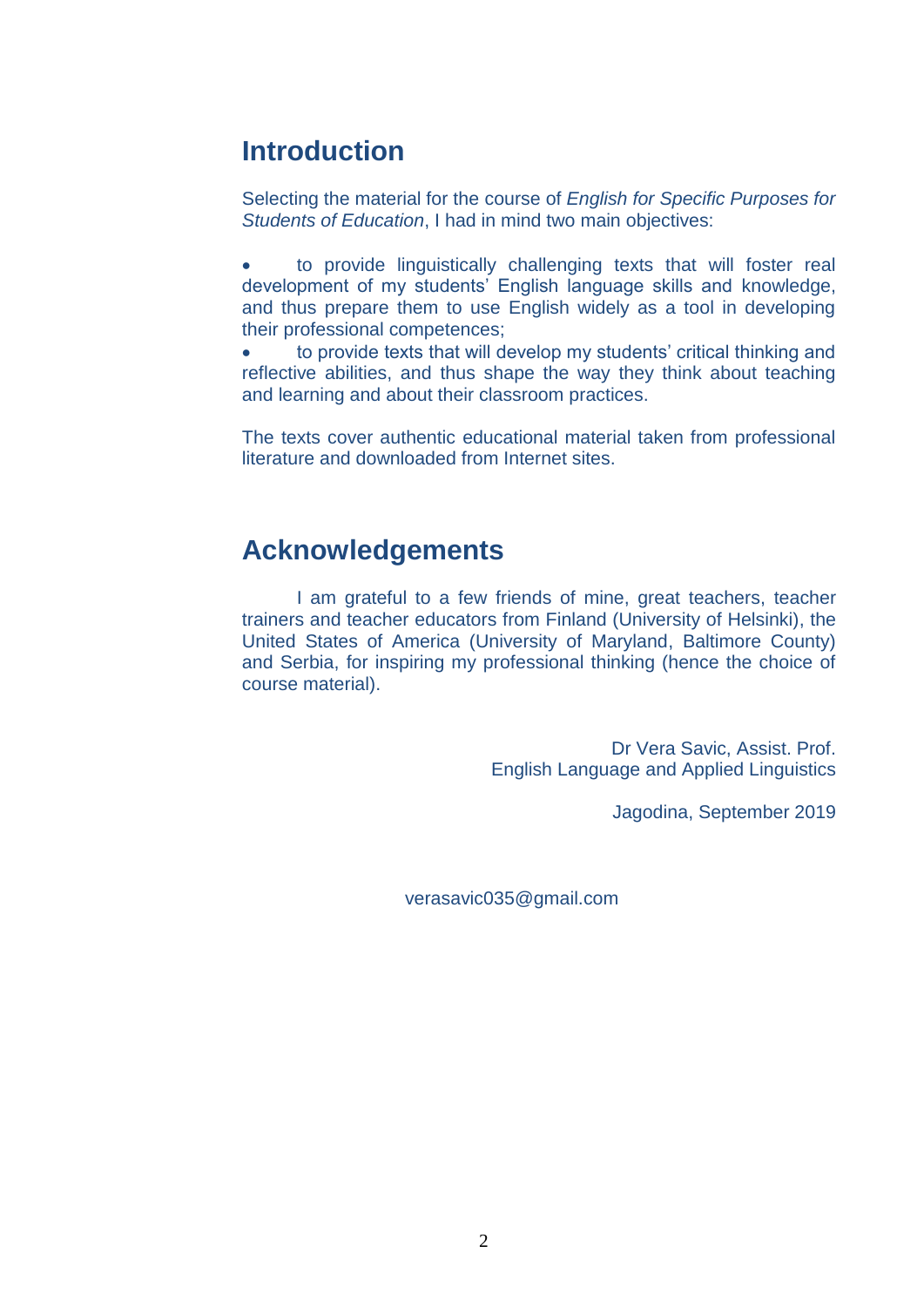## **Language facts**

Retrieved from:

[http://edl.ecml.at/Home/WhyaEuropeanDayofLanguages/tabid/1763/language/en](http://edl.ecml.at/Home/WhyaEuropeanDayofLanguages/tabid/1763/language/en-GB/Default.aspx) [-GB/Default.aspx](http://edl.ecml.at/Home/WhyaEuropeanDayofLanguages/tabid/1763/language/en-GB/Default.aspx)

#### **Did you know that...**

01 There are between 6000 and 7000 languages in the world - spoken by six billion people divided into 189 independent states.

02 There are about 225 indigenous languages in Europe - roughly 3% of the world"s total.

03 Most of the world"s languages are spoken in Asia and Africa.

04 At least half of the world"s population are bilingual or plurilingual, i.e. they speak two or more languages.

05 In their daily lives Europeans increasingly come across foreign languages. There is a need to generate a greater interest in languages among European citizens.

06 Many languages have 50,000 words or more, but individual speakers normally know and use only a fraction of the total vocabulary: in everyday conversation people use the same few hundred words.

07 Languages are constantly in contact with each other and affect each other in many ways: English borrowed words and expressions from many other languages in the past, European languages are now borrowing many words from English.

08 In its first year a baby utters a wide range of vocal sounds; at around one year the first understandable words are uttered; at around three years complex sentences are formed; at five years a child possesses several thousand words.

09 The mother tongue is usually the language one knows best and uses most. But there can be "perfect bilinguals" who speak two languages equally well. Normally, however, bilinguals display no perfect balance between their two languages.

10 Bilingualism brings with it many benefits: it makes the learning of additional languages easier, enhances the thinking process and fosters contacts with other people and their cultures.

11 Bilingualism and plurilingualism entail economic advantages, too: jobs are more easily available to those who speak several languages, and multilingual companies have a better competitive edge than monolingual ones.

12 Languages are related to each other like the members of a family. Most European languages belong to the large Indo-European family.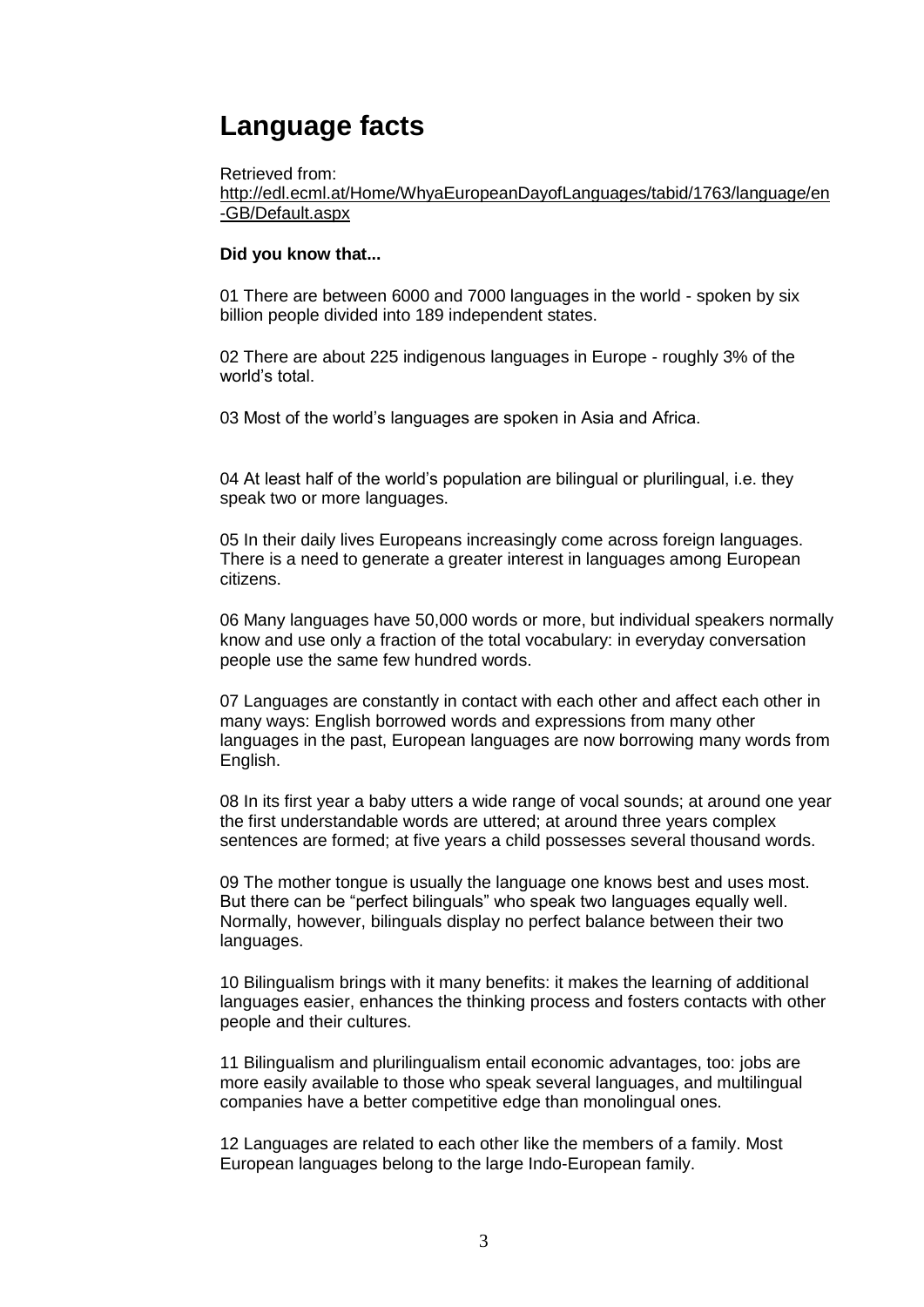13 Most European languages belong to three broad groups: Germanic, Romance and Slavic.

14 The Germanic family of languages includes Danish, Norwegian, Swedish, Icelandic, German, Dutch, English and Yiddish, among others.

15 The Romance languages include Italian, French, Spanish, Portuguese and Romanian, among others.

16 The Slavic languages include Russian, Ukrainian, Belarusian, Polish, Czech, Slovak, Slovenian, Serbian, Croatian, Macedonian, Bulgarian and others.

17 Most European languages use the Latin alphabet. Some Slavic languages use the Cyrillic alphabet. Greek, Armenian, Georgian and Yiddish have their own alphabet.

18 Most countries in Europe have a number of regional or minority languages – some of these have obtained official status.

19 The non-European languages most widely used on European territory are Arabic, Chinese and Hindi, each with its own writing system.

20 Russia (148 million inhabitants) has by far the highest number of languages spoken on its territory: from 130 to 200 depending on the criteria.

21 Due to the influx of migrants and refugees, Europe has become largely multilingual. In London alone some 300 languages are spoken (Arabic, Turkish, Kurdish, Berber, Hindi, Punjabi, etc.).

### **Why a European Day of Languages?**

Why a European Day of Languages?

#### **There have never been more opportunities to work or study in a different European country - but lack of language competence prevents many people from taking advantage of them.**

Globalisation and patterns of business ownership mean that citizens increasingly need foreign language skills to work effectively within their own countries. English alone is no longer enough.

Europe is rich in languages - there are over 200 European languages and many more spoken by citizens whose family origin is from other continents. This is an important resource to be recognised, used and cherished.

Language learning brings benefits to young and old - you are never too old to learn a language and to enjoy the opportunities it opens up. Even if you only know a few words of the language of the country that you visit (for example on holiday), this enables you to make new friends and contacts.

Learning other peoples' languages is a way of helping us to understand each other better and overcome our cultural differences.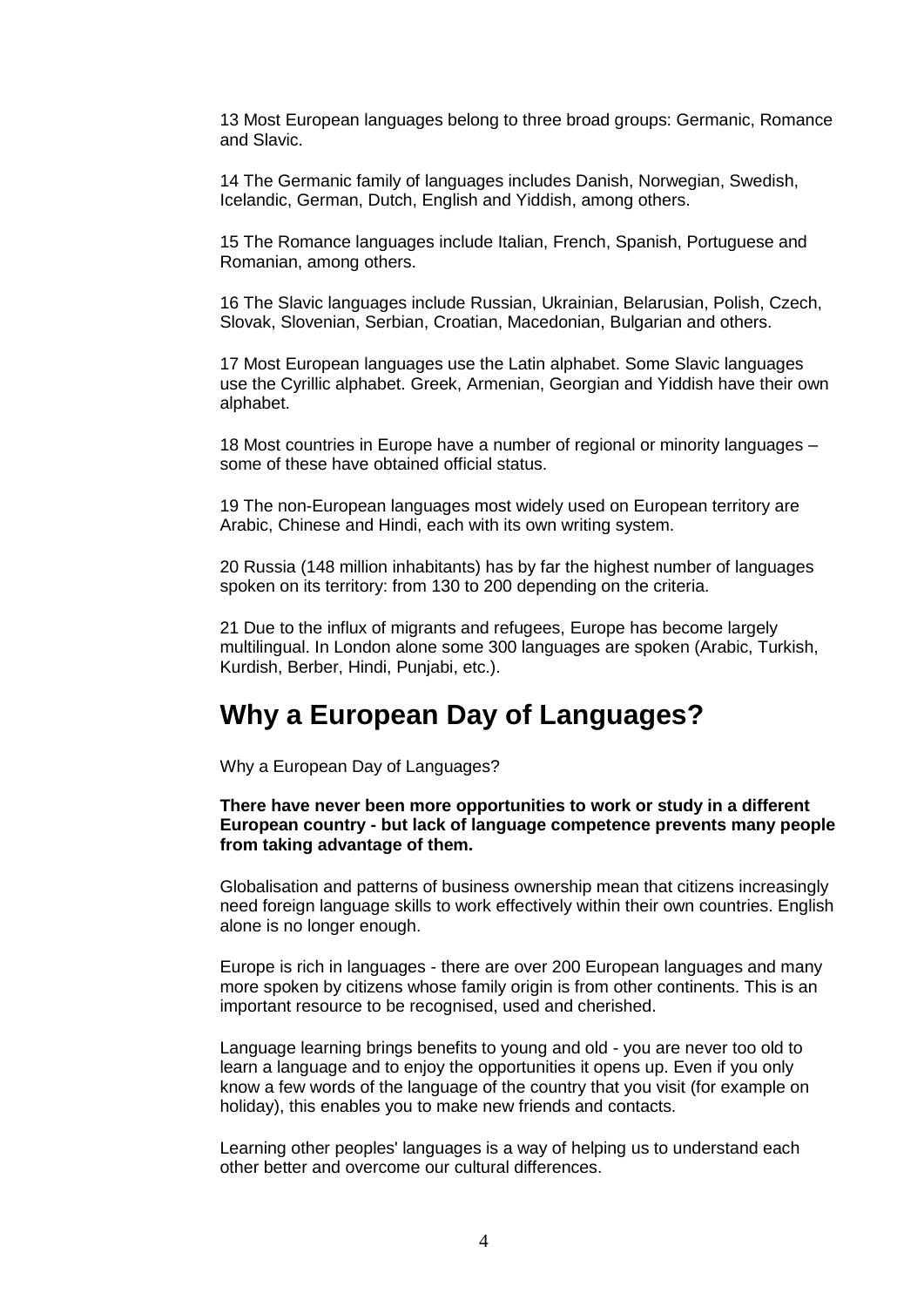#### **Objectives**

Language skills are a necessity and a right for EVERYONE – that is one of the main messages of the European Day of Languages.

The overall objectives are to raise awareness of:

• Europe's rich linguistic diversity, which must be preserved and enhanced;

• the need to diversify the range of languages people learn (to include less widely used languages), which results in plurilingualism;

• the need for people to develop some degree of proficiency in two languages or more to be able to play their full part in democratic citizenship in Europe.

… the Committee of Ministers decided to declare a European Day of Languages to be celebrated on 26th September each year. The Committee recommended that the Day be organised in a decentralised and flexible manner according to the wishes and resources of member states, which would thus enable them to better define their own approaches, and that the Council of Europe propose a common theme each year. The Committee of Ministers invites the European Union to join the Council of Europe in this initiative. It is to be hoped that the Day will be celebrated with the co-operation of all relevant partners.

Decision of the Committee of Ministers of the Council of Europe, Strasbourg  $(776<sup>th</sup>$  meeting – 6 December 2001)

### **The celebration of linguistic diversity**

#### **The human condition**

Our planet has over six billion people who speak between 6 000 and 7 000 different languages. A few languages are spoken by hundreds of millions of speakers, such as English or Chinese, but most are spoken by only a few thousand, or just a handful of speakers. In fact, 96% of the world"s languages are spoken by just 4% of the people. Europeans often feel their continent to have an exceptional number of languages, especially when compared to North America or Australia. Yet, only 3% of the world"s total, some 225 languages, are indigenous to Europe. Most of the world"s languages are spoken in a broad area on either side of the Equator - in southeast Asia, India, Africa, and South America. Many Europeans may think that a monolingual way of life is the norm. But between a half and two-thirds of the world"s population is bilingual to some degree, and a significant number are plurilingual. Plurilingualism is much more the normal human condition than monolingualism. Diversity of languages and of cultures, as in the case of biodiversity, is increasingly being seen as a good and beautiful thing in itself. Each language has its own way of seeing the world and is the product of its own particular history. All languages have their individual identity and value, and all are equally adequate as modes of expression for the people who use them. We know from comparisons of the rates at which children learn to speak, that no language is intrinsically more difficult than any other language.

#### **The structure of language**

Language is an arbitrary system of sounds and symbols which is used for many purposes by a group of people, chiefly to communicate with each other, to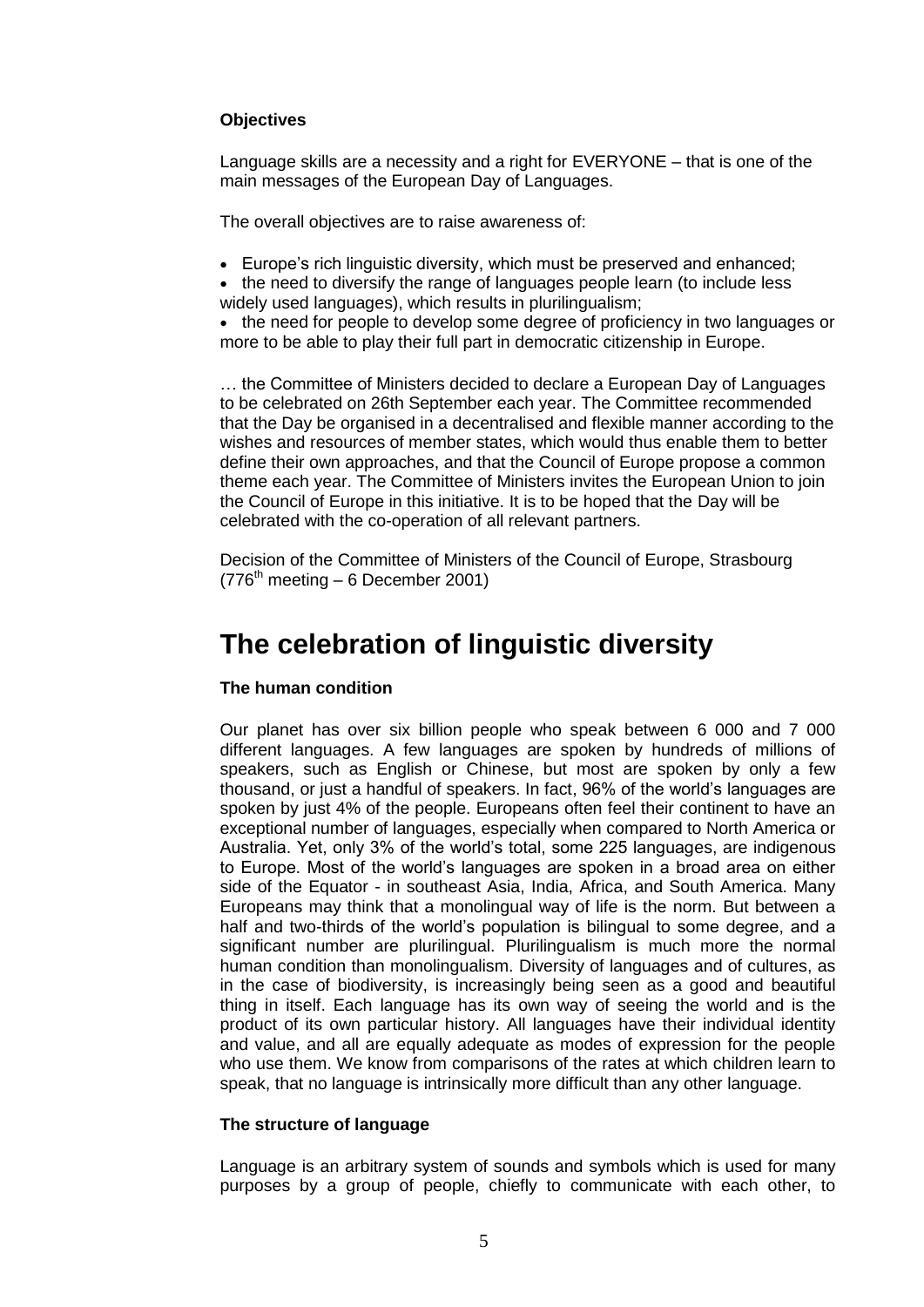express cultural identity, to convey social relationships, and to provide a source of delight (for example, in literature). Languages differ from each other in their sounds, grammar, vocabulary, and patterns of discourse. But all languages are highly complex entities. Languages vary in the number of their vowel and consonant sounds from less than a dozen to over a hundred. European languages tend to have inventories in the middle range – from around 25 such sounds (e.g. Spanish) to over 60 (e.g. Irish). Alphabets reflect these sounds with varying degrees of accuracy: some alphabets (e.g. Welsh) are very regular in the way they symbolise sounds; others (e.g. English) are very irregular. Within grammar, each language comprises several thousand points of word formation and sentence construction. Each language has a huge vocabulary available to meet the needs of its users – in the case of European languages, where scientific and technical vocabulary is very large, this reaches several hundred thousand words and phrases. Individual speakers know and use only a fraction of a language"s total vocabulary. The words educated people use – their active vocabulary – can reach some 50,000 words; the words they know but do not use – their passive vocabulary – is somewhat larger. In everyday conversation, people often make use of a small number of words, but with great frequency. It has been estimated that a 21-year-old has already uttered some 50 million words. Living languages and cultures are constantly changing. People influence each other in the way they speak and write. New media, such as the Internet, give languages fresh opportunities to grow. Languages are always in contact with each other, and affect each other in many ways, especially by borrowing words. English, for example, has over the centuries borrowed from over 350 languages, and European languages are all currently borrowing many words from English.

#### **Language acquisition**

The task of learning the mother tongue is one which we accomplish essentially in the first five years of life, though certain features of language (such as vocabulary acquisition) continue indefinitely. Language develops through several stages. During the first year the baby makes a wide range of vocalisations, out of which emerge the rhythm and intonation patterns, and then the vowels and consonants. Around one year the first understandable words are uttered. During the second year two-word combinations follow, moving slowly to three- and four-word combinations. Three and four-year-olds use increasingly longer and complex sentences. Vocabulary grows from some 50 active words by 18 months to several thousand words by age five. The mother tongue is usually described as an individual"s first learned or primary language. This is the language people know best, the language they use most, or the language with which they most closely identify. With some bilingual people, two languages have been learned so closely together that it is impossible to choose between them, in terms of "first" or "second" languages. With most bilinguals, however, the distinction is clearer, as the learning of a second or third language takes place in school or later in life. There is no absolute age limit beyond which it is impossible to learn another language. Bilingualism is a complex phenomenon. A common myth is that a bilingual person has two equally developed languages; in reality, bilinguals rarely display a balance between their two languages. Another myth is that all bilinguals are the same in their abilities; in reality, they display many kinds of bilingualism. Some sound like native speakers in both their languages; others have a strong foreign accent in one. Some can read well in both languages; others can do so only in one. Some prefer to write in one language, but can only talk in another. Bilingualism brings all kinds of benefits. Being bilingual can enhance your chances of successfully learning other languages. Somehow, the learning of a third language is facilitated by the learning of a second. Bilinguals may also have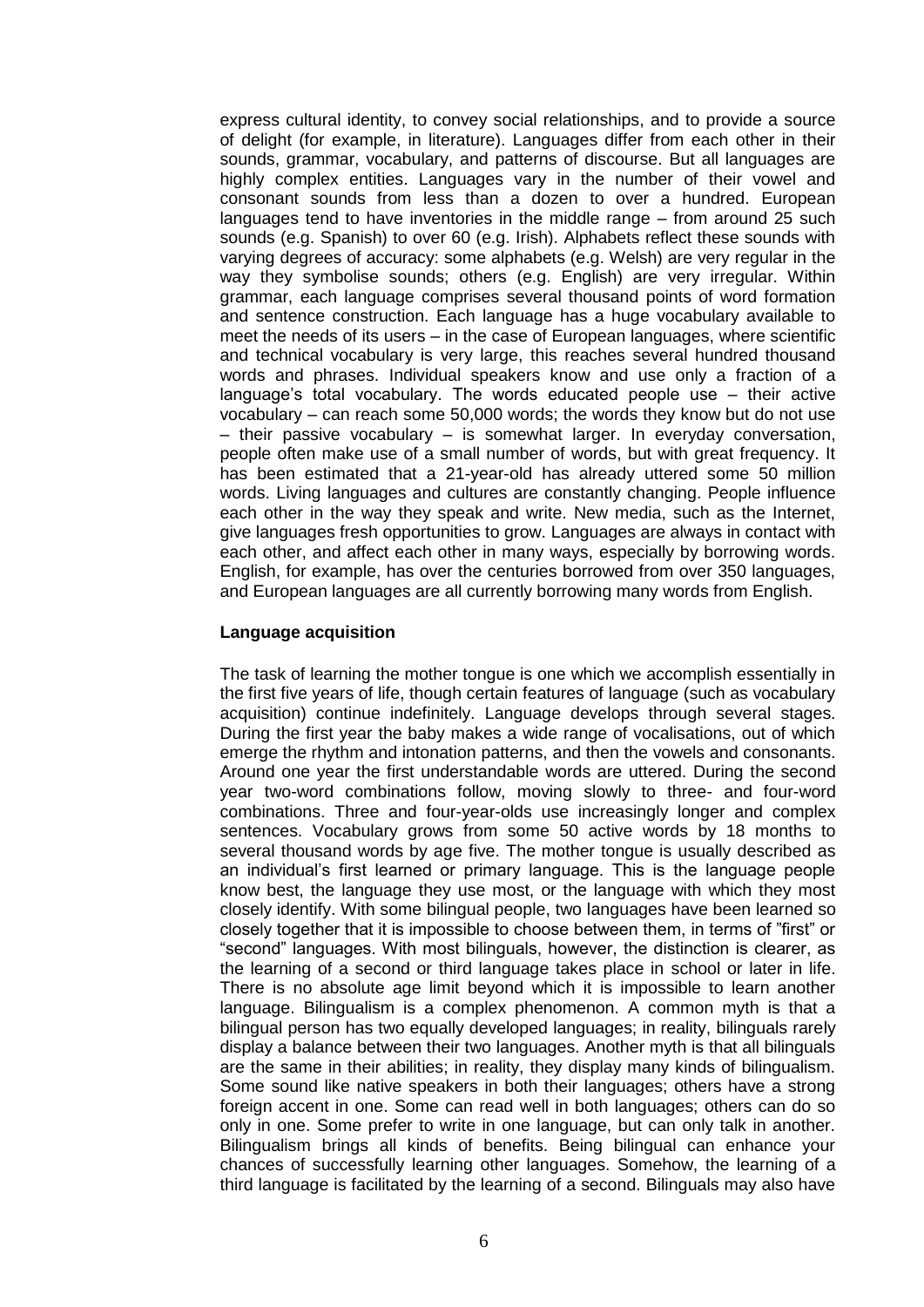some advantages in thinking: there is evidence that they make faster progress than monolinguals in certain areas of early cognitive development and are in many ways more creative in their linguistic skills. Bilinguals have the great advantage of being able to communicate with a wider variety of people. Because bilinguals have the opportunity of experiencing two or more cultures in an intimate way, their ability can lead to more sensitivity in communication and a readiness to overcome cultural barriers and to build cultural bridges. There are also important practical issues: bilinguals have a potential economic advantage because a larger number of jobs becomes available to them. It is also increasingly accepted that multilingual companies have a competitive edge over monolingual ones.

#### **Language families**

Languages are related to each other like the members of a family. Most of the languages of Europe can be grouped together, because of their common origins, as a single, large Indo-European language family. The families in Europe with the most member-languages and the most speakers are the Germanic, Romance, and Slavic. The Germanic language family has a northern branch with Danish, Norwegian, Swedish, Icelandic and Faroese, as well as a western branch with German, Dutch, Frisian, English and Yiddish as its members. The Romance language family has as its members Romanian, Italian, Corsican, Spanish, Portuguese, Catalan, Occitan, French, Romansh, Ladin and Sardinian. To the Slavic language family belong languages such as Russian, Ukrainian, Belarusian, Polish, Sorbian, Czech, Slovak, Slovenian, Serbian, Croatian, Macedonian and Bulgarian. Within the Celtic family are Irish, Scots Gaelic, Welsh, and Breton, with revival movements under way for Cornish and Manx. To the Baltic family belong Latvian and Lithuanian. Separate families with only one member are Greek, Albanian and Armenian. Basque is an exceptional case, because it does not belong to the Indo-European family and its origins are unknown. Other language families also have members in Europe. In the North we find the Uralic languages: Finnish, Estonian, Hungarian, several Sámi languages, as well as other small languages in the northern parts of the Russian Federation such as Ingrian or Karelian. In the Southeast we find representatives of the Altaic language family, notably Turkish and Azerbaijani. The Caucasian family is spoken in a relatively small and compact area between the Black Sea and the Caspian Sea, and comprises also about 40 members, among them Georgian, and Abkhaz. The Afro-Asiatic family includes Maltese, Hebrew and Berber. All these languages use a small number of alphabetic scripts. Most languages use the Roman (or Latin) alphabet. Russian and some other Slavic languages use Cyrillic. Greek, Yiddish, Armenian and Georgian each have their own script. Non- European languages widely used on European territory include Arabic, Chinese and Hindi, each with its own writing system.

#### **The languages of Europe**

Estimates vary but there are about 225 spoken indigenous languages. The five languages spoken by most people in Europe are, by number of mother tongue speakers, Russian, German, English, French and Italian. But most European countries operate routinely with several languages. The 49 states parties to the European Cultural Convention have 41 official or national languages and many accord special status to other languages. Most countries have a number of traditionally spoken minority or regional languages. The Russian Federation has by far the highest number of languages spoken on its territory; the number varies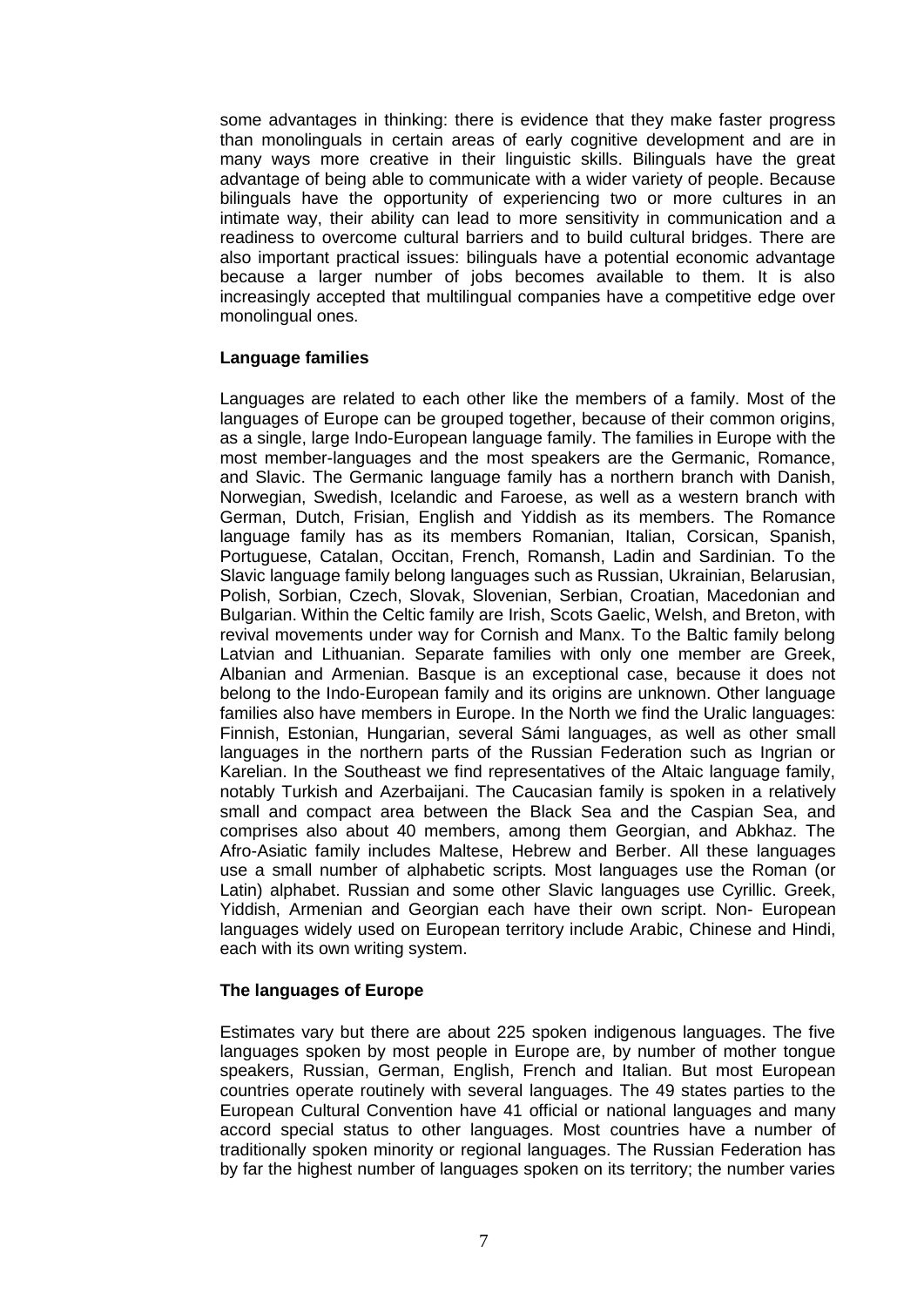from 130 to 200 depending on the criteria. Some regional and minority languages have obtained official status, for example, Basque, Catalan and Galician in the regions of Spain in which they are spoken. Welsh has protective language rights in the United Kingdom, as does Frisian in the Netherlands and the Sámi languages in Norway, Sweden and Finland. Due to the influx of migrants and refugees from all over the world, Europe has become increasingly multilingual. London, for example, has more than 300 languages spoken as a home language. Most other larger cities, particularly in western Europe, easily have 100-200 languages spoken as mother tongues by their school populations. The most common languages include Arabic, Berber Turkish, Kurdish, Hindi, Punjabi, and Chinese. However, many of these languages are spoken by small minorities, and their future is under threat. Daily, informal, oral interaction between parents and children is crucial to the survival of a language. Experts have estimated that over this century at least half of the world"s languages, and perhaps more, will die out. Within two generations all traces of a language can disappear when children are no longer raised in it. The reasons for giving up a language are manifold, and include the physical destruction (through environmental crisis and disease) of a community or its habitat, active antagonism by political groups, and – the commonest cause - economic and cultural domination by more powerful and prestigious languages. But whatever the reason, the result is the same: the loss to humanity of a unique resource. Through the work of the Council of Europe, two important international instruments came into force in 1998. The European Charter for Regional or Minority Languages is in force in 22\* member states; the Framework Convention for the Protection of National Minorities which includes some provisions for minority languages, is in force in 39\* member states. These treaties are important in protecting and promoting the linguistic wealth of Europe. (\* ratifications in 2007) At the beginning of the 21st century all European citizens live in a multilingual environment. In their daily lives citizens come across many different languages, for example on a bus or a train, through TV, radio or newspapers, or the ingredients on a product in the supermarket. There is a need to increase popular knowledge and understanding of the diversity of the languages of Europe, and of the factors affecting their maintenance and growth. There is a need to generate a greater interest in and curiosity about languages. There is a need to enhance linguistic tolerance within and between nations. These were just some of the aims of the European Year of Languages 2001 which was organised by the Council of Europe and the European Union. On the eve of the closing event of the Year, the Committee of Ministers of the Council of Europe decided to declare the European Day of Languages to be celebrated on 26th September each year, with similar objectives.

# **The Place of English**

Although English is not the language with the largest number of native language speakers, it has become a **lingua franca**. A lingua franca can be defined as a language widely adopted for communication between two speakers whose native languages are different from each other"s and where one or both speakers are using it as a "second" language. Like Latin in Europe in the Middle Ages, English seems to be one of the main languages of international communication, and even people who are not speakers of English often know words such as *bank, chocolate, computer, hotel, television, taxi, telephone*, *university* and *walkman*. Many of these words have themselves been borrowed by English from other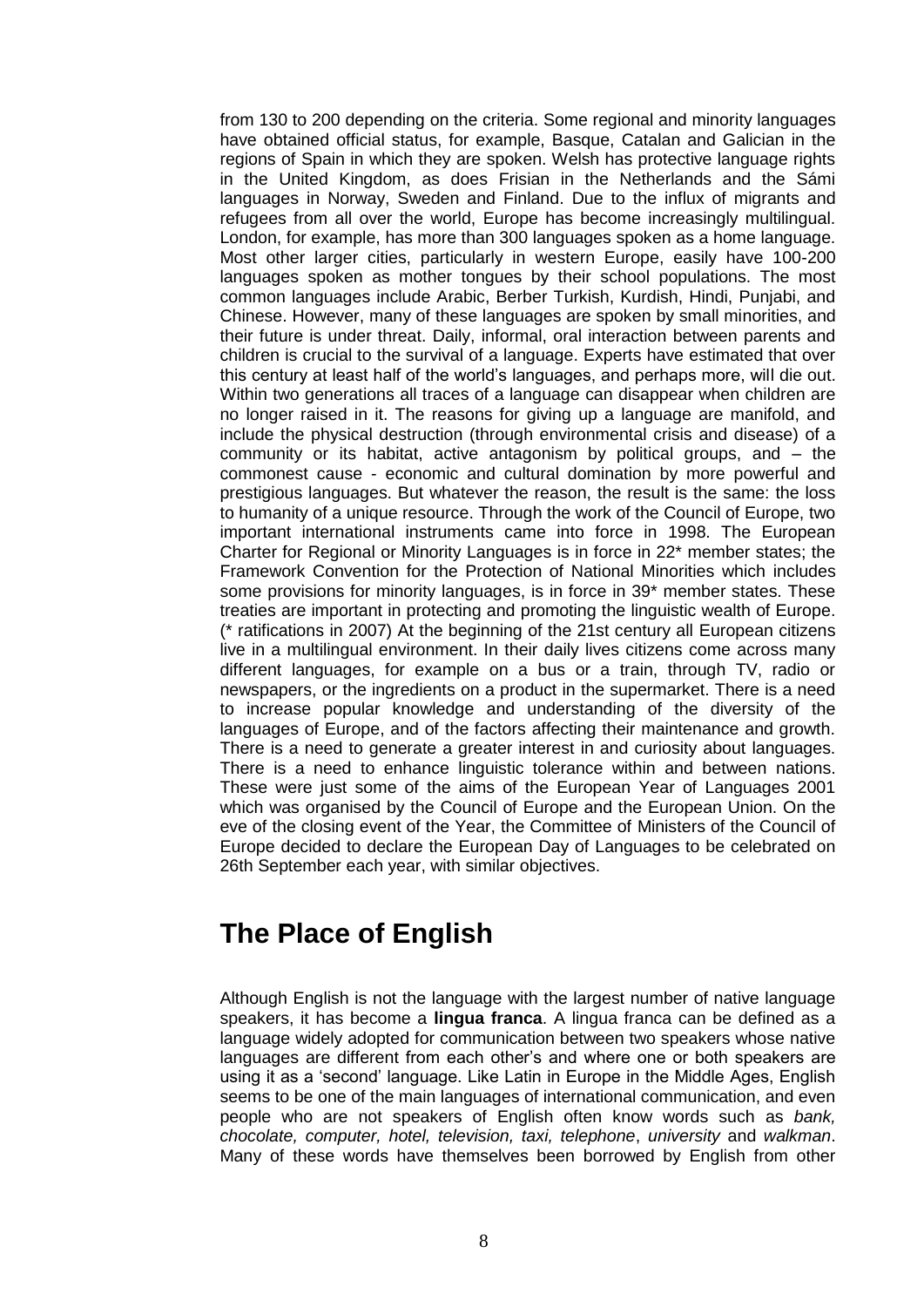languages of course (e.g. *chocolate*, *taxi*, etc.), and speakers of Romance languages are likely to have a number of words in common with English.

Whatever the spread of English across the globe and whatever its overlapping with other languages, there has been a debate over the years as to how many people speak English as either a "first" or a "second" language. David Crystal (1995 and 1997) takes 75 territories where English "holds a special place" (territories which include not only Britain, the USA, Australia, Canada, etc. but also places such as Hong Kong, India, Malaysia and Nigeria) and calculates around 377 million first language speakers of English and only 98 million speakers of English as a second language. However, he points out that it would be easy to get nearer a total of 350 million for second language speakers if we were able to calculate how many speakers of English as a second language there were in, say, Canada or Australia, or in countries like Pakistan or Nigeria. It seems to be the case, therefore, that anywhere between 600-700 million people in the world speak English, and of that huge number, a significant minority speak it as a second language.

It is not necessarily the case that English will remain dominant among world languages. However, there is no doubt that it is and will remain a vital linguistic tool for many business people, academics, tourists and citizens of the world who wish to communicate easily across nationalities for the years to come.

**Reference**: *The Practice of English Language Teaching*, by Jeremy Harmer, 2003.

| Education in the United States |           |  |
|--------------------------------|-----------|--|
| <b>Elementary school</b>       |           |  |
| Preschool                      | $4 - 5$   |  |
| Kindergarten                   | $5 - 6$   |  |
| <b>1st Grade</b>               | $6 - 7$   |  |
| 2nd Grade                      | $7 - 8$   |  |
| <b>3rd Grade</b>               | $8 - 9$   |  |
| 4th Grade                      | $9 - 10$  |  |
| 5th Grade                      | $10 - 11$ |  |
| <b>Middle school</b>           |           |  |
| <b>6th Grade</b>               | $11 - 12$ |  |
| <b>7th Grade</b>               | $12 - 13$ |  |
| 8th Grade                      | $13 - 14$ |  |
| <b>High school</b>             |           |  |

**Task:** Describe the role of English in the world today.

### **Education in the United States**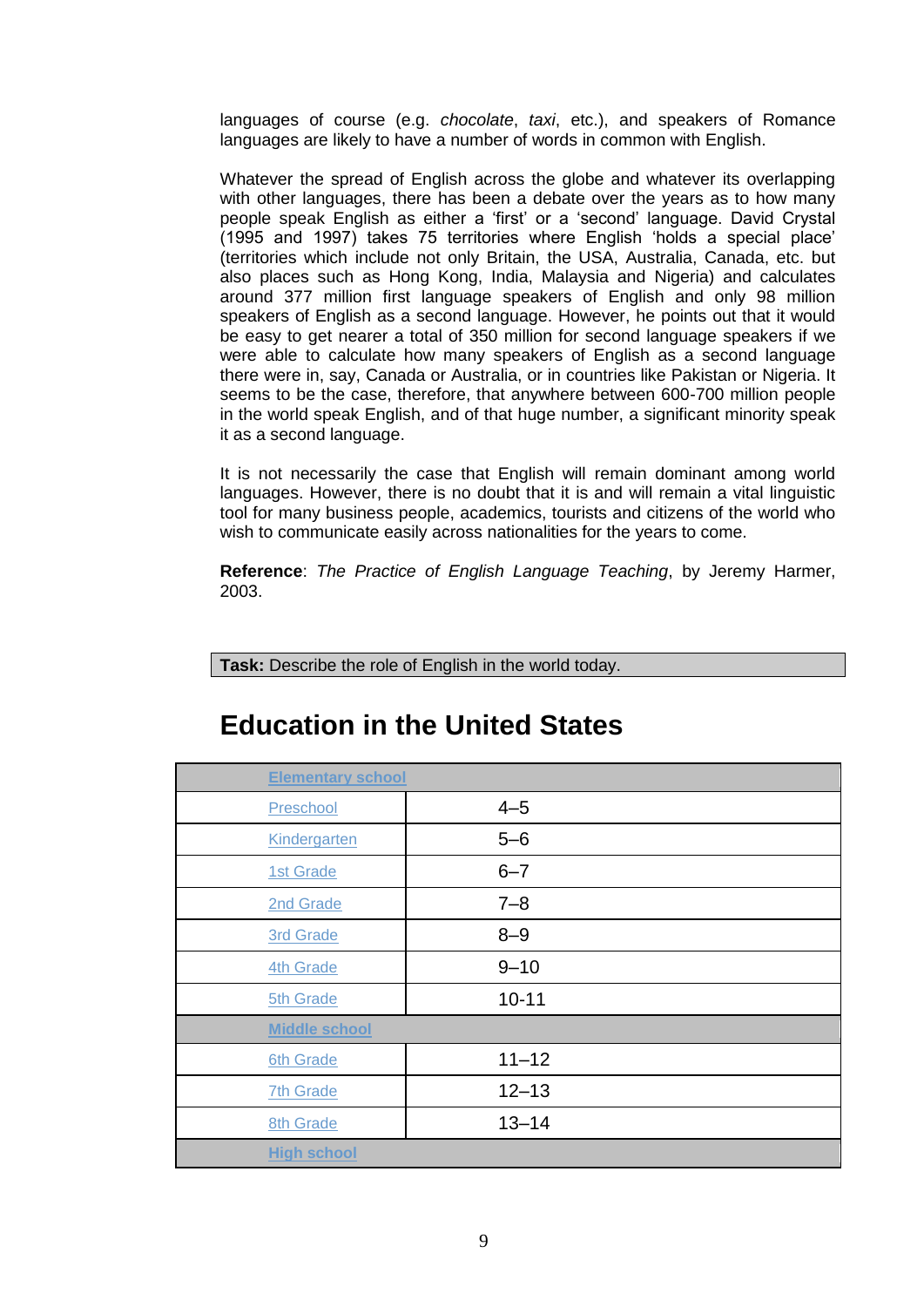| 9th Grade<br>(Freshman)                                 | $14 - 15$                                                                       |
|---------------------------------------------------------|---------------------------------------------------------------------------------|
| 10th Grade<br>(Sophomore)                               | $15 - 16$                                                                       |
| 11th Grade<br>(Junior)                                  | $16 - 17$                                                                       |
| 12th Grade<br>(Senior)                                  | $17 - 18$                                                                       |
| <b>Post-secondary education</b>                         |                                                                                 |
|                                                         |                                                                                 |
| <b>Tertiary education</b><br>(College or<br>University) | Ages vary, but often 18-23<br>(Freshman, Sophomore, Junior and<br>Senior years) |
| Vocational<br>education                                 | Ages vary                                                                       |
| Graduate<br>education                                   | Ages vary                                                                       |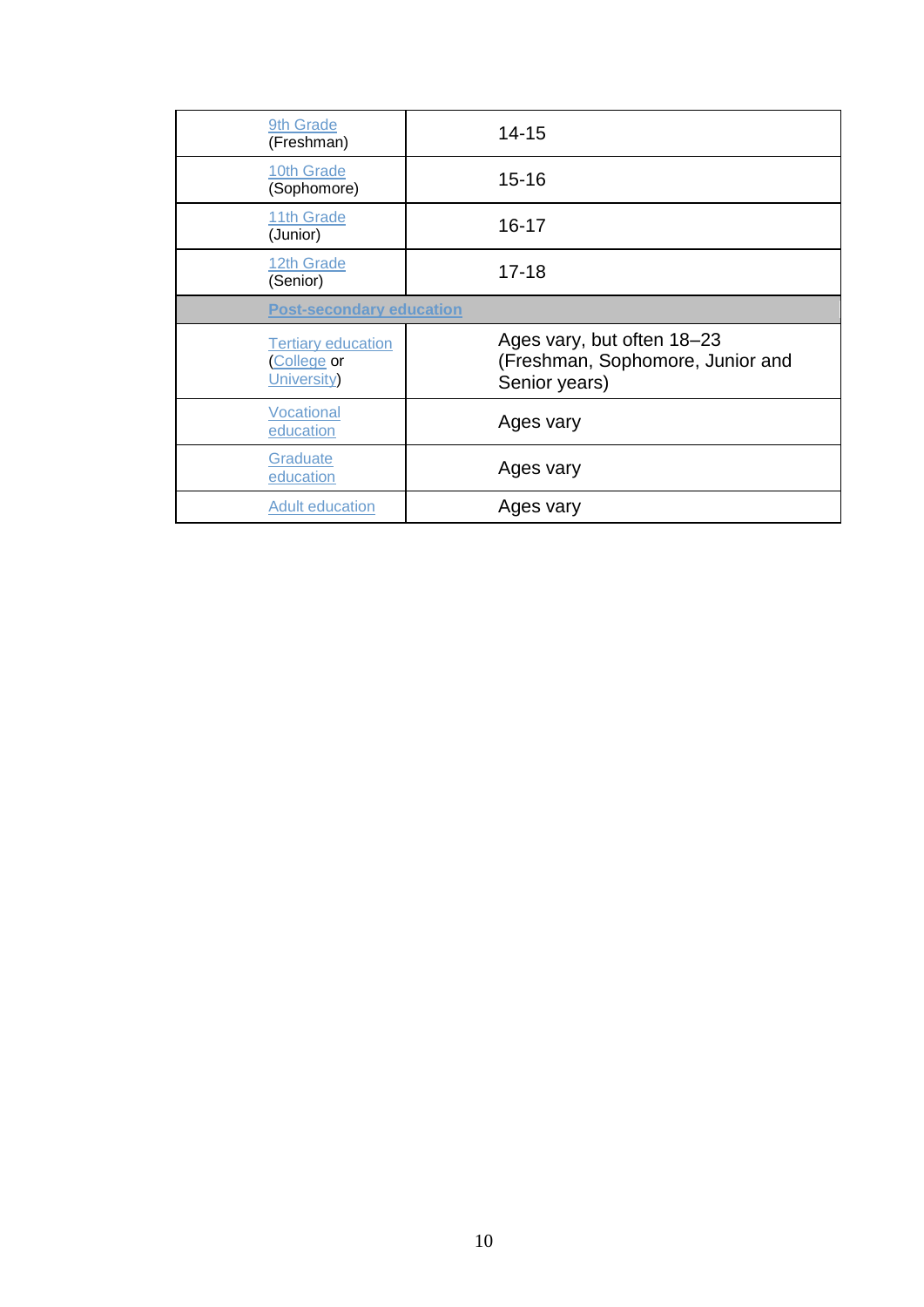#### **Task**: Create a chart or a grid with facts related to the Serbian system of education.



### **Introduction to Education in England**

**Education is important in England.** English children are required to attend school until they are 16 years old. Education is free for all children from 5 to 18. About 94 per cent of pupils in the UK receive free education from public funds, while 6 per cent attend independent fee paying schools. All government-run schools, state schools, follow the same *National Curriculum*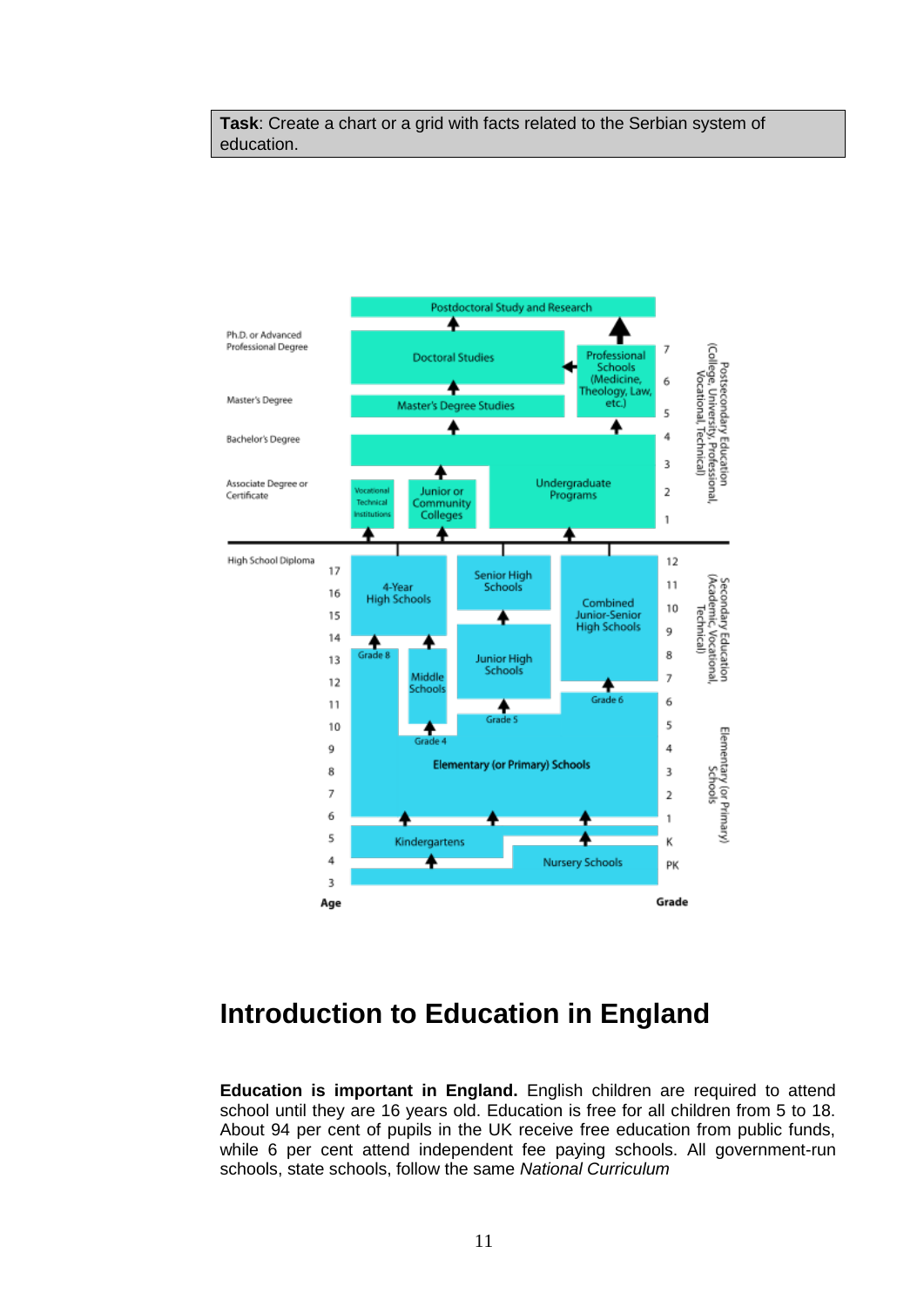#### **The School Year**

The school year is 39 weeks long and is divided into [six terms:](http://www.woodlands-junior.kent.sch.uk/customs/questions/schterms.html) September to October February to March October to December **April to May** January to February **June to July** The main school holidays are: Christmas- 2 weeks Spring - 2 weeks Summer - 6 weeks

Children have a one week holiday at the end of every odd numbered term.

#### **When do kids start school?**

In general, children start school on the first day of term after they turn 5. At the age of 11, they move on to regular high schools, known as secondary schools.

#### **When do kids finish school?**

English children are required to attend school until they are **16 years old**. At the age of 16, students write an examination called the GCSE (General Certificate of Secondary Education). All students are tested in mathematics, English literature, English composition, chemistry, biology, physics, history or the Classics, one modern language, and one other subject, such as art or computer studies. After completing the GCSE, some students leave school, others go onto technical college, whilst others continue at high school for two more years and take a further set of standardized exams, known as A levels, in three or four subjects. These exams determine whether a student is eligible for university.

#### **Education stages:**

Children's education in England is normally divided into two separate stages. They begin with primary education at the age of five and this usually lasts until they are eleven. Then they move to secondary school, there they stay until they reach sixteen, seventeen or eighteen years of age.

#### **What subjects do children learn at school?**

All children aged from 5 - 16 are taught the National Curriculum. The main aim of the National Curriculum is to raise standards, making sure all children have a broad and balanced education up to the age of 16 and to ensure that schools in all parts of the country are following the same courses. The National Curriculum specifies what children must study and what they are expected to know at different ages.

#### **The National Curriculum is made up of the following subjects:**

English (speaking, listening, reading and writing.), Mathematics, Religious Education, Science Design and Technology, Information and Communication Technology (Computers), History, Geography, Music, Art, Physical Education (PE) and a modern foreign language e.g. French or German.

(Taken from [www.woodlands-junior](http://www.woodlands-junior/) kent.sch.UK)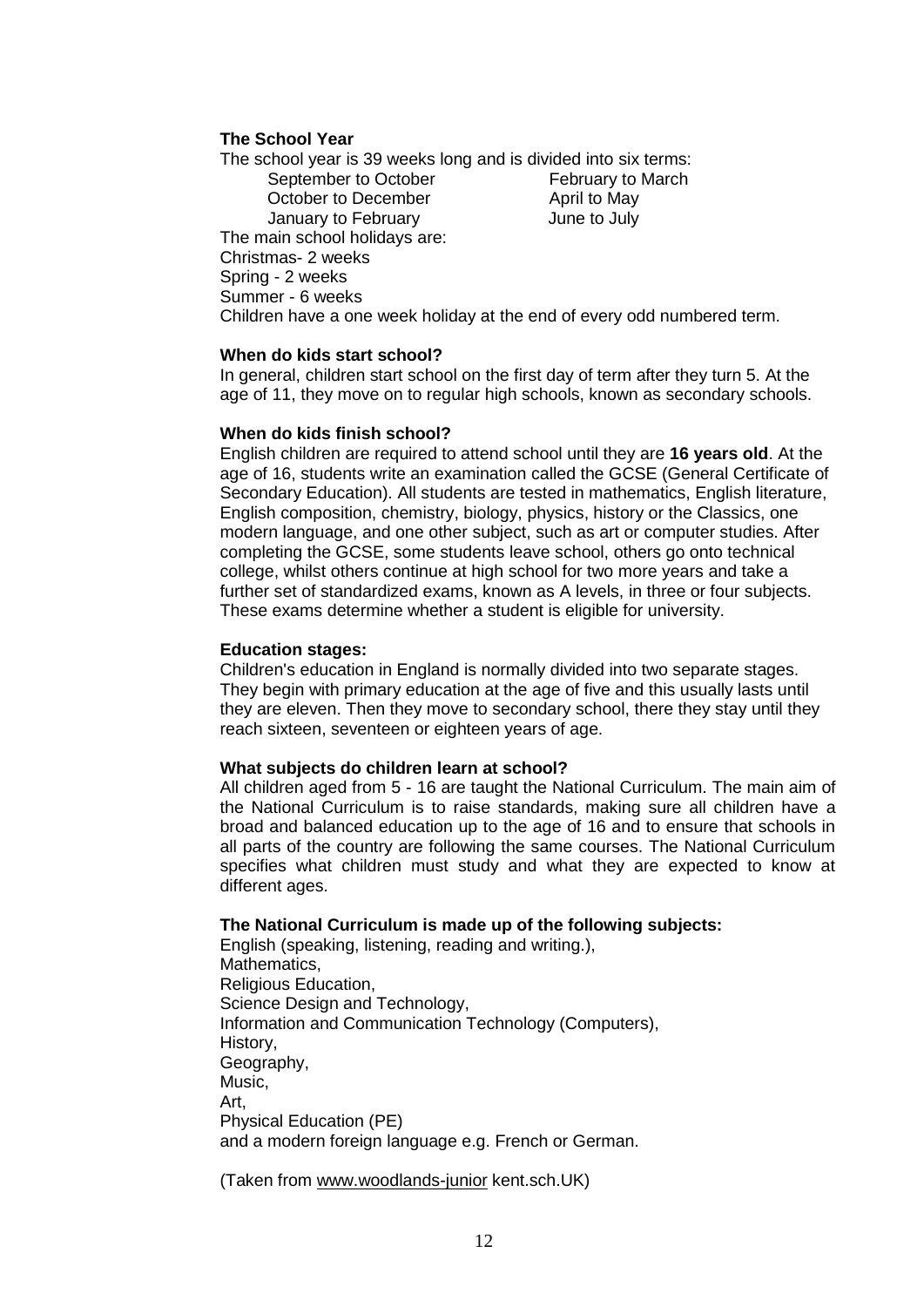# **Education and training in Finland**

The main aim of the Finnish education system is to ensure that the entire population has access to education and training. The principle of lifelong learning, the idea that people are always capable of learning new things at all stages of life, is an important principle for all education provision, from basic schooling to adult education. In 1998, public spending on education accounted for 6.2 per cent of GDP in Finland (against an OECD average of 5.3 per cent). Finnish people have a high standard of education. Young people, in particular, have been rated very highly in international comparisons. The OECD Programme for International Student Assessment (PISA), which evaluates the educational achievement of children of school age in the OECD countries, placed Finland among the top countries in 2001.

#### **Pre-school teaching**

The Finnish school system does not have any actual pre-schools, but pre-school teaching is provided at schools and daycare centres. Pre-school teaching means education provided in the year before children start comprehensive school. The aim is to improve children's capacity for learning. In practice, children are taught new facts and new skills through play. There is legislation which requires all municipalities to provide pre-school teaching free of charge to all children aged six, but participation in such teaching is voluntary. Most six-year-olds now go to pre-school.

#### **Comprehensive school**

Compulsory education in Finland really starts with comprehensive school, which generally starts in the year children turn seven. Comprehensive school lasts for nine years and ends once a young person has completed the curriculum of the comprehensive school or when ten years have passed since the start of their compulsory education. Children who are permanently resident in Finland - and that includes children of other nationalities - are required by law to complete the curriculum of compulsory education. This can be done by attending comprehensive school or by acquiring the equivalent education by other means. This means that compulsory school attendance does not actually exist in Finland. The principle of compulsory education, however, has been in force for almost as long as Finland has been an independent country; Finland gained its independence in 1917 and general compulsory education came into effect in 1921. The legislation on basic education currently in force dates from 1998.

It is the municipalities' responsibility to arrange basic education. There are about 450 municipalities in Finland, and each of them is responsible for providing education for all their children, or for ensuring that education is available to all children of school age. The law states that basic education is free of charge. This means that, in addition to teaching and school attendance, school books and other materials are also free. School pupils also receive one hot meal a day free of charge. The law also states that basic education must be provided near home. The arrangement and cost of school journeys longer than five kilometres are the responsibility of the municipality.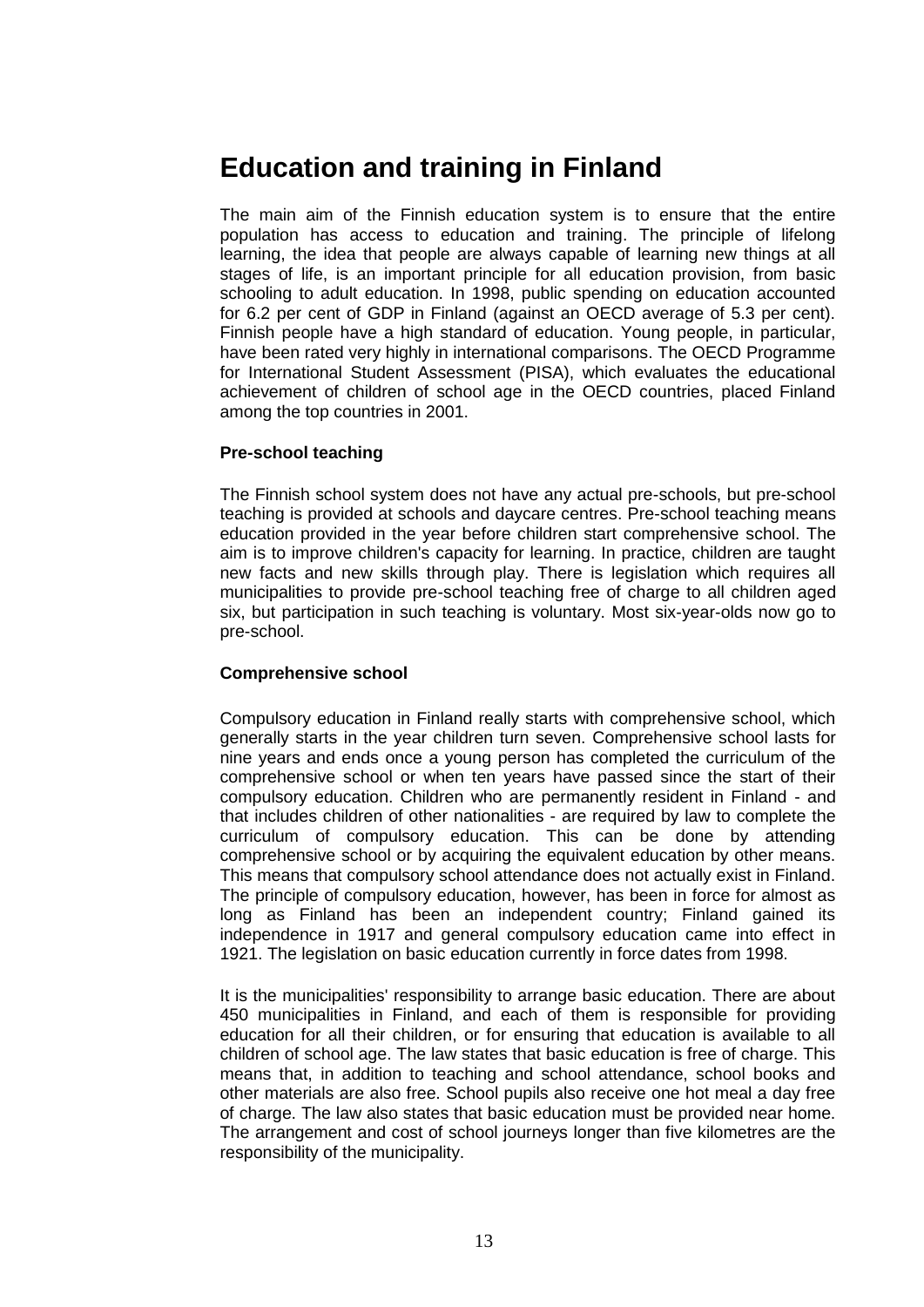There is no actual graduation certificate or qualification to be gained upon completing comprehensive school, but once one's compulsory education is over, it opens the way to all secondary education options, i.e. different types of vocational training or upper secondary school.

There are about 4,000 comprehensive schools in Finland. Every autumn, some 60,000 children start the first grade and in 2002, there were altogether about 580,000 comprehensive school pupils in Finland.

For the first six years of comprehensive school, the children are taught by a class teacher, who generally teaches all or at least most subjects. Then, during the last three years of comprehensive school, the different subjects are taught by specialized subject teachers. It has been made a general aim of basic education in Finland to encourage pupils to become well-adjusted and ethically responsible members of society. Comprehensive school places a special emphasis on teaching pupils the facts and skills they will need later in life as members of society. Pupils suffering from learning disabilities are entitled to special teaching under the law.

The subjects in comprehensive school are the mother tongue (i.e. Finnish or Swedish), the other national language (i.e. Swedish or Finnish), foreign languages, mathematics, physics, chemistry, history, social studies, physical education, music, visual arts, crafts, home economics, religion or ethics, biology, geography and environmental studies. In addition, pupils in the different grades can choose certain special subjects, depending on their own interests. The Finnish education system has achieved very favourable results in international comparisons. For instance, the reading skills of Finnish school pupils are among the best in the world.

The comprehensive school year consists of 190 school days. Finnish schools close in spring at the end of May or beginning of June, when the pupils' summer holiday begins. The school year usually starts again in the middle of August. During the year, there are also certain specific school holidays: an autumn break, Christmas break, and a one-week 'ski holiday' in February/March.

#### **After comprehensive school**

After comprehensive school ends, young people face an important choice: whether to continue in general education, i.e. upper secondary school, or to apply for vocational education.

#### **Upper secondary school**

Upper secondary school is mainly intended for students aged 16-19. The schools select their own pupils, based on their comprehensive school grades. It takes from two to four years to complete upper secondary school, but the pace of study and the progress made is very individual. Studies are divided into courses, and the choice of courses partly determines the progress that a student makes. Due to the course-based system, there are no year-classes in upper secondary school. The subjects taught include various compulsory studies, advanced studies and practical studies.

Upper secondary school ends with the matriculation exam, which is a nationwide final assessment. The exam comprises four compulsory test subjects: the pupil's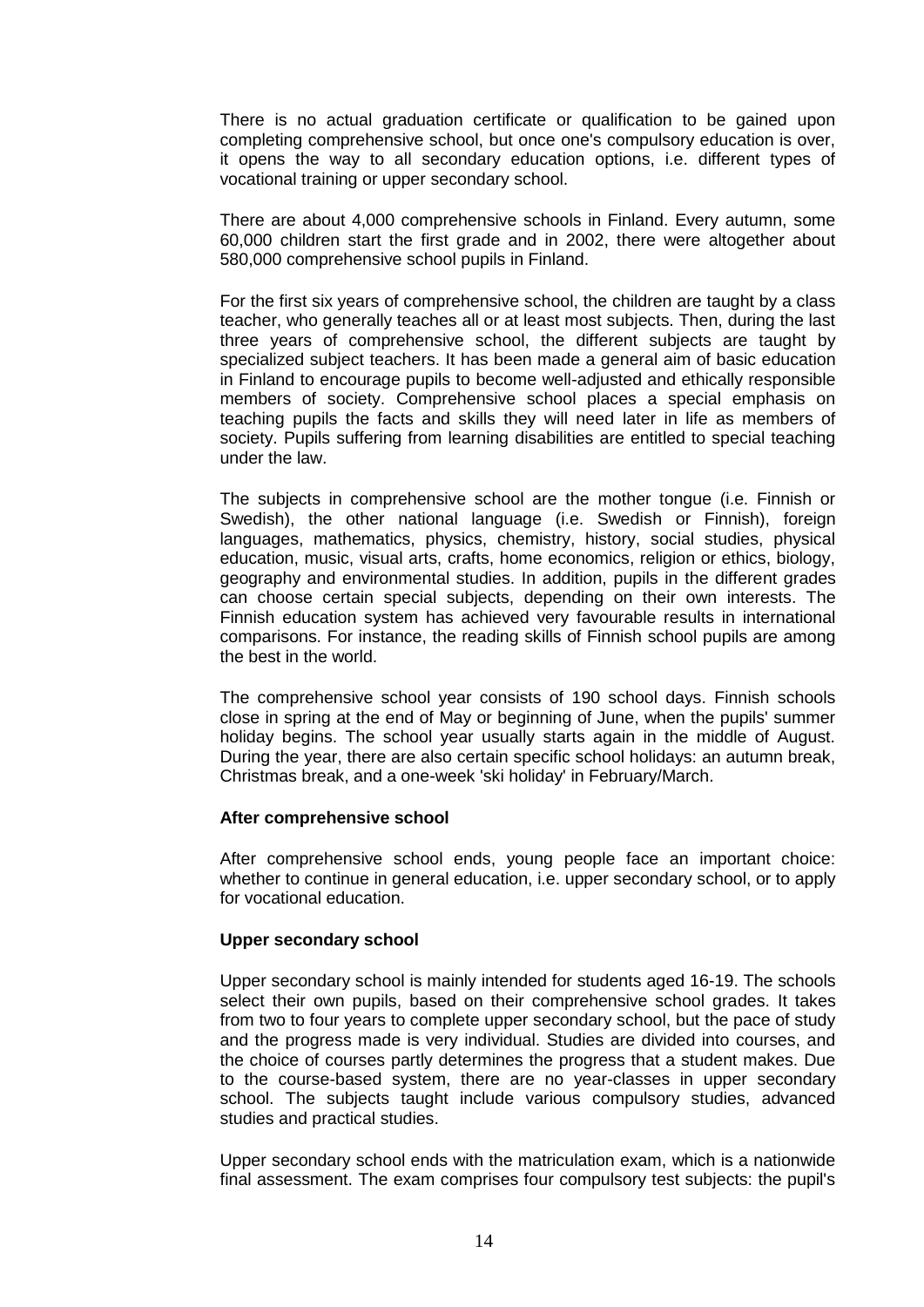mother tongue (Finnish or Swedish), the other national language (Swedish or Finnish), a foreign language and either mathematics or general studies test. In the general studies test, the student may choose the questions to answer from among several subjects: biology, geography, chemistry, physics, history and social studies, religion, ethics, philosophy or psychology. In addition to these compulsory tests, the student may also take extra subjects. Language tests consist of two parts: listening comprehension and a written test. The structure of the matriculation exam is to be reviewed at some point in the next few years. The exam is drawn up each year by the Matriculation Examination Board, which answers to the Ministry of Education. The Board also grades the tests of all students, using uniform criteria. Matriculation exam graduation parties are held each spring and autumn, when the students who matriculate receive a special white cap as a sign that they have graduated.

Young people who have completed upper secondary school have the option of going on to any form of higher education. In fact, the primary function of upper secondary school studies is to help young people to enter higher education. More than half of each year-class now completes upper secondary school in Finland. Upper secondary school can also be completed later in life, through adult education.

#### **Higher education**

Higher education system consists of universities and polytechnics. The Finnish higher education system is made up of two parallel sectors: universities and polytechnics. The universities rely on the connection between research and teaching. Their basic purpose is to perform scientific research and to provide higher education connected with it. Students at universities may take a lower (Bachelor's) or higher (Master's) academic degree and also academic further education, consisting of licentiate and doctoral degree. Universities also arrange further education and open university teaching.

The polytechnics are usually regional higher education institutions which provide instruction in subjects from several sectors, and which emphasize a connection with working life. The degrees they provide are higher education degrees with a professional emphasis. There are universities and polytechnics all over Finland, and the ultimate aim is to ensure that all prospective students have equal opportunities for study, regardless of where they live.

#### **Universities**

The universities represent the oldest educational tradition in Finland. The first university, The Royal Academy of Turku was founded in 1640. Their operations are still based on academic freedom and individual autonomy. Autonomy means that the universities have considerable freedom and independence in making their own decisions. The universities and their faculties decide on the regulations applying to their degrees and on their own curriculums. They also decide how many students to admit each year to study the various subjects they teach. There are 20 universities in Finland, all of which are owned and largely funded by the Finnish government. University studies are available to all, in principle, as Finnish universities do not charge term fees.

According to the legal definition, it is the purpose of the universities to promote free academic research and scientific and cultural education, and to provide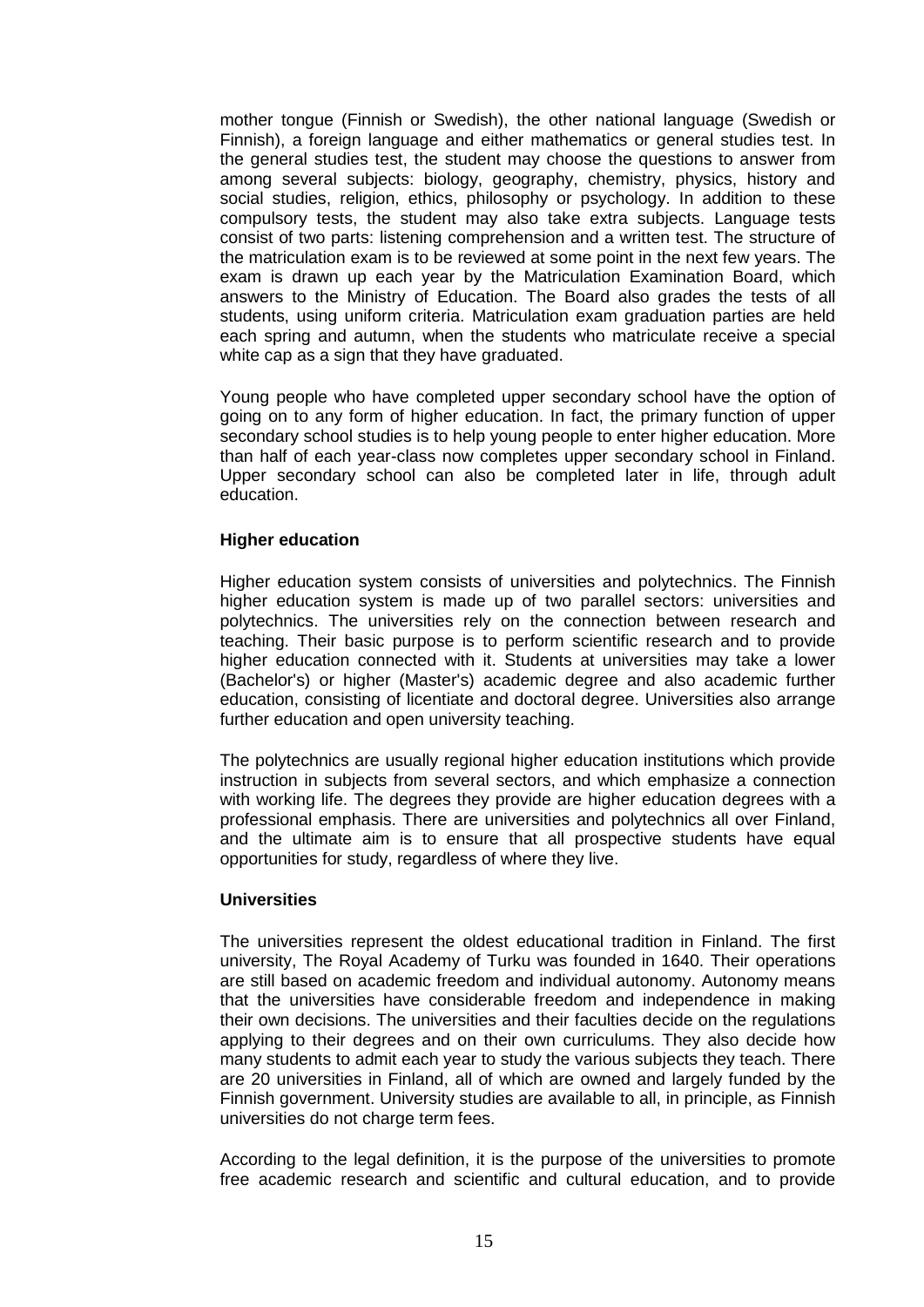higher education based on research and scholarship. They are required to arrange their operations so as to attain a high international standard of research, education and instruction, whilst abiding by ethical principles and good scientific practice.

The universities choose their students themselves through entrance exams. There are starting places at university for about one third of each age class. The biggest sectors are technology, arts and humanities and the natural sciences. It generally takes three years to complete a lower academic degree (Bachelor's: 120 credits) and about five to six years to complete a higher degree (Master's: 160-180 credits).

In 2000, there were about 150,000 degree students at Finnish universities, including about 3,700 foreign students. The network of Finnish universities covers the entire country, even Lapland. Finland has 10 multidisciplinary universities, 3 technical universities, 3 schools of economics and business administration and 4 arts universities. In addition to these, there is the National Defence College, which lies outside the jurisdiction of the Ministry of Education and provides higher education in the military and defence sector.

(Retrieved from [www.virtualfinland;](http://www.virtualfinland/) 2007, Virtual Finland. Produced by: Ministry for Foreign Affairs of Finland Department for Communication and Culture[/Unit for](http://formin.finland.fi/public/default.aspx?nodeid=15993&contentlan=2&culture=en-US)  Publications and [Finland Promotion\)](http://formin.finland.fi/public/default.aspx?nodeid=15993&contentlan=2&culture=en-US)

**Task:** Compare the three systems of education described in the texts with the Serbian system od education.

# **Basic Principles of Teaching Young Learners**

By Joan Kan Shin, 2012 (adapted)

**Outline** 

- The characteristics of young learners
- How children learn

#### **Characteristics of Young Learners**

First, let's look at the characteristics of young learners. Actually how a primary school teacher describes his or her students can depend on the day. On a good day he or she might say young learners are fun, social, curious, energetic, and spontaneous. On a bad day she may say they are loud, hyper, can't sit still, too talkative, and easily distracted. These are two different interpretations of the same characteristics of young learners that most teachers and researchers agree upon.

All of these characteristics can make teaching young learners exciting and inspiring; however, the same characteristics can present challenges for teachers who may have anywhere between 15 to 50 students in one classroom.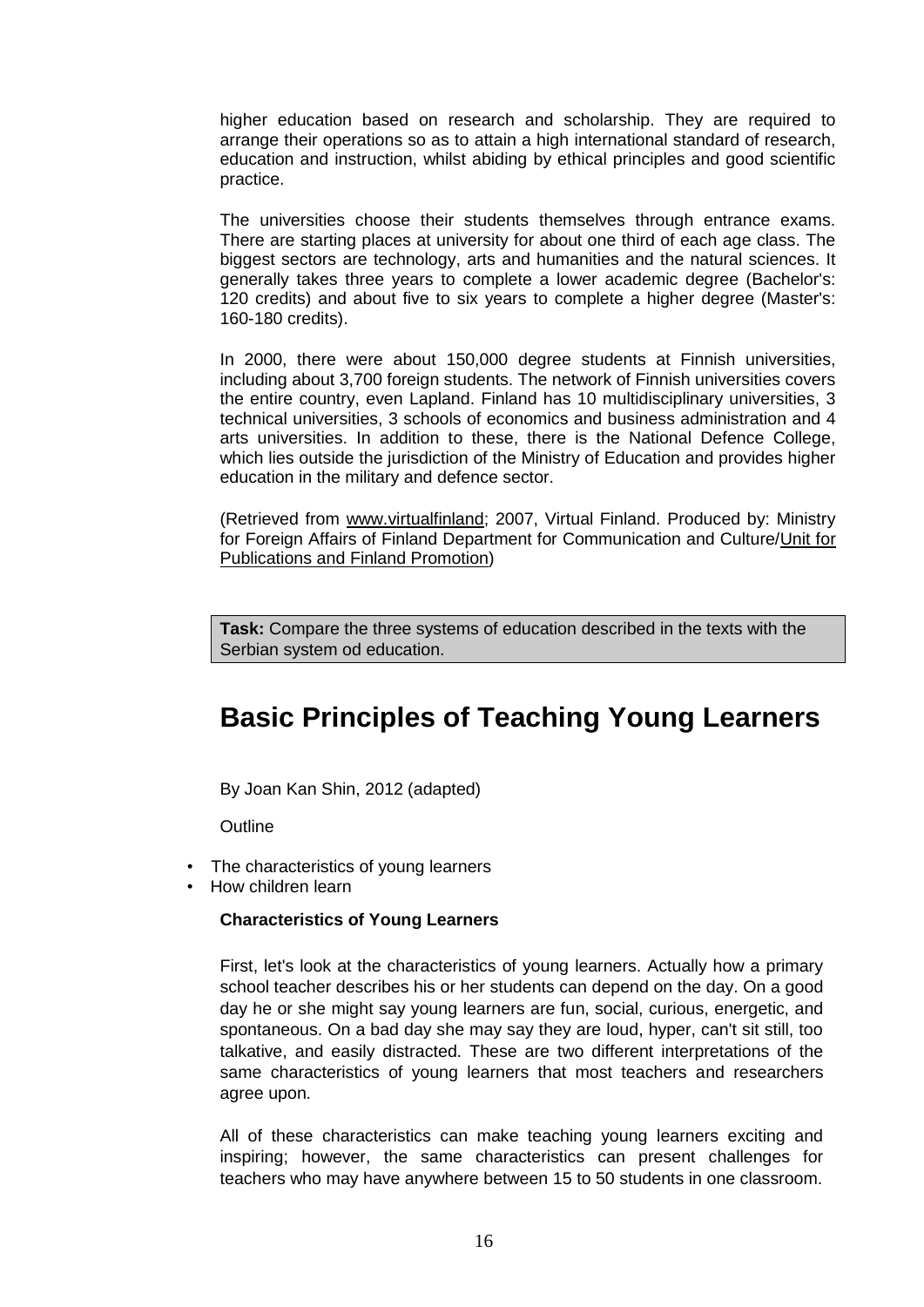#### **How do children learn?**

There are 3 major educational theorists that will help lay our foundation for teaching young learners.

• Children are active learners and thinkers. (Piaget, 1970)

• First, is Piaget. For Piaget, children are active learners and thinkers. They actively try to make sense of the world and construct knowledge from interacting with the physical environment in developmental stages. They learn by doing, through their own individual actions and exploration. For example a young child does not learn the meaning of a door by listening to a definition of a door or having someone explain the function of a door. A child learns what a door is by opening and closing the door, again and again. They may slam the door in your face and laugh as they learn that the door separates two rooms.

- Children learn through social interaction. (Vygotsky, 1962)
	- For Vygotsky, children learn through social interaction. The child is an active learner and thinker but constructs knowledge from other people, particularly through action with adults or more competent peers. Adults work actively with children in the Zone of Proximal Development or ZPD which is the difference between the child's capacity to solve problems on his own and his capacity to solve them with assistance or scaffolding.
- Children learn effectively through scaffolding by adults. (Bruner, 1983)
	- Bruner also emphasized the importance of the adult's role in a child's learning process. Like Vygotsky, Bruner focuses on the importance of language in a child's cognitive development. He shows how the adult uses "scaffolding" to guide a child's learning.

#### **What is scaffolding?**

Before we move on, you may be wondering what "scaffolding" is. Usually the term is used to describe the support structure needed to construct a building. As a teacher, we have to provide this scaffolding to our students in order to help them construct knowledge or learn language effectively. Then they will be able to build their knowledge and skills.

#### **Effective scaffolding**

According to studies conducted by Bruner, parents who scaffolded a child's learning effectively did the following:

- They created interest in the task. The underlying assumption here is that the task is indeed interesting. It is always important to prepare activities that are fun, interesting, and relevant to your young learners.
- They broke the task down into smaller steps and simplified it. It is important to set your learners up for success. Try to break your activities down into smaller steps.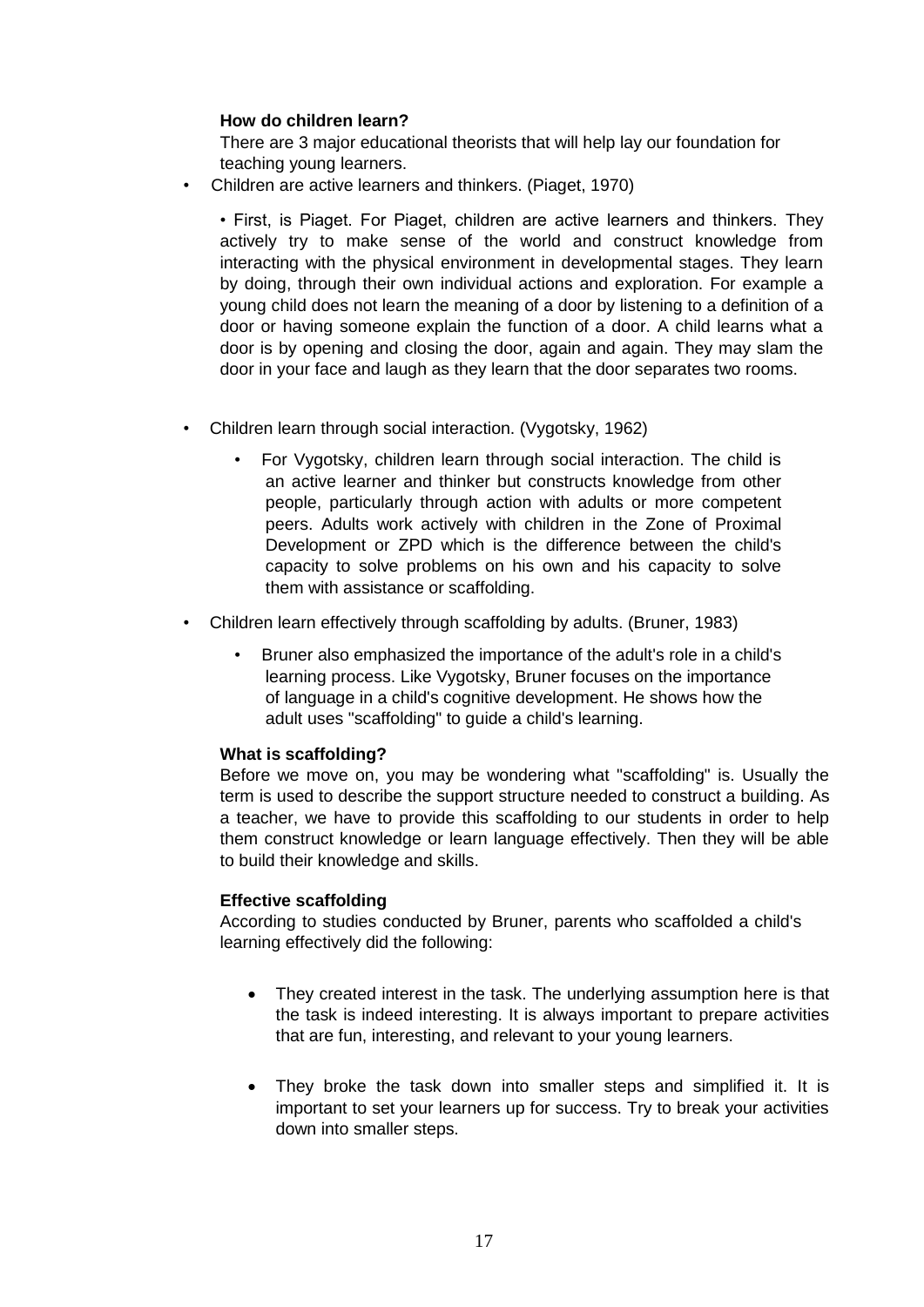- They kept the child "on task" towards completing the task by reminding the child of what the purpose or goal was. The expression "on task" is often used by U.S. teachers to indicate that a learner is engaged in a particular activity and working productively toward accomplishing the task. In this case, there is another assumption that we are making - that there is indeed a purpose or goal in the task. If your activity does not have a real purpose, then your young learners will have a hard time understanding why they are doing the activity in the first place.
- They modeled the task or demonstrated an idealized version of the task. Always remember to model the task and show students what your expectations are. Particularly with language learning, if students are not given proper models to follow, it is not reasonable to expect them to perform at the desired level. In addition to giving clear models, it is important to consider that students learn in different ways; therefore, your modeling should reflect what you know about your learners and the various ways that they can accomplish a particular task. This means considering and incorporating different learning styles and multiple intelligences into instruction to help students who learn differently learn successfully. You will learn more about different learning styles, like visual, auditory, and kinesthetic, and Gardner's multiple intelligences in a future unit.
- They controlled the child's frustration during the task. Sometimes young learners can get frustrated with a task. The first step is to alleviate a student's frustration by taking a closer look at what is upsetting the child. Don't automatically assume that the child has a problem. Your first thought should be that the task might be too difficult. See if other students are having the same issue. Then review your planning and see where your scaffolding may need to be altered. This probably means you did not break down the tasks into small enough steps. Or maybe you haven't catered to all of students' learning styles or intelligences. However, it may not be possible to change the activity at the moment, so the teacher needs know how to alleviate frustration on the spot. Young learners usually respond well to attention, encouragement, and praise.

### **Learner Characteristics**

Learner characteristics are differences between learners which influence their attitude to learning a language and how they learn it. These differences influence how they respond to different teaching styles and approaches in the classroom, and how successful they are at learning a language. The differences include a learner's motivation, personality, language level, learning style, learning strategies, age and past language learning experience.

Can you think of how the ways in which you like to learn, how you have learnt in the past and your age might influence how you prefer to learn a language?

#### **Learning styles**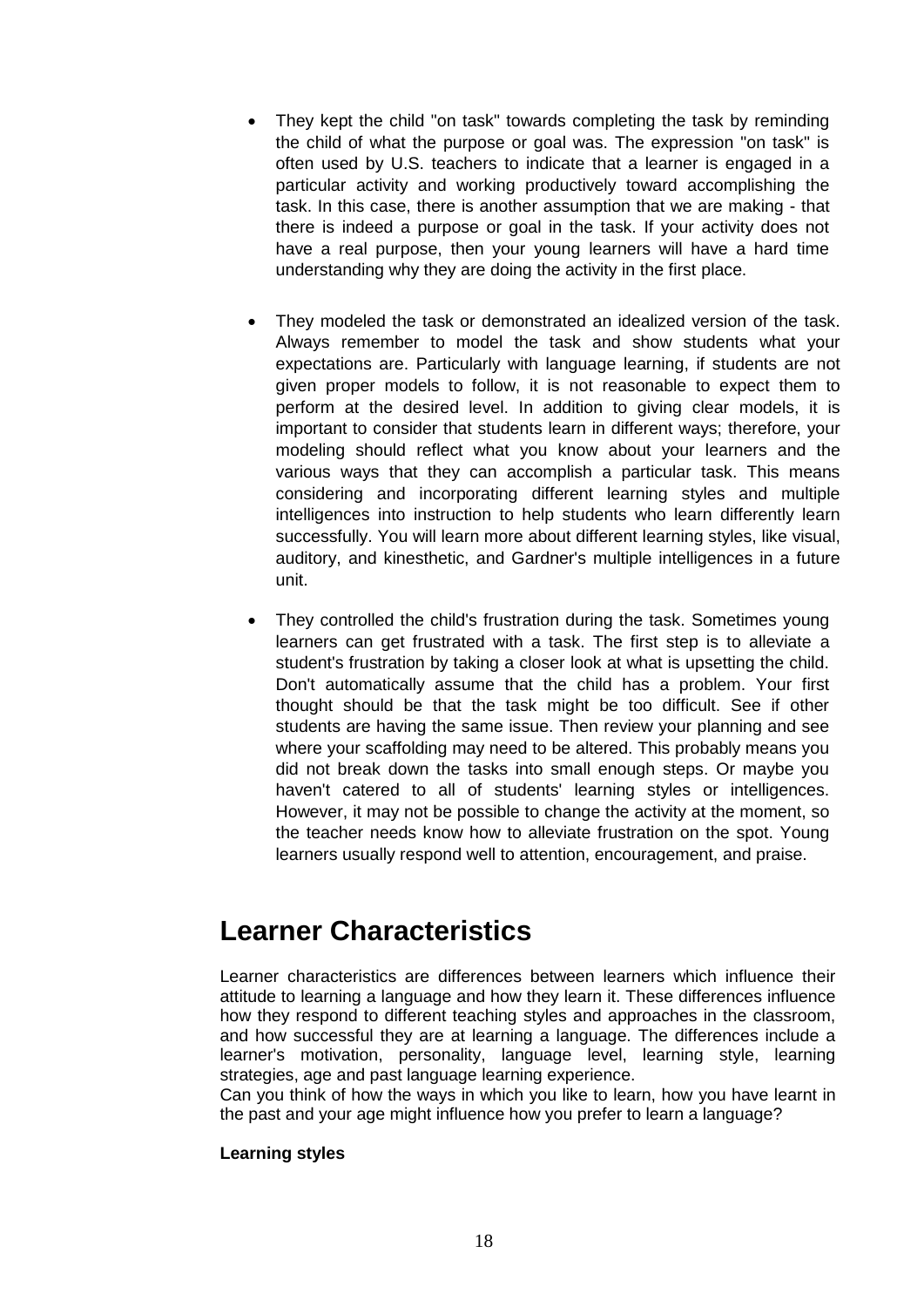Learning styles are the ways in which a learner naturally prefers to take in, process and remember information and skills. Our learning style influences how we like to learn and how we learn. Experts have suggested several different ways of classifying learning styles. They relate to the physical sense we prefer to use to learn, our way of interacting with other people and our style of thinking. Here are some commonly mentioned learning styles; match them with the right descriptions:

| visual       | the learner learns best through working<br>alone               |
|--------------|----------------------------------------------------------------|
| auditory     | learner learns best when able to<br>the<br>respond immediately |
| kinaesthetic | the learner learns best when given time to<br>consider choices |
| group        | the learner learns best through seeing                         |
| individual   | the learner learns best through working<br>with others         |
| reflective   | the learner learns best through hearing                        |
| impulsive    | the learner learns best through using the<br>body              |

You can see from these descriptions how learners with different learning styles learn in different ways, and need to be taught in different ways. We must remember though, that learners may not fall exactly into one category of learning style, that different cultures may use some learning styles more than others and that learners may change or develop their learning styles.

#### **Maturity**

Maturity involves becoming grown up physically, mentally and emotionally. Children, teenagers and adults have different learning characteristics and therefore learn in different ways. Here are some of the main differences in maturity that influence language learning:

| <b>Children</b>          | Teenagers                                               | <b>Adults</b>             |
|--------------------------|---------------------------------------------------------|---------------------------|
| Need to move             | Starting to keep still for longer                       | Able to keep still for    |
|                          | periods but still need to move                          | longer periods            |
| Can concentrate for      | Concentration developing                                | Can concentrate for       |
| shorter periods          |                                                         | longer periods            |
| Learn through experience | Beginning to learn in abstract                          | Learn in more abstract    |
|                          | ways, i.e. through thinking, as<br>well as experiencing | ways                      |
| Are not very able to     | Beginning to control and plan                           | Usually able to control   |
| control and plan their   | their own behaviour                                     | and plan their own        |
| own behaviour            |                                                         | behaviour                 |
| Are not afraid of making | May worry about what others                             | Not so willing to make    |
| mistakes or taking risks | think of them or take risks                             | mistakes                  |
| Are not aware of         | Sometimes uncomfortably                                 | Aware of themselves       |
| themselves               | aware of themselves and/or                              | and/or their actions      |
| and/or their actions     | their actions                                           |                           |
|                          |                                                         |                           |
| Pay attention to meaning | Pay attention to meaning and                            | Pay attention to form and |
| language<br>ın           | increasingly to form                                    | meaning in language       |
|                          |                                                         |                           |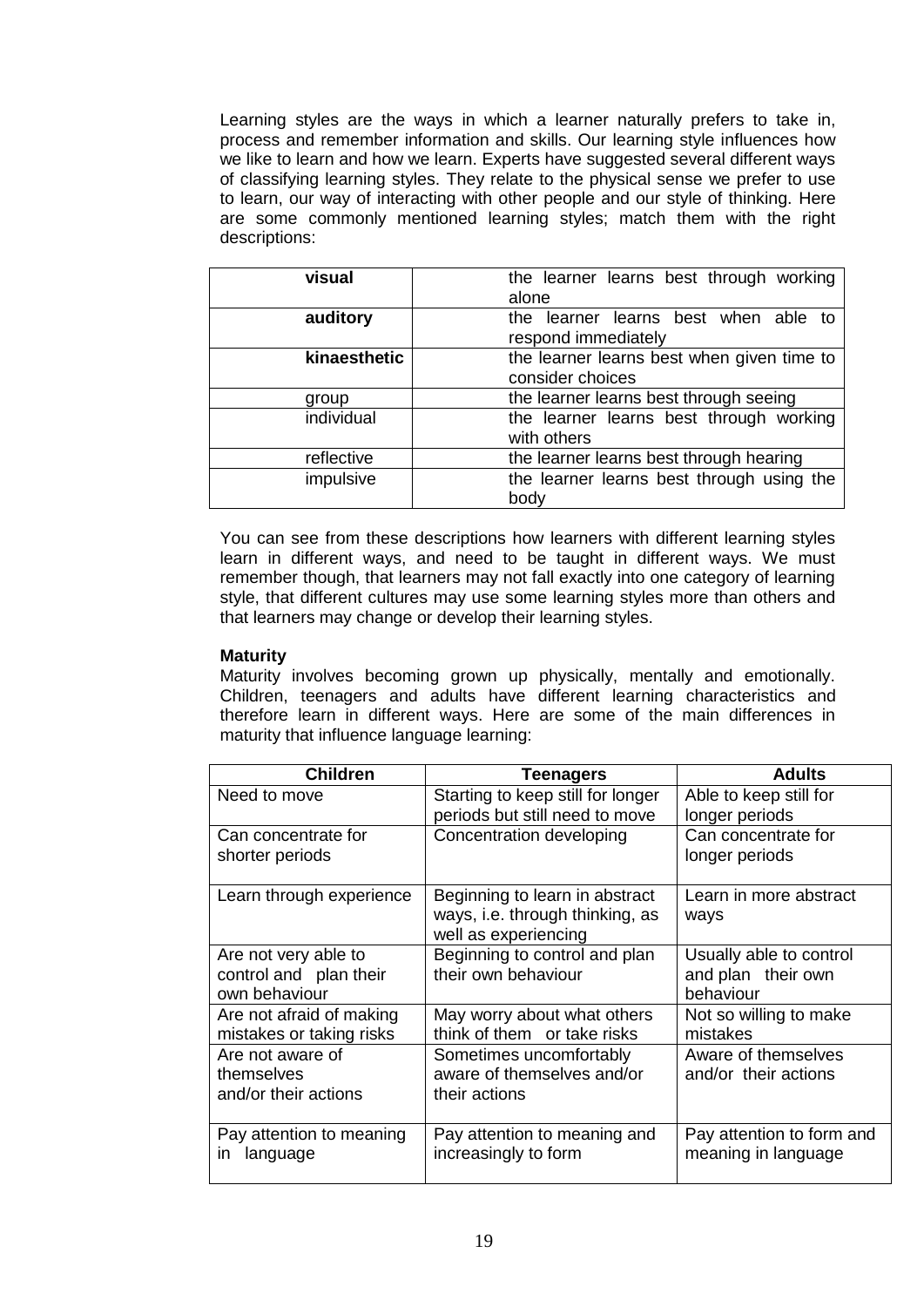| Have limited experience | Beginning to increase their | Have experience of life |
|-------------------------|-----------------------------|-------------------------|
| of life                 | experience of life          |                         |

Of course, every learner is different, so someone may not fit exactly into these descriptions. They are generalizations that show likely, but not fixed, characteristics. But from looking at these differences we can see that each age group needs to be taught in different ways.

**Reference:** Spratt, Mary et al. (2005): *The Teaching Knowledge Test Cour*se. Cambridge: CUP.

**Task:** Describe children as learners.

### **How to be a boring teacher**

When I started out to teach English as a foreign language, I fell under the influence of a remarkable teacher. Before sitting at his feet I had read all his books and they made a deep impression on me. They shaped the way I saw not only English language teaching, but life itself. Imagine my excitement when I discovered that my guru was coming to town to give the opening plenary at our annual conference of English teachers. I secured a place in the front row of the huge auditorium and watched spellbound as my hero stepped onto the podium. He took one sapient look at the audience, invitations to parties becoming few and far between? Do you wish you too were an exciting, scintillating, magnetic teacher, whom students worship and give Christmas presents to? If you answered 'yes' to all of these questions then you will not need to attend the following crash course in How to be a Boring Teacher.

• Let students do nothing

That's right. Do all the work yourself. Take the register yourself. Explain what you did the previous lesson yourself. Read out the text from the coursebook yourself. Read out the comprehension questions from the book yourself.

• Teach the book

Start from page one and go straight through to the last page of the textbook. Lesson after lesson. Unit after unit. Do not by any means introduce any extraneous material into the lesson. Remember: the textbook is your Bible. It is not to be tampered with, questioned or rewritten. It is complete and selfcontained, in no need of supplementation. After all, what kind of religious freak would write his or her own Bible? Textbook writers are omniscient; they know everything. You are benighted; you know nothing (Socrates). And your students don't know nothing neither (Bob Dylan).

Be right all the time

Armed with the infallible textbook, there is no excuse for not being right all the time. You have all the answers and you correct all the mistakes. Let no-one infringe on your right to be right. Remember the aim of all good teaching was and is to demonstrate to the learner what he or she does *not* know. To confront them, as it were, with deserts of ignorance. This will produce in them a thirst for knowledge, which only you can quench (with the help of a good teacher's book which gives all the correct answers so you don't have to think too hard). Your power lies in your possession of the right answer, and its revelation to erring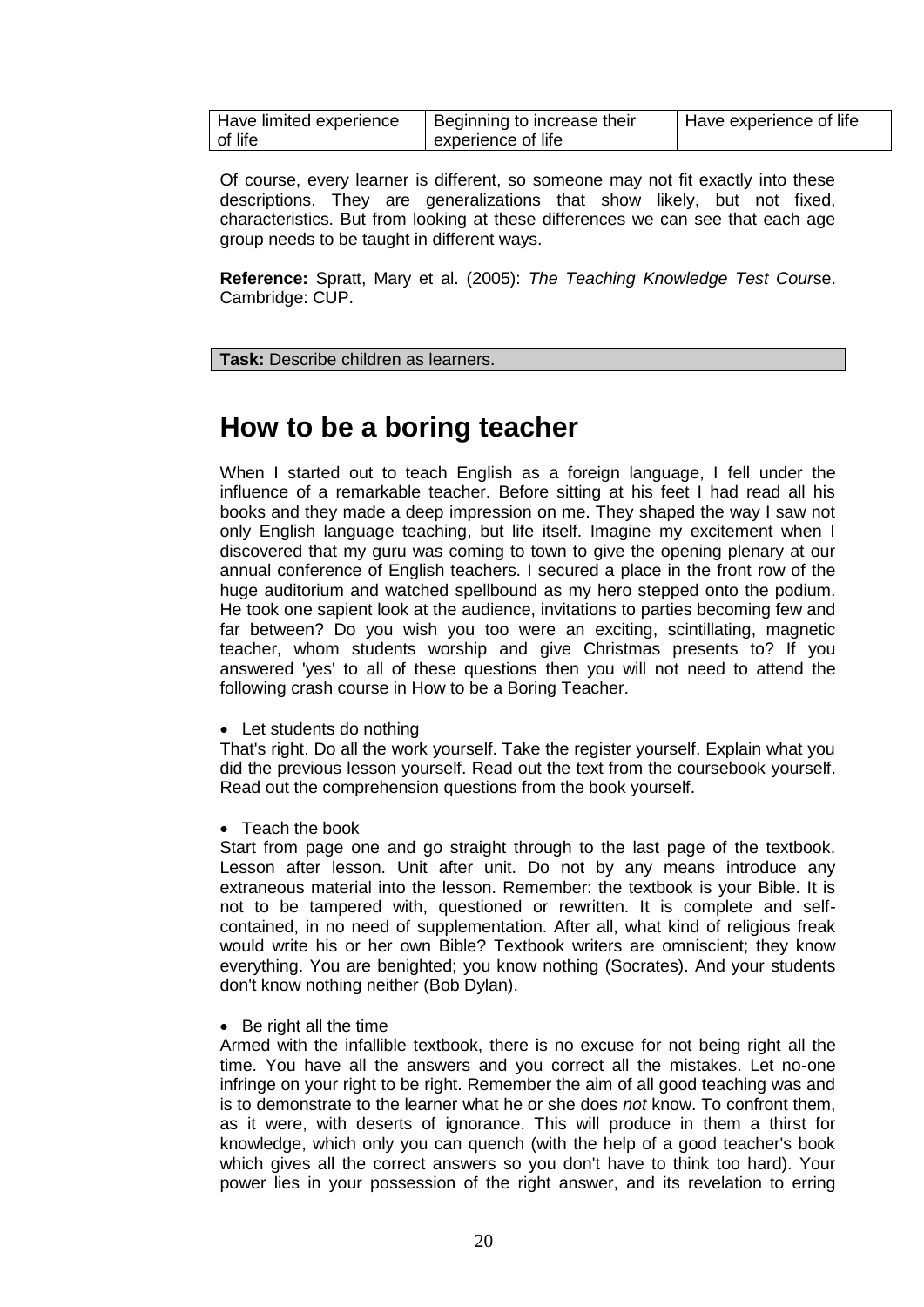students. Be a TEFL fundamentalist and you will never go wrong. A word of advice: when students commit errors or make mistakes, jump on them (the mistakes, not the students).

#### o **Assume students know nothing**

Explain everything in full laborious detail. Do not assume the students have done any English before, or have heard of English grammar. Do not by any means draw on their experience of life, their knowledge of the world or other school subjects. Your students are a blank sheet of paper, or as Locke said, 'tabula rasa'. You're a full vessel, they are empty vessels. This explains why you may find them a bit noisy at times; the emptier your students are, the more noise they will make. This is known as having a discipline problem. It is nothing to be alarmed about. All boring teachers have one; so ensure you have stern disciplinary measures in reserve. Do not let yourself be deceived into indulging in permissive modern methods such as eliciting. Rest assured that in some teaching contexts eliciting in class is frowned upon as time- wasting and even immoral. When beginning a new listening or reading text, go straight into it. Do not shillyshally around asking students what they might or might not know about the subject they are going to listen to or read. Do not procrastinate. Remember the English proverb: he or she who hesitates is lost. So get on with it.

#### o **Sit still**

Before you can achieve any of the above basic principles of BTM you need to appreciate the importance of body language, so make yourself comfortable at your desk at the front of the class and stay put. This is called 'ensconcing yourself' and it is quite easy to learn. Do not stand up if you can possibly avoid it. And do not fidget. Your place is in your chair, not wandering aimlessly round the room, standing in this corner or that.

Students should know where to find you when they want to speak (to each other - or cheat in a test). You shouldn't be popping up unpredictably in odd places in the classroom. Some very unconventional teachers have been known to stand at the back of the room where all they can see is the back of students' heads. In some extreme cases, they have even been known to stand on the desk itself. Such behaviour reminds one of the worst excesses of the French Revolution (Wilde).

#### • **Be predictable**

It emerges naturally from what has been said above that you should in all things, wherever possible, try and be predictable. You should have a fixed routine for doing everything so students know exactly what is coming. Your lesson should have a beginning, a middle and an end, in that order, not as in some new-fangled methods beginning with the end and going backwards. Always begin with 'Presentation'; always follow this with 'Practice' and always finish with 'Production'. That is why the letters 'PPP' appear in that order! Stick to PPP and you will never come unstuck.

#### **Speak in a monotone**

You should not vary the pitch in your voice if you can possibly help it. You should try to achieve the most tedious monotone your vocal cords are capable of producing. Say everything in the same dull way. Do not distinguish between explanations and questions, instructions and asides, the beginning or the end of your discourse, the serious bits and the funny bits, the important and the trivial (not that you will have many funny or trivial bits). All of your utterances, whatever their function, must sound the same. God gave you one voice - you should not make yourself another *(Hamlet).*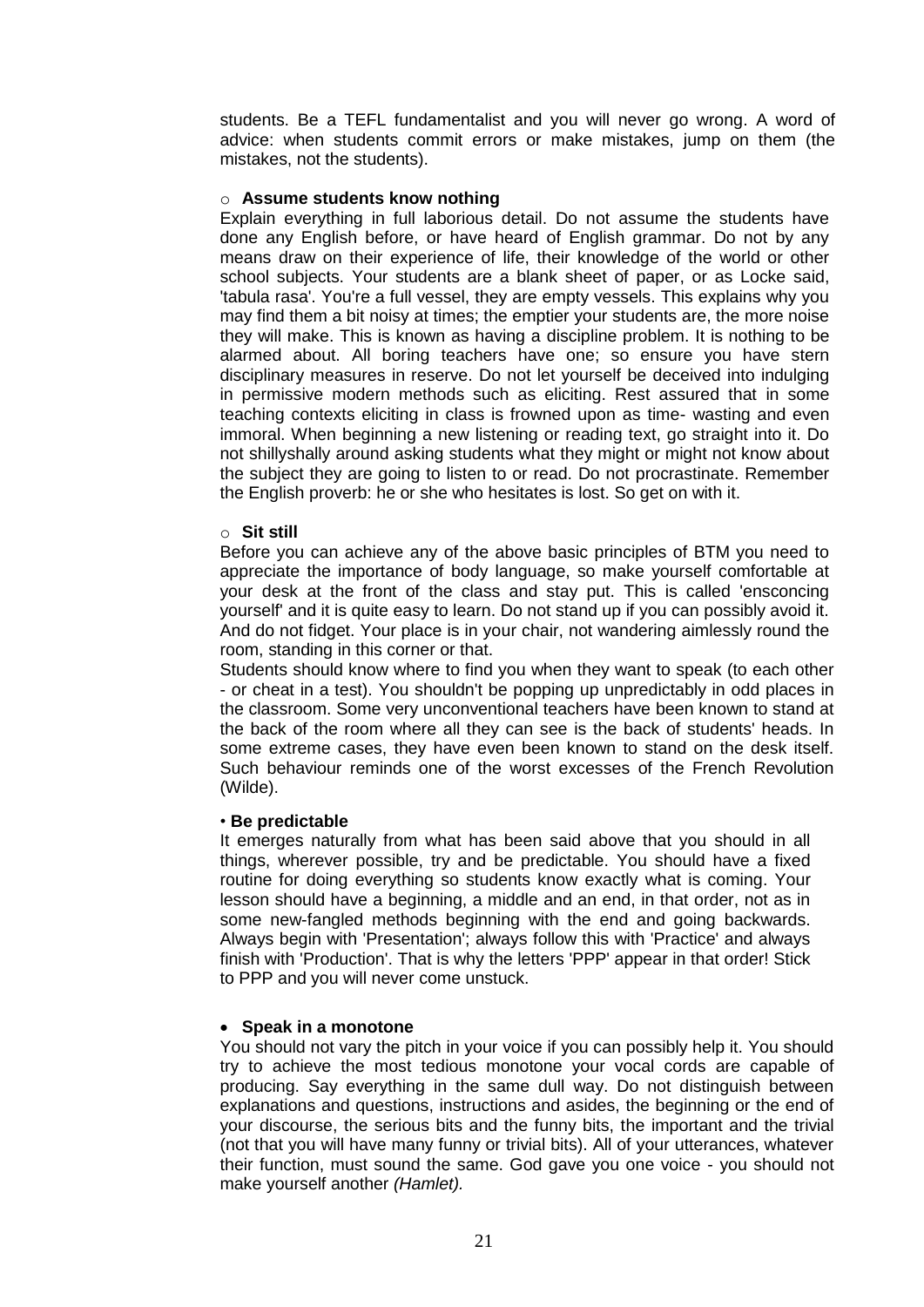#### **Make sure students are idle**

Whatever else you do, watch your timing. Do not expect that students might finish an exercise at different times and do not have any activities in reserve for early finishers. Early finishers, like the mixed-ability ideology which has given rise to this pernicious concept, is a figment of teacher trainers' vivid imagination. They too have to make a living. All classes are of the same level and all students work at the same pace, in the same way. If by any chance some learners do finish a task early do not burden them with extra exercises or tasks. Give them a chance to relax and see what's going on outside the window or in the room next door. Do not be a tyrant: students should be left alone now and then so they can chat idly to their neighbour, preferably in their own language. This is the time for the mother tongue, rather than during the lesson *per se.* After all, why should students have to speak a foreign language all the time? Remember, they have a language and culture of their own, which can help fill any unexpected gaps in the lesson. So: hands off those early finishers; hands off the mother tongue.

#### **Lose your students**

This strategy does not refer to the annual trip to Britain to see the sights, Big Ben, Madame Tussauds, and whatnot. The truly boring teacher never agrees to trips of any kind, long or short. The boring teacher's private life is his or her own he or she should not be expected to squander it in the company of students, who no doubt have their own private lives. No. Losing your students means making sure students do not know what it is you're talking about. In no circumstances should you pause to check that they are still with you. If they have not understood, that is their problem, not yours. Do not speak slowly to ensure all students are following: if they can't stand the heat, they should get out of the kitchen (George Bush).

#### **Keep talking**

Related to the previous point is the very important principle of keeping the flow of teacher talk going non-stop. If you are not fluent, who is? And how on earth are students going to develop fluency if they do not have a good model to imitate? Remember, as Pavlov said, *'Imitation is the mother of learning,'* and as Skinner added, *'Parrots learn best'.* So keep talking and never be at a loss for words.

**Reference:** By Luke Prodromou; in Guru, A. (1999). *A Complete Guide to BTM* Boring University Press.

# **Three Kinds of Teacher**

There are three broadly different categories of teacher. Label the following descriptions using the following headings: Enabler, Explainer or Involver.

<sup>1.</sup> \_\_\_\_\_\_\_\_\_\_\_\_\_\_\_\_\_\_\_\_\_\_\_\_\_

Many teachers know their subject matter very well, but have limited knowledge of teaching methodology. This kind of teacher relies mainly on "explaining" or "lecturing" as a way of conveying information to the students. Done with style or enthusiasm or wit or imagination this teacher"s lessons can be very entertaining, interesting and informative. The students are listening, perhaps occasionally answering questions and perhaps making notes, but are mostly not being personally involved or challenged. The learners often get practice by doing individual exercises after one phase of the lecture has finished.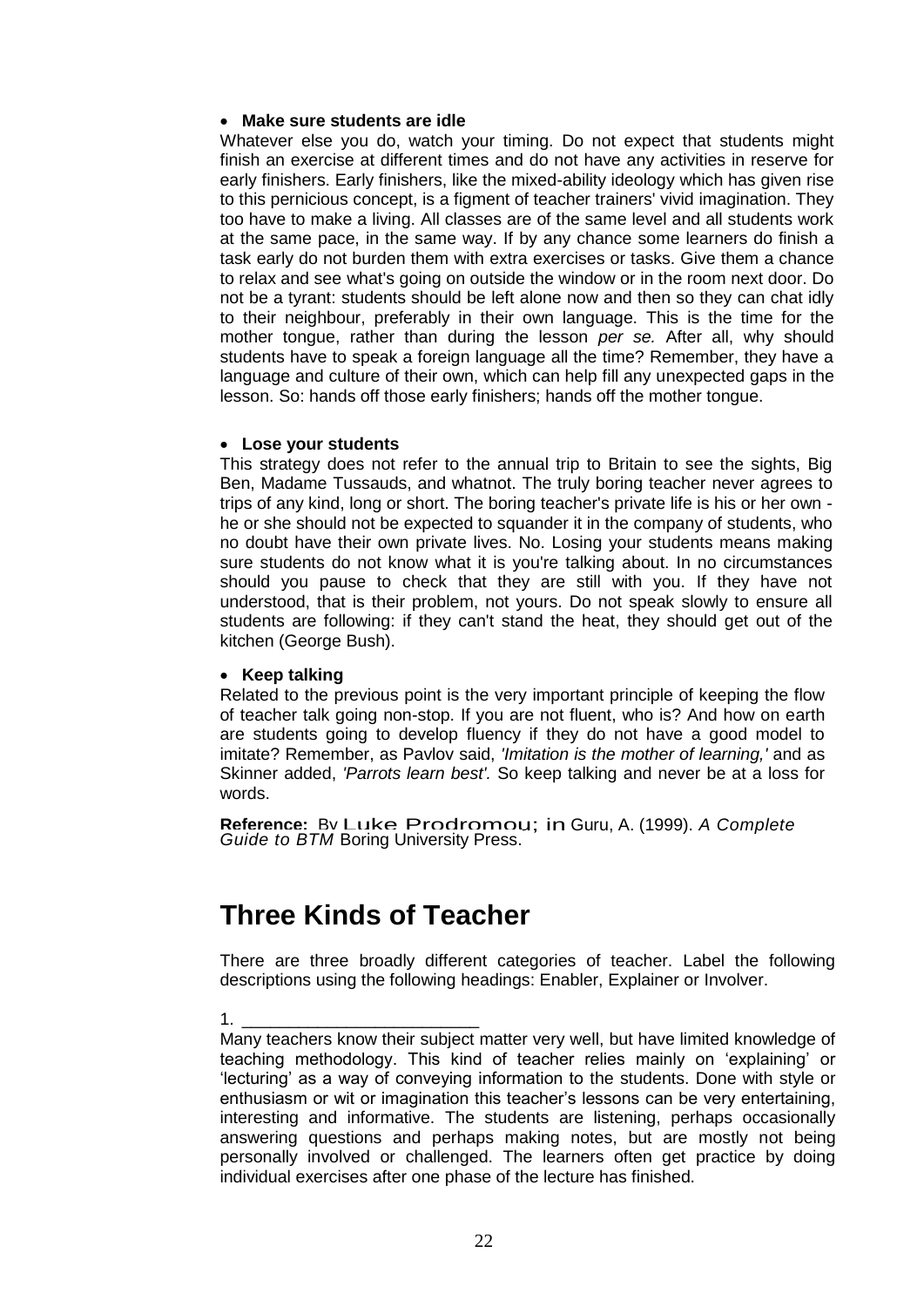2. \_\_\_\_\_\_\_\_\_\_\_\_\_\_\_\_\_\_\_\_\_\_\_ This teacher also knows the subject matter that is being dealt with. However, she is also familiar with teaching methodology: she is able to use appropriate teaching and organizational procedures and techniques to help her students learn about the subject matter. 'Teacher explanations' may be one of these techniques, but in her case it is only one option among many that she has at her disposal. This teacher is trying to involve the students actively and puts a great deal of effort into finding appropriate and interesting activities that will do this, while still retaining clear control over the classroom and what happens in it.

3. \_\_\_\_\_\_\_\_\_\_\_\_\_\_\_\_\_\_\_\_\_\_\_\_\_\_\_\_\_\_

Essentially teaching is about working with other human beings. This teacher knows about a subject matter and about methodology, but also has an awareness of how individuals and groups are thinking and feeling within her class. She actively responds to this in her planning and working methods and in building effective working relationships and a good classroom atmosphere. Her own personality and attitude are an active encouragement to learning.

This kind of teacher is confident enough to share control with the learners, or to hand it over entirely to them. Decisions made in her classroom may often be shared or negotiated. In many cases she takes her lead from the students, seeing herself as someone whose job is to create the conditions that enable the students to learn for themselves. Sometimes this will involve her in less traditional 'teaching'; she may become a 'guide' or a 'counsellor' or a 'resource of information when needed". Sometimes, when the class is working well under its own steam, when a lot of autonomous learning is going on, she may be hardly visible.

These three descriptions of teachers are, of course, very broadly painted. There is no way to categorize all teaching under three headings; many teachers will find elements of each category that are true for them, or that they move between categories depending on the day and the class and the aims of a lesson. However, this simple categorization may help you to reflect on what kind of teaching you have mostly experienced in your life so far and may also help you to clarify what kind of teacher you see yourself as being now or in the future. On teacher training courses I have come across many participants whose initial image of a teacher is based on the "explainer" but who are keen to move to becoming an "involver".

In the following list we have noted a number of factors in a teacher that might positively affect the learning atmosphere in a classroom.

The effective teacher …

- Really listens to his students
- Shows respect
- Gives clear, positive feedback
- Has a good sense of humour
- Is patient
- Knows his subject
- Inspires confidence
- Trusts people
- Empathizes with students' problems
- Is well-organized
- Paces lessons well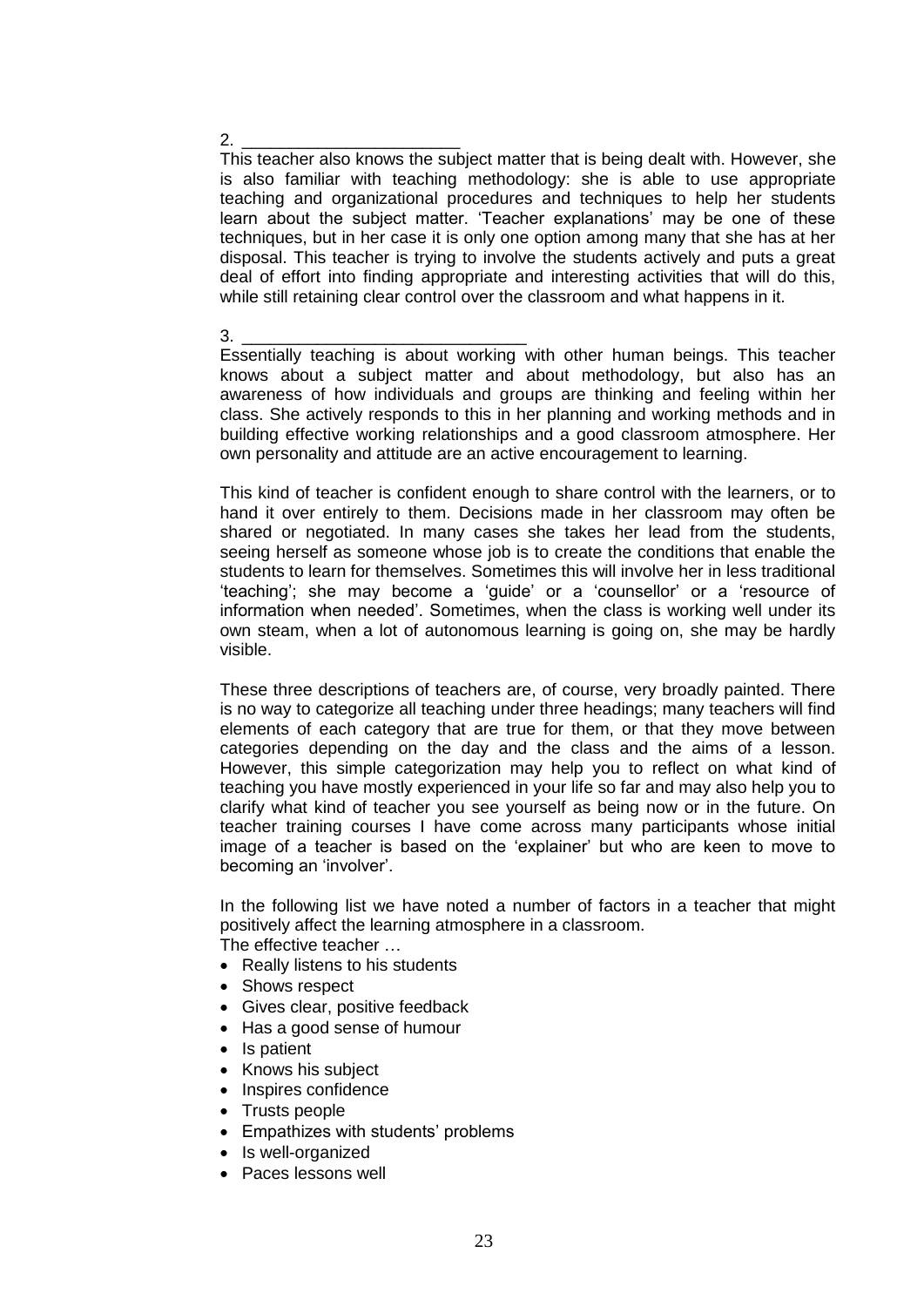- Does not complicate things unnecessarily
- Is enthusiastic and inspires enthusiasm
- Can be authoritative without being distant
- Is honest
- Is approachable.

Carl Rogers, an American Psychologist, suggested that there are three core teacher characteristics that help to create an effective learning environment. These are

RESPECT = a positive and non judgmental regard for another person EMPATHY = being able to see things from the other person"s perspective, as if looking through their eyes, and AUTHENTICITY = being oneself without hiding behind job titles, roles or masks.

Carl Rogers considered that, out of these three teacher characteristics, authenticity was the most important. To be yourself. Not to play the role of a teacher – but to take the risk of being vulnerable and human and honest.

In order to improve the quality of our own relationship in the classroom we do not need to learn new techniques; we need to look closely at what we really want for our students, how we really feel about them. It is our attitude and intentions rather than our methodology that we may need to work on.

**Reference:** Jim Scrivener (1994). *Learning Teaching .* Oxford: Heinemann.

**Task:** What makes an effective teacher? Compare the three kinds of teacher.

### **Classroom Management**

#### **Definition of Classroom Management**

 Classroom management refers to the ways in which student behaviour, movement and interaction during a lesson are organized and controlled by the teacher. (Richards, 1990, 10) .

#### *Definition* **of Discipline**

 *To maintain order and to keep the group on task and moving ahead, not to spot and punish those students who are misbehaving.* (Greenwood and Parkay, 1989)

The best teachers anticipate when misbehaviours are likely to occur and intervene early to prevent them. The most effective interventions are subtle, brief and almost private. They do not, therefore interfere with classroom activities.

#### **Class Rules**

At the beginning of the school year, establish the class rules.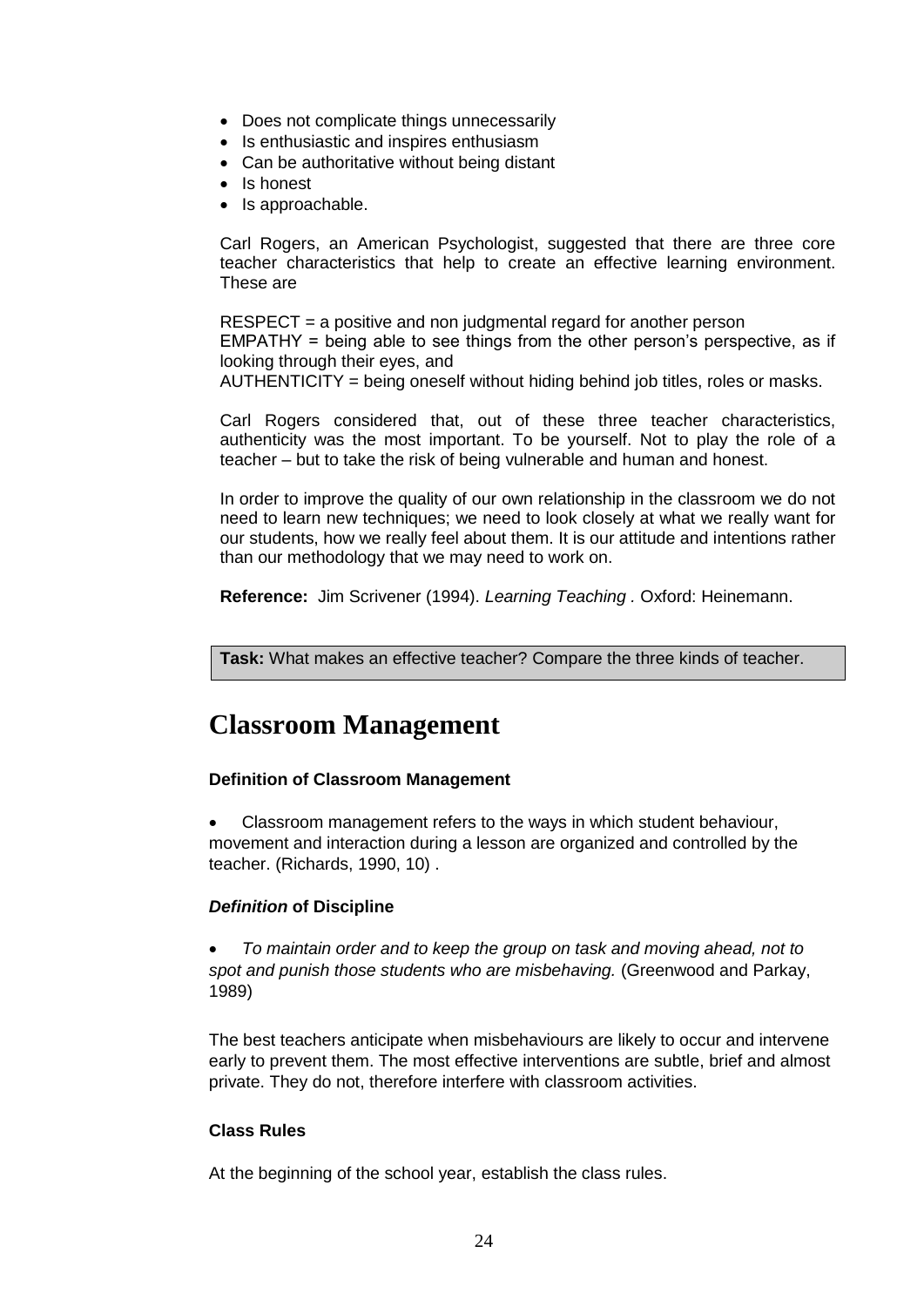- Discuss classroom rules with the students and consequences of misbehavior.
- Post room rules and consequences of misbehavior.

 Communicate positive expectations to students: convey confidence in students' ability to do well and maintain high expectations.

#### **Teacher Talk & Drawing Attention**

- Don't speak when children aren't listening and ready. Wait.
- Establish a signal for getting the group's attention:
- 1. turn off the lights
- 2. clap a pattern with your hands

3. Say "Freeze!" and everyone halts right where they are, like a statue. Then say "Melt!" when you are ready for them to move again.

 Practice numbers, in the beginning, even when children are doing well, just so they get the idea of how to respond to your signals. Then praise them. Example: "One, two, three eyes on me"

 Establish good listening habits for story time. Sometimes we read and listen, and sometimes we read and discuss, but we always listen.

#### **Using Pair and Groupwork**

One of the successful ways, if the teacher is resourceful and skilful enough, to motivate his/her students to participate in the lesson is to use "**pair work**" or "**group work**" appropriately. This type of collaboration results in benefits for all or both learners. In fact, learners can help each other while working on different types of tasks such as writing dialogues, interviews, drawing pictures and making comments about them, play roles, etc…

#### **Setting Time Limits**

1) You should set time to each activity when you are planning your lesson so that you would know if you would be able to finish your objectives or not.

2) You should tell your students about the time assigned for each activity when you give them a task to do in class.

3) Your students should gradually be aware of the importance of the time issue and respect it.

#### **Tasks for Early Finishers**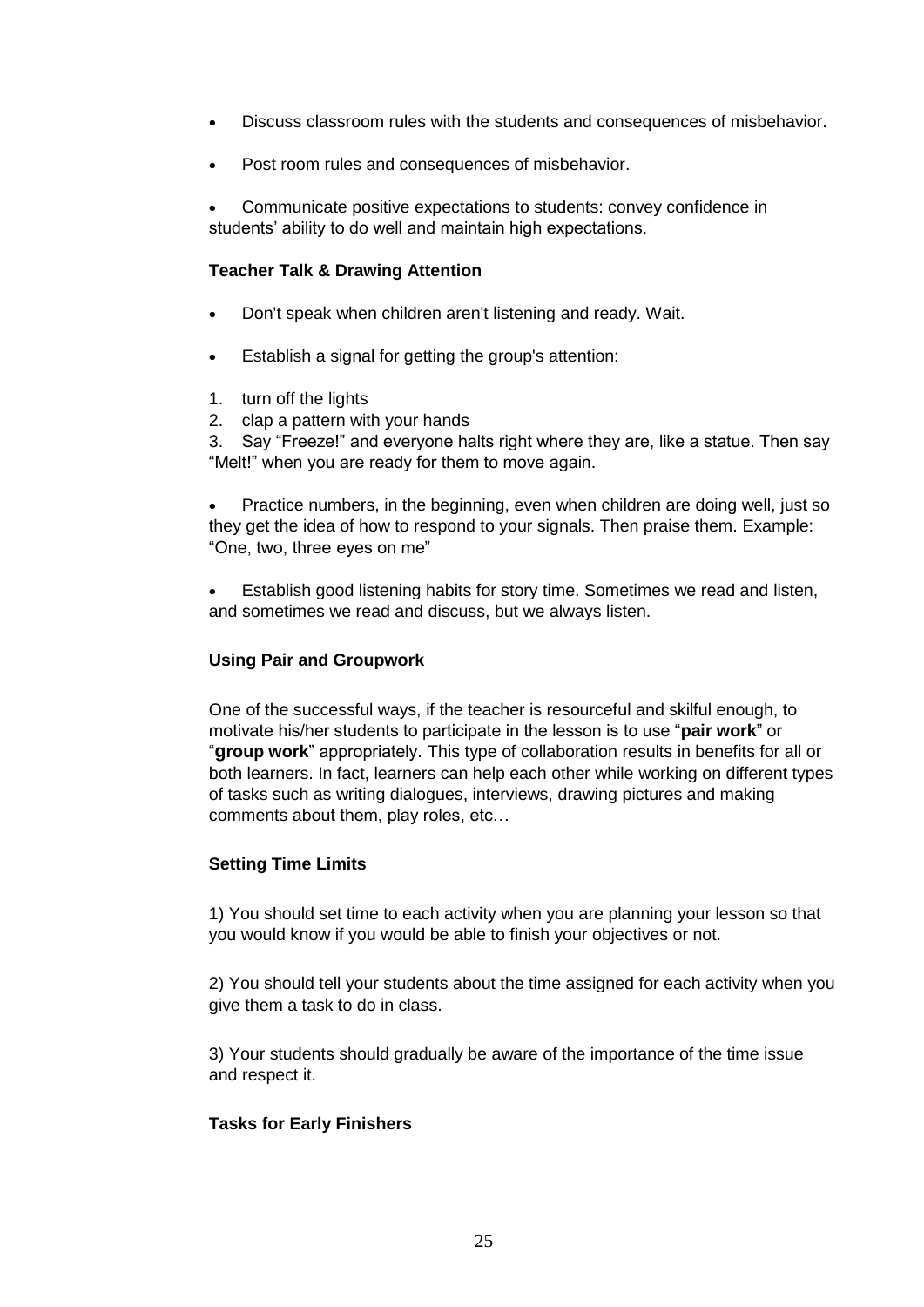This especially happens when students finish an assignment while other students are still working on it. That"s why you need to include an "early finisher" activity with every assignment.

 Think in advance for possible activities, options including extension activities related to the current topic, journal writing, silent reading, and educational games

#### **Using Whiteboard**

Make sure students easily see the board. Have your lesson objectives clear for your students. Write them on the board or get the kids to know them at the beginning – by the end of this lesson I will have learned……

These clear objectives provide a guide to what you want to achieve and can be the basis of the lesson structure. A map on the board can help to show the kids where you are going with the lesson.

#### *Prepared by Noamen Amara;* http://teachingenglish-

alexenoamen.blogspot.com/2010/05/classroom-management-for-younglearners.html

**Task:** Give examples of effective classroom management.

# **Computer-assisted learning**

Computers in the classroom have provided learners and their teachers with fast and easy ways of accessing information, communicating electronically with others, and producing high quality written work and graphics. Computers can also deliver instructional programs covering virtually any area of the curriculum and geared to any age or ability level. Computer software for educational purposes includes not only "drill and practice" programs (used mainly in tutorial or remedial contexts for building students" skills in areas such as phonics, reading, arithmetic, or spelling) but also interactive instructional programs presenting factual information, simulations and role-play, problem-solving activities, video clips, and of course computer games. Computers and their associated software present great opportunities for motivating students, encouraging independent learning, and for improving the quality of educational programs. The use of ICT continues to growrapidly in schools, with increasing numbers of students also having access to a personal computer at home.

Findings from research into the effectiveness of CAL have generally been positive (e.g., Linden et al., 2003; McInerney & McInerney, 2005). Some studies suggest, however, that learning via a computer does not necessarily produce significantly higher achievement in students than can be produced with good quality teaching by more conventional methods. For example, a study involving more than 9000 students from the 1st, 4th and 6th grades in US schools found no significant advantage in using computer software for reading and mathematics (NCEE, 2007). As Ormrod (2000, p. 553) wisely comments: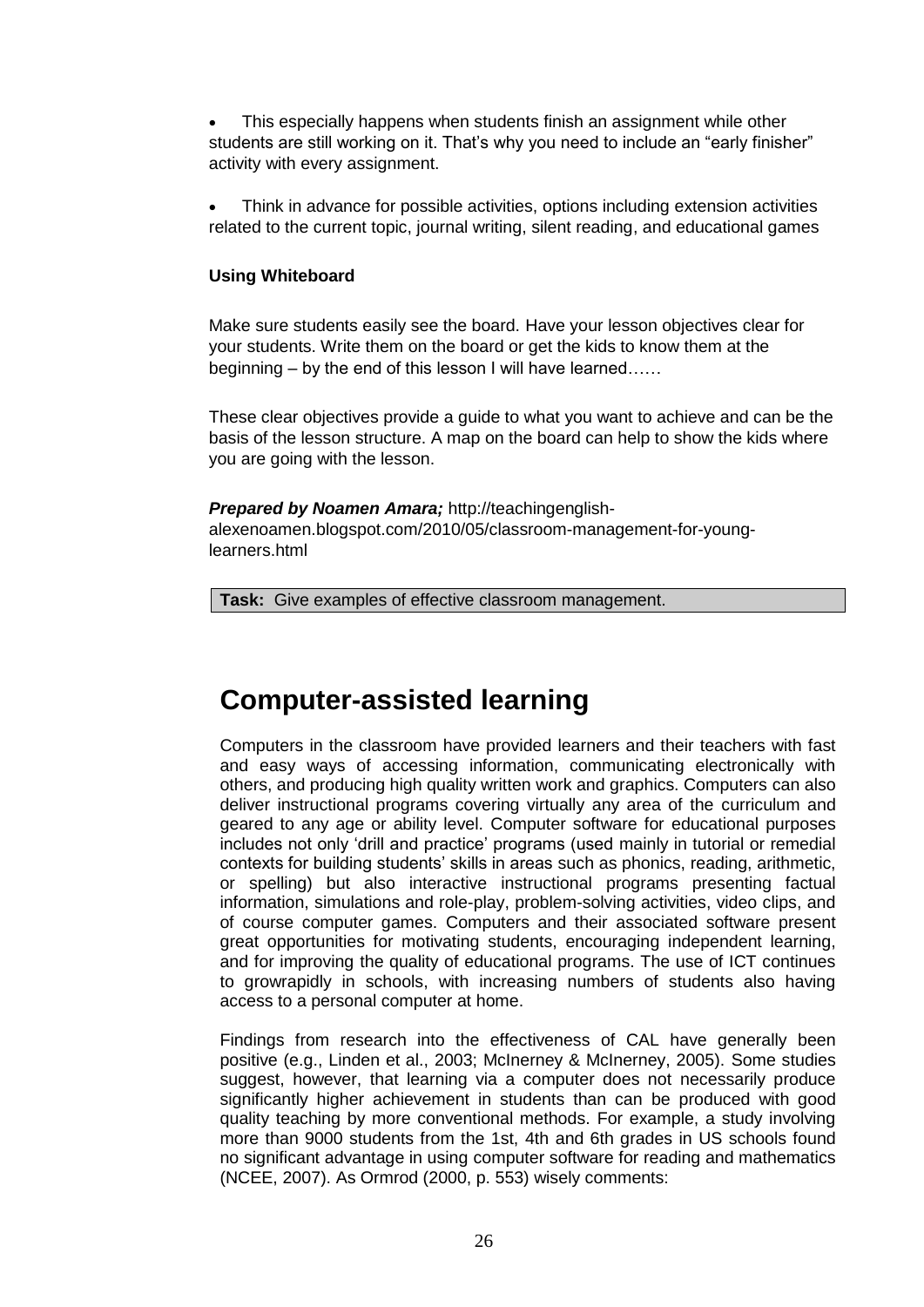*A computer can help our students achieve at higher levels only when it provides instruction that we cannot offer as easily or effectively by other means. There is little to be gained when a student is merely reading information on a computer screen instead of reading it in a textbook.*

#### **Advantages of CAL**

◗ Teaching of science, social studies, mathematics, environmental education, health and the arts can be enhanced by documentaries or simulation programs and by giving access to Internet resources.

◗ Programs can stimulate inductive learning through presenting complex and interactive problems.

◗ With instructional programs, students make active responses and they are "in charge" of the learning situation.

- ◗ Working at a computer is motivating, challenging, but non-threatening.
- ◗ Students are helped to move toward greater independence in learning.
- ◗ Immediate corrective feedback is provided in most tutorial-type programs.
- ◗ Learning can be achieved at an appropriate pace for the student.

◗ Software can be matched to a student"s ability level and is therefore one way of individualising learning.

◗ CAL is a private method of responding, and students can self-correct mistakes.

◗ Word-processing facilitates the production of high quality, well-presented assignments. Most students enjoy working at the computer more than using textbooks and print resources.

#### **Disadvantages associated with CAL**

◗ Some teachers lack confidence or expertise in integrating ICT into the curriculum.

◗ There may be a shortage of computers in the school, with computers only available in a computer lab at limited times each week.

- ◗ Technical failures can occur.
- CAL places additional demands on teachers' planning and preparation time.

◗ Some published software, supposedly for educational purposes, turns out to be entertaining but low in educational value.

◗ Students with literacy problems have difficulty comprehending verbal information on the screen.

◗ A few students do not like to learn by ICT methods and prefer group interactions with peers and the teacher.

**Reference**: Westwood, Peter (2008). *What teachers need to know about teaching methods.* Camberwell: ACER Press.

### **Graphic Organisers**

**Written by Steve Darn (2012), Freelance Trainer, Izmir, Turkey** Retrieved from: TeachingEnglish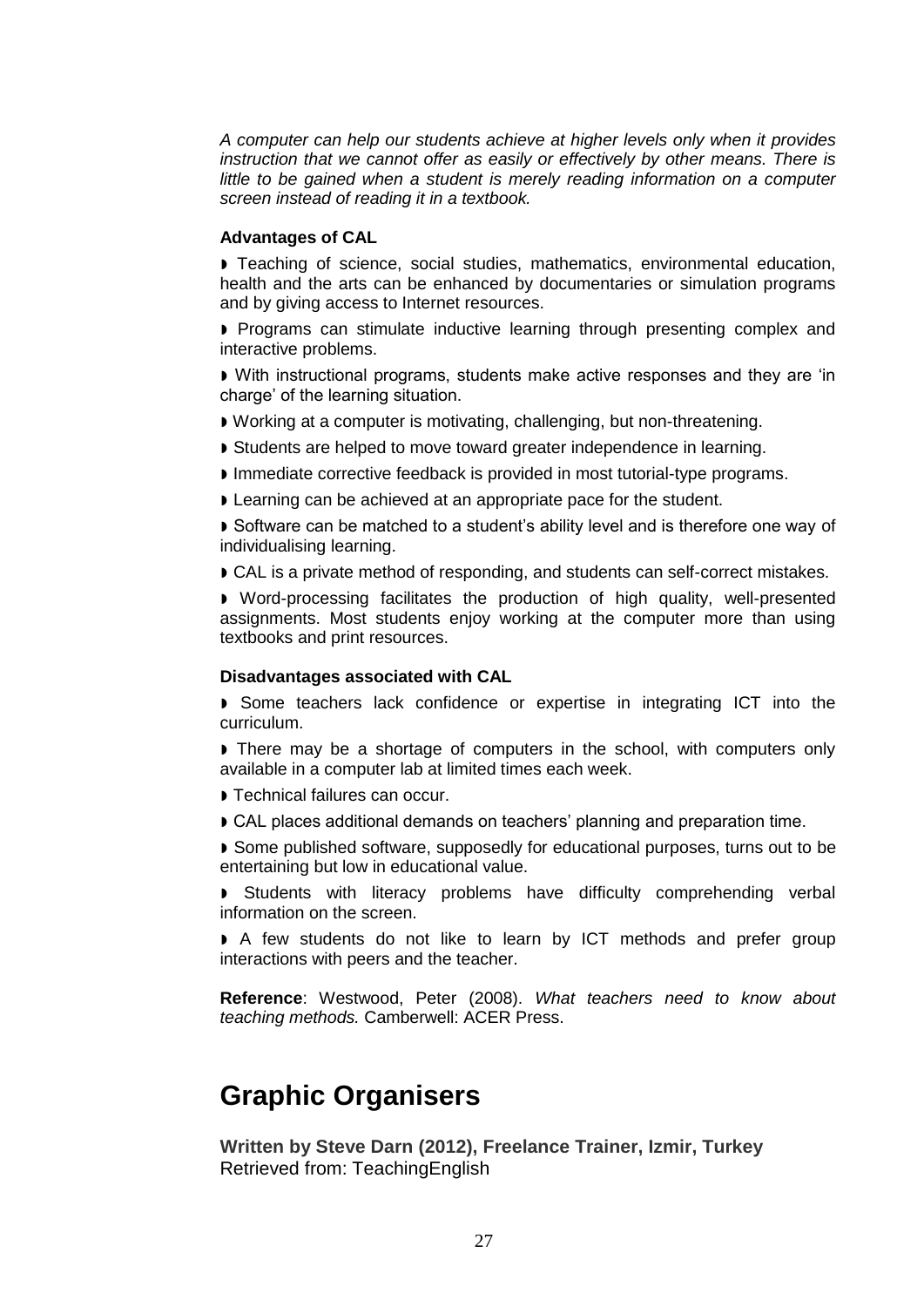Visual representations of information are by no means an innovation in education. The use of graphs and charts to represent statistical information and time-lines showing the sequence of historical events have long been accepted tools, while in language teaching, the mind map is already a common aid to brainstorming a topic.

However, with the realisation that all learners are, to some extent, visual learners, the focus on process rather than product, and with increasing emphasis on developing organisational and thinking skills alongside language skills, visual tools such as graphic organisers are being increasingly employed.



#### **Advantages**

A graphic organiser (also known as a concept map, mind map or relationship chart) is usually a one-page form with blank areas for learners to complete with ideas and information which are connected in some way. Some organisers are very specific; others are versatile. Often, the information on a graphic organiser could just as easily be written on a form or list, but the organiser offers certain advantages:

 Graphic organisers provide the learner with a different way of seeing and thinking about information.

 Language barriers (words, grammar) are removed, so that learners can focus on the connections between information.

 The visual display conveys complex information in a simple-to-understand manner. Showing (as opposed to telling) how information is structured is a way of facilitating understanding. In most cases, dual-presentation (visual representation plus is more successful than either approach alone, regardless of whether the student is a visual or auditory learner.

 Analytical, critical, planning and creative thinking skills are developed. To create the map, the learner has to identify the relationships between items, examine the meanings attached to them, and prioritise the information and decide where each item should be placed on the map. Students are more likely to become strategic learners.

 A lot of information can be converted into a structured, easy-to-read, graphic display. A large amount of information can be displayed to provide the "big picture" of a topic.

 Changes can easily be made to allow learners to take different perspectives and clarify their thoughts. Organisers are easy to edit, revise, and add to.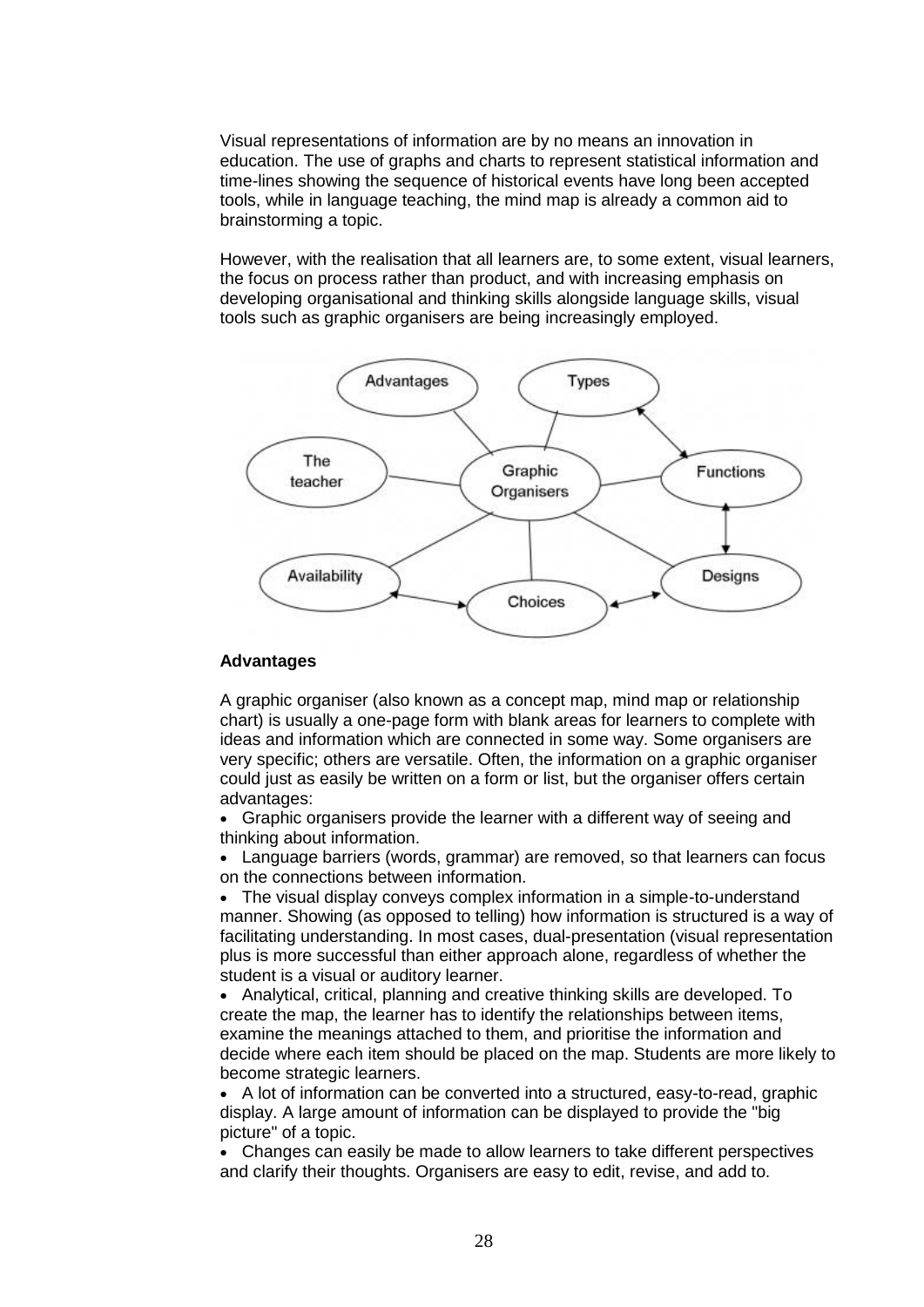Creating the map helps the learner to generate ideas and see the possibilities associated with a topic as the map grows.

 Graphic organisers have multiple uses. They can be used to structure writing projects, summarise reading texts, organise and store vocabulary, and help in problem solving, decision making, studying, planning research and brainstorming. Subject-matter is comprehended faster and more efficiently. Because the demands of processing the language are reduced, content can be considered at more sophisticated levels.

 While organisers often represent an individual's arrangement of information, they can also be used at group or class levels. A class flow-chart of the storyline of a class reader may help all the students to follow the plot.

• Since most graphic organisers use short words or phrases, and sometimes drawings, they can be used with all levels and with young and less-able learners.

• The teacher is given a record of the learner's thinking process. Graphic organisers can be used to assess students' knowledge and understand of the content, thinking skills and creativity.

#### **Types and functions**

Graphic organisers can be classified either in terms of their design or their function. Functionally, graphic organisers can be grouped into two categories: those that depict basic information structures (whole-to-part, cause/effect, etc.) and those that serve specialised needs (project planning, goal setting). For the language classroom, the most common functions are:

- Describing
- Comparing and contrasting
- Classifying
- Sequencing
- Cause and effect
- Decision making

There are a wide variety of designs for depicting the same basic information structures, but all serving the same basic purpose of visually revealing to learners how the information is structured. Some common designs include: Clock, Cluster/Word Web, Describing Wheel, E-Chart, Fact and Opinion, Five W's Chart, Flow Chart, Four-Column Chart, Goal-Reasons Web, Hierarchy chart, Idea Wheel, KWL/KWHL Chart, Ladder, Observation Chart, Persuasion Map, Planning Chart, Progress Report, Sequence Chart, Spider Map, Step-by-Step Chart, Story Map, T-Chart, Time Line, Tree Chart, Venn Diagram.

#### **Choosing an organizer**

Choosing the appropriate organiser involves consideration of function, purpose, the nature of the material/information, the classroom activity and personal preference. Some initial questions to consider are:

- Is only one topic involved, or are there many?
- $\bullet$  Is it a complex topic?
- Is the information linear or cyclical?
- Are there similarities and differences, pros and cons?
- Is time involved? Are there hierarchical levels?
- Six common designs and their functions are :
- spider adding more details to a single topic
- fishbone cause-and-effect factors associated with a complex topic
- cluster a network of ideas based on a stimulus
- cycle recurring cycle of events, with no beginning and no end,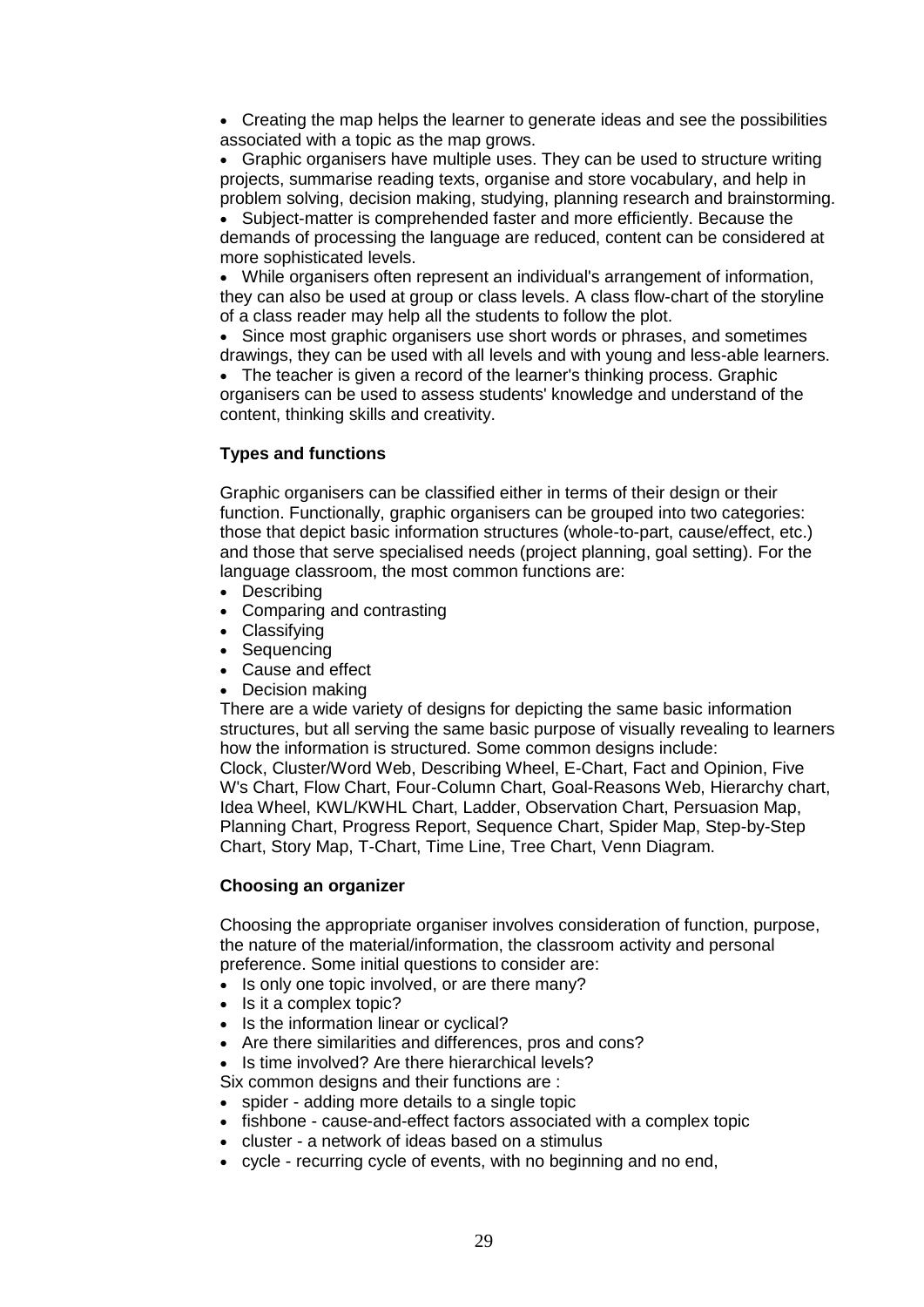continuum - topic with a definite beginning and end and a sequence in between.

Venn diagram - similarities and differences

There is a very useful flowchart of how to choose a graphic organiser on the Enchanted Learning website:

<http://www.enchantedlearning.com/graphicorganizers/flowchart/>

#### **The teacher's role**

Learners need to be trained to use graphic organisers and it is the teacher's job to introduce them gradually and systematically, beginning with simple mind maps to brainstorm topics and KWL charts to provide a purpose for reading a text.

| What I Know about | What I <b>Want to find out</b> | What I Learnt about |
|-------------------|--------------------------------|---------------------|

#### **KWL chart**

Other typical uses include planning writing (the map or chart may be included in a portfolio), recording vocabulary thematically or in lexical sets, following the characters or story in a narrative and breaking down the content of a text. Responsibility for graphic organisers can gradually be turned over to the learners. Typically, this happens in stages:

• The teacher constructs the graphic organiser, provides students with a copy, and tells them how and when to complete it.

• The teacher and students co-construct graphic organisers showing important ideas as the content is explored.

 Teams of students construct graphic organisers cooperatively with the teacher acting as a guide.

The students construct graphic organisers independently.

In the early stages, it is a good idea for the teacher to keep a selection of organisers at hand so that learners have a choice and can experiment with a wider range of designs.

Graphic organisers are as useful for teachers as they are for learners. They are a valuable tool in lesson planning, syllabus design, report writing and research as well as providing an insight into the individual learner's thought processes and learning style.

**Reference:** A graphic organiser generator is available on the Teachnology website: [http://www.teach-nology.com/web\\_tools/graphic\\_org/](http://www.teach-nology.com/web_tools/graphic_org/)

**Task:** List the benefits of using graphic organizers in teaching.

# **Gifted students**

According to Silverman (2007, n.p.), "Children in the top and bottom three percent of the population have atypical development patterns and require differentiated instruction". Children in the bottom 3 per cent are those with severe disabilities. Their needs will be discussed later under the section on special schools. The top 3 per cent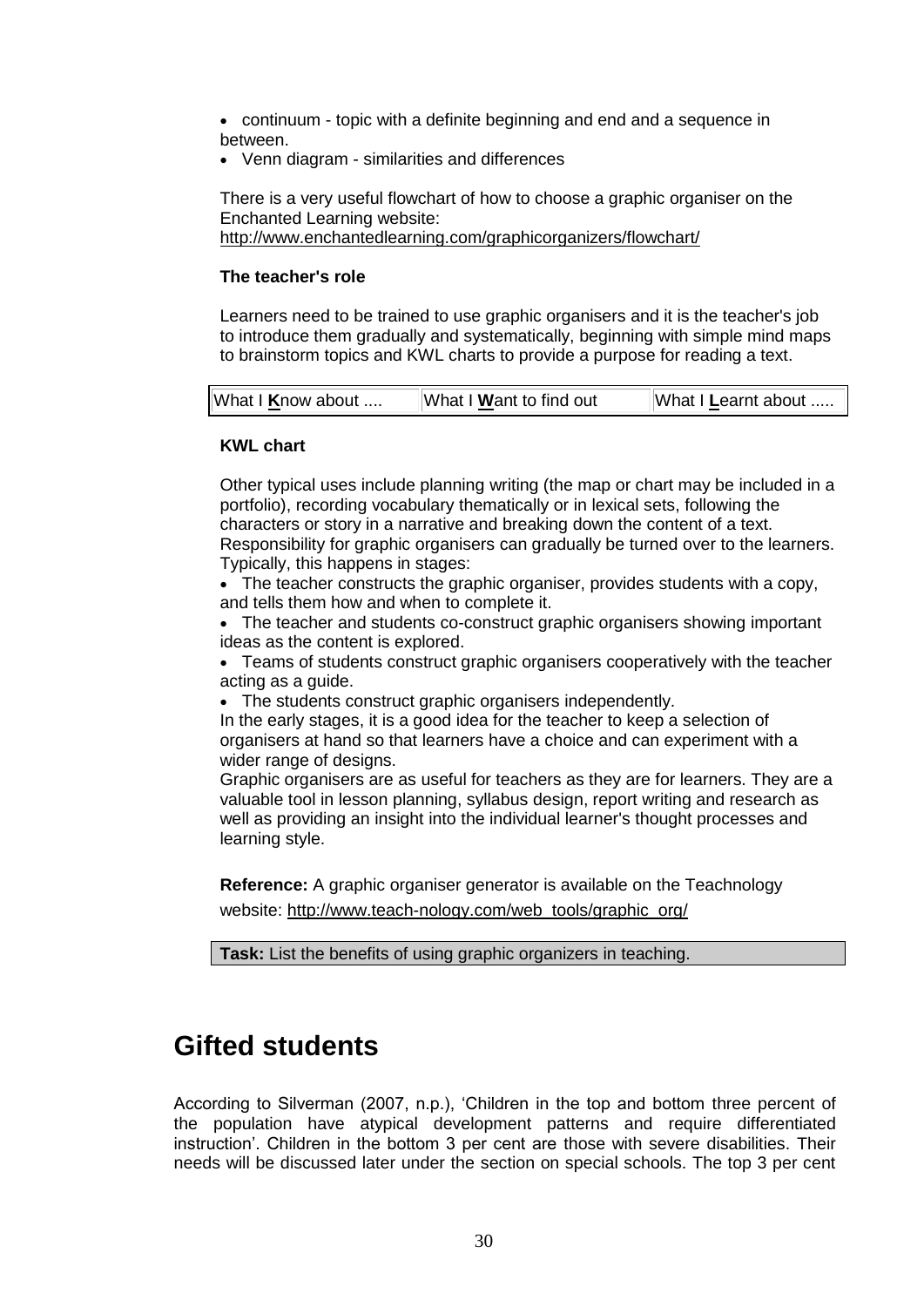are those students with very high IQ (above 130) and who often possess special abilities or talents.

Debate has continued for many years on the best teaching methods to use with children of high ability in order to ensure that they develop their full potential and at the same time remain happy and socially well adjusted. Provision ranges from special schools and special classes for gifted and talented students through to placement in regular classes with modifications made to curriculum and instruction (Kondor, 2007). After-hours clubs and tutorial groups are sometimes used to encourage gifted students to pursue subjects of great interest to them. Even special thematic summer camps (e.g., introducing fieldwork in astronomy, geology, local history, etc.) are sometimes organised for gifted students to give them new experiences and fresh challenges.

The vast majority of gifted children remain in regular classes, so the onus is on all classroom teachers to meet their needs. The obvious problem is that if the student of high ability is not suitably challenged by, and interested in, the subject matter being taught he or she will become bored and will lose motivation. The fact that gifted children often tend to be far ahead of their peers in their understanding and their rate of learning presents a major challenge for any teacher.

Inquiry and problem-based learning methods are highly suitable for gifted students, although some students may first need direct teaching of the researching skills that are required for independent learning under these methods. With problem-based methods, in addition to the usual step-by-step and brainstorming approaches to investigation, *synectics* offers an additional way to encourage their creative thinking. Synectics is a process in which divergent ideas are brought together and, where possible, connections are established. In operation, it involves students thinking of unconventional solutions to a given problem. For example: "How could we get bees to produce honey directly in a jar instead of in a honeycomb in the hive?" Students are encouraged to think in terms of analogies; for example, 'It's like when an animal is tricked into a trap by putting bait inside. The bees could be tricked into the jar". Students use information they already possess, transform it, and test it against a new situation. Regardless of the actual strategies used to solve problems, the problem-based inquiry approach has much to offer in the education of students of high ability.

Regular class teachers can use the following inclusive strategies when presenting lessons:

◗Set high expectations for gifted students. Don"t encourage underachievement.

◗ Use differentiated questioning that involves an adequate amount of higher level thinking.

◗ Allow gifted students to discuss and demonstrate to others their ways of tackling various tasks.

◗ Plan deskwork assignments that contain a good mix of activities at various levels of complexity. Allow choice.

◗ Always have some interesting supplementary activities related to the lesson objectives available for students who finish their work quickly. Not just "busy work".

◗ Make good use of the special interests of gifted students; share these and value them in the class.

◗ Organise peer tutoring so that gifted students can work with and assist others.

◗ Use flexible grouping so that students of differing abilities can work together sometimes.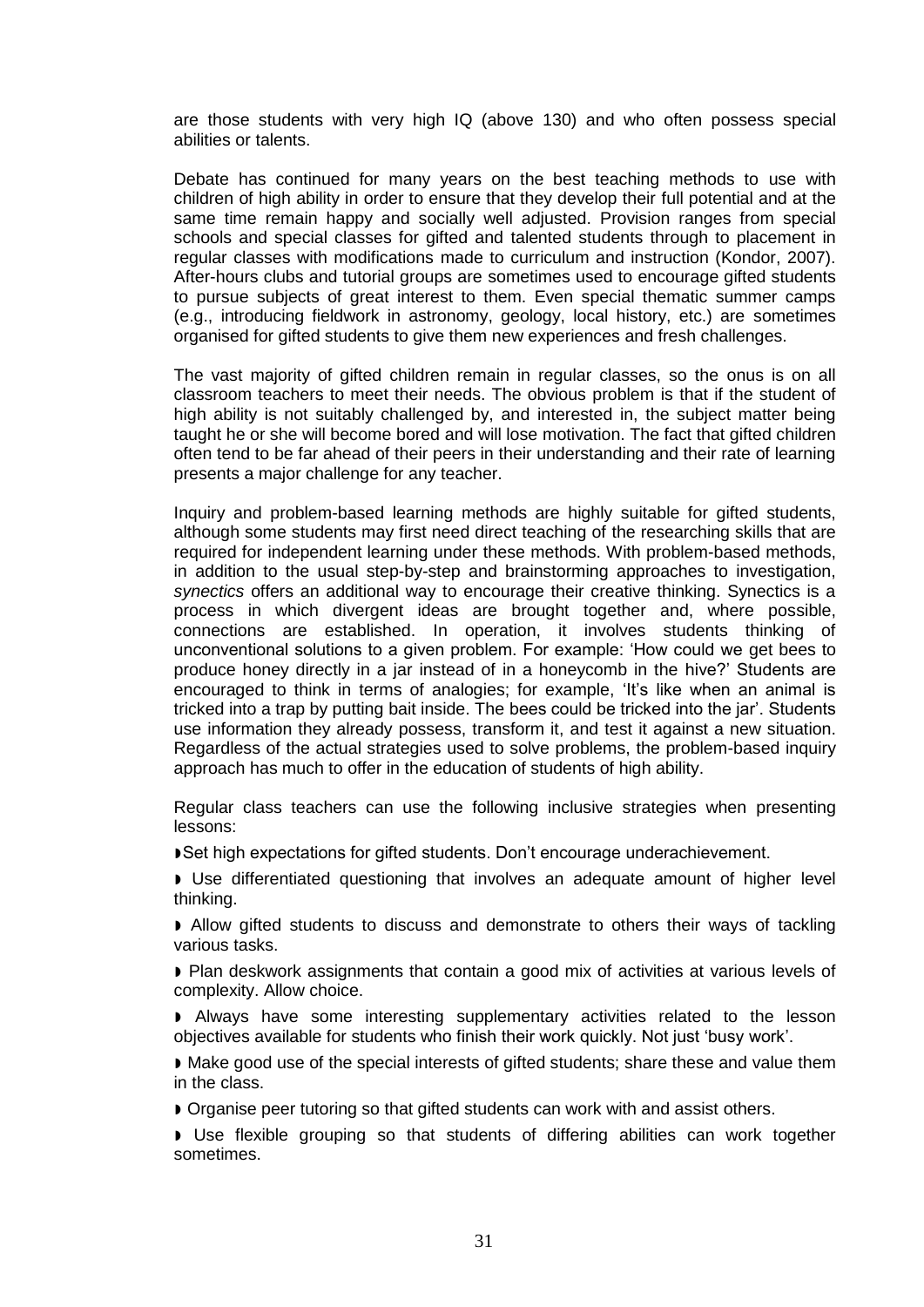**Reference**: Westwood, Peter (2008). *What teachers need to know about teaching methods.* Camberwell: ACER Press.

# **Special Educational Needs**

For many years there was much discussion about whether children with special needs should receive the same curricular experiences as other children. Some commentators thought that these children needed a completely different curriculum - one concentrating on basic skills - while others suggested that the content should be the same, but that it should be made easier to digest; it should be diluted.

"Children with special needs" is a huge catch-all category which comprises those with physical disabilities, those with learning difficulties, those with sensory disabilities and those with emotional problems. These children"s needs differ enormously. Some will require a carefully managed and adapted curriculum in which it is certain that they will not continually be faced with failure, while others will be able to engage in experiences which differ little from those of the majority of the class, perhaps only needing additional equipment which will help them to see or hear.

In other words, the current opinion is that there is not a specific group of children who have special needs. It is the job of the teacher to identify each child"s needs and to attempt to meet them. Some children"s needs will be more pressing or more difficult to meet than others. It should then be clear that if a group of children with special needs is not a static group but rather a fluid group comprising different children at different times, it is doubly important to think of these children all receiving the same curriculum, namely, all children should be fully and comprehensively included in the complete activity of the school. No children will be excluded because of their special needs. It is important to consider what assessment means in the context of special educational needs. Good special needs assessment and teaching is simply good practice for all children. There are no special methods or procedures which have been shown to be of special value to children who have special needs.

It is also important to consider how class organization can help in the delivery of the curriculum for all children. In particular, it is important to consider how additional people can be employed in the classroom and the judicious use of group work and peer tutoring, such that expertise in the classroom is used effectively.

(Taken from "*Implementing the Primary Curriculum*" by Gary Thomas)

# **Learning to Learn**

'Learning to learn' is one of the most important objectives for all learning teaching contexts for all ages. In our fast moving world, it is simply impossible for learners to acquire all the knowledge and skills they need while they are at school. It is the school's responsibility to teach learners how to learn, i.e. to equip them with strategies that they can use outside school. This process needs to start as early as possible, preferably at the beginning of schooling. Various aspects of 'learning to learn' can be introduced into the day-to-day practice of any language classroom without changing many of the usual classroom practices. Most of the suggested techniques and ideas can be adapted to all types of contexts and can work in large classes as well as mixed ability classes.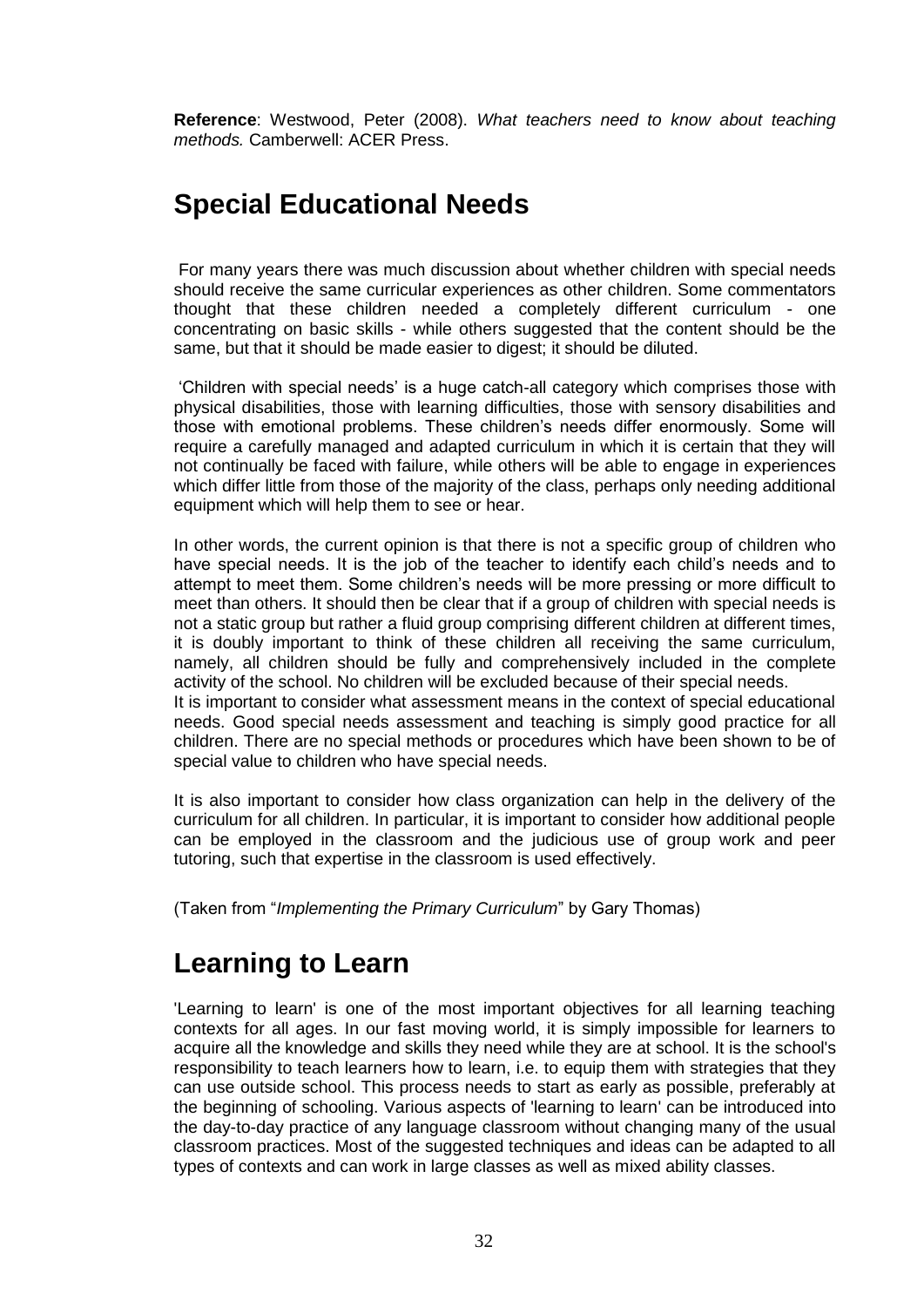#### **What is 'learning to learn'?**

The overall aim of incorporating some kind of 'learning to learn' is to begin to raise children's awareness of the various factors that influence their language learning and to give them some time and space to start to think for themselves. 'Learning to learn' is a broad concept which can encompass a great variety of different activities, tasks, or discussions between children and the teacher. Some teachers might be working in contexts where 'learning to learn' is explicitly incorporated into the curriculum guidelines and both the national curriculum and the recommended coursebook contain specific advice on the techniques and activities used and the rationale behind them. Others might not have such explicit guidelines to work from but would be free to use their own ideas.

#### **What types of strategies can be developed?**

**1 Social and affective strategies**: to raise awareness about how learners' own emotional states and feelings as well as those of others can influence their learning. Activities in the classroom can include teacher-led discussions, usually in the mother tongue, about the social aspects of learning, such as the importance of listening to each other, turn taking in games, or controlling shyness and fear of speaking out in front of others. As part of developing awareness about affective factors, teachers can give plenty of praise and positive feedback to children to raise their self-esteem and self-confidence as well as boost their motivation.

**2 Strategies related to raising awareness about what language learning is**: to cover general understanding about language learning. In terms of understanding what language learning means, teachers might discuss with children how long it takes to learn a language, why it is important to practise, or why we all make mistakes.

**3 Metacognitive strategies**: to introduce and develop the ongoing process of reflection through planning, monitoring, and evaluating language learning. Activities in the classroom can include encouraging children to think about what they did well and why, and what they enjoyed and why. At later stages, children can be prompted to think about the reasons for doing various activities and tasks and about lessons that can be learnt from each learning experience.

**4 Direct or cognitive strategies:** to develop children's ability to deal with linguistic information in an effective way, i.e. to organize, categorize, or memorize linguistic information. Activities in the classroom can include training strategies such as how to remember a list of words, how to guess the meaning of unknown words in a text, or how to link unrelated language to aid memory.

**Reference**: Pinter, Annamaria (2007). *Teaching Young Language Learners*. Oxford: OUP.

**Task:** How can teachers meet the needs of gifted students and of students with special educational needs?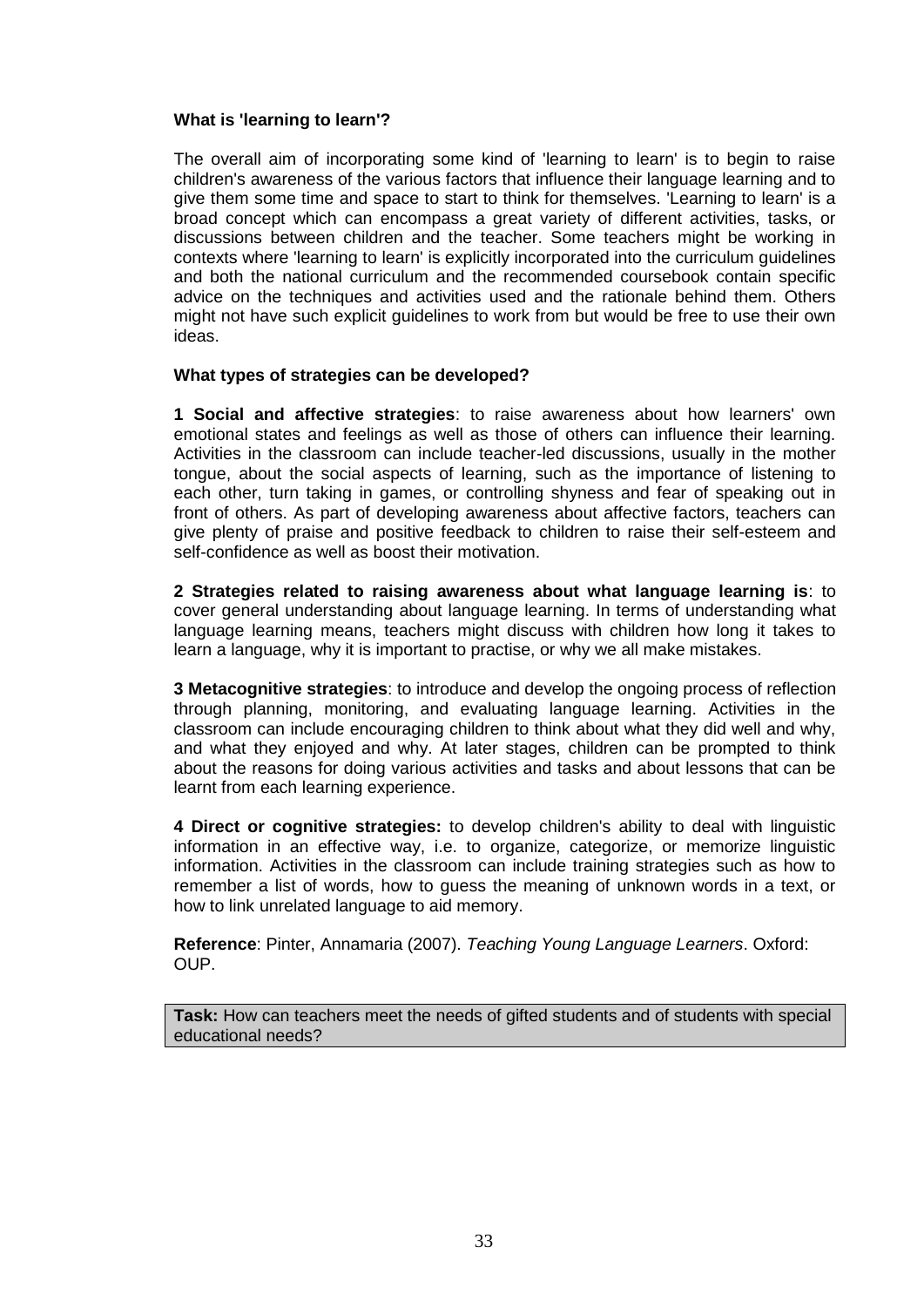# *How* Big Is *a Foot?*

#### Taught by Bonnie Tank and Lynne Zolli

In the book How *Big Is a Foot?* Rolf Myller tells the story of a King who wanted to give his Queen a very special birthday present. This amusing and ingenious story presents a dilemma that engages children in thinking about measurement, ratio, and proportion. Bonnie Tank read the book to a second-grade class in Jefferson School in San Francisco, and Lynne Zolli introduced it to her third graders.

When the Queen's birthday approached, the King had a problem: What could he give to someone who had everything? He was pleased when he thought of having a bed made for her. At that time, beds hadn't yet been invented, so the Queen certainly didn't have one already.

To figure how big the bed should be, the King asked the Queen to put on her new pajamas and lie down on the floor. Using his paces, he measured and found that the bed must be six feet long and three feet wide to be big enough to fit the Queen (including her crown, which the Queen sometimes liked to wear to bed).

The apprentice who made the bed, however, was a good deal smaller than the King. He carefully measured six of his feet for the length and three of his feet for the width and built a beautiful bed, but it was too short. The King was so angry that he had the apprentice thrown into jail.

Sitting in the jail cell, the apprentice thought and thought and finally realized what the problem was. He came up with a solution and made a new bed. It was the right size for the Queen and was ready just in time for her birthday The King was so pleased that he released the apprentice from jail and made him a royal prince.

- Bonnie didn't read the entire story to the class but stopped once the apprentice went to jail. She talked with the children about the apprentice's problem and had them offer their suggestions. Bonnie then asked that they each write a letter to the apprentice and offer him advice. Their letters revealed different approaches to the problem.
- Leslie explained what the apprentice should have done. She wrote: *Why was the bed so small? The king was very mad. Apprentice feet were very small! You should have measure with a ruler.*
- Brandon put the responsibility on the King. He wrote: *I no why your in jail. Because your foot is to small. The bed is to small. The king should have measured with your foot.*
- In his letter Dominic also included advice about what the King should do. He wrote: *I think I know how to get you out of jail. Your feet are smaller than the king's feet. So tell the king that you messed up on the bed. And please could I have another chance at the bed. And ask him when you make it he has to measure the wood so it will be the right size.*
- *Max gave the apprentice specific advice about how to address the King. He wrote:* The bed whes *[was]* too small because yor feet *are to small and the kings feet are bigger then yhour feet. Soew the idea is you ask the jaler to let you tik* [talk] *to the king and you can tell the king avry thing I told you. just sae I have too yose yor feet.*
- Jennifer gave a mathematical solution that maintained the correct proportion between the length and the width. She wrote: *I am sorry that you are in jail, I*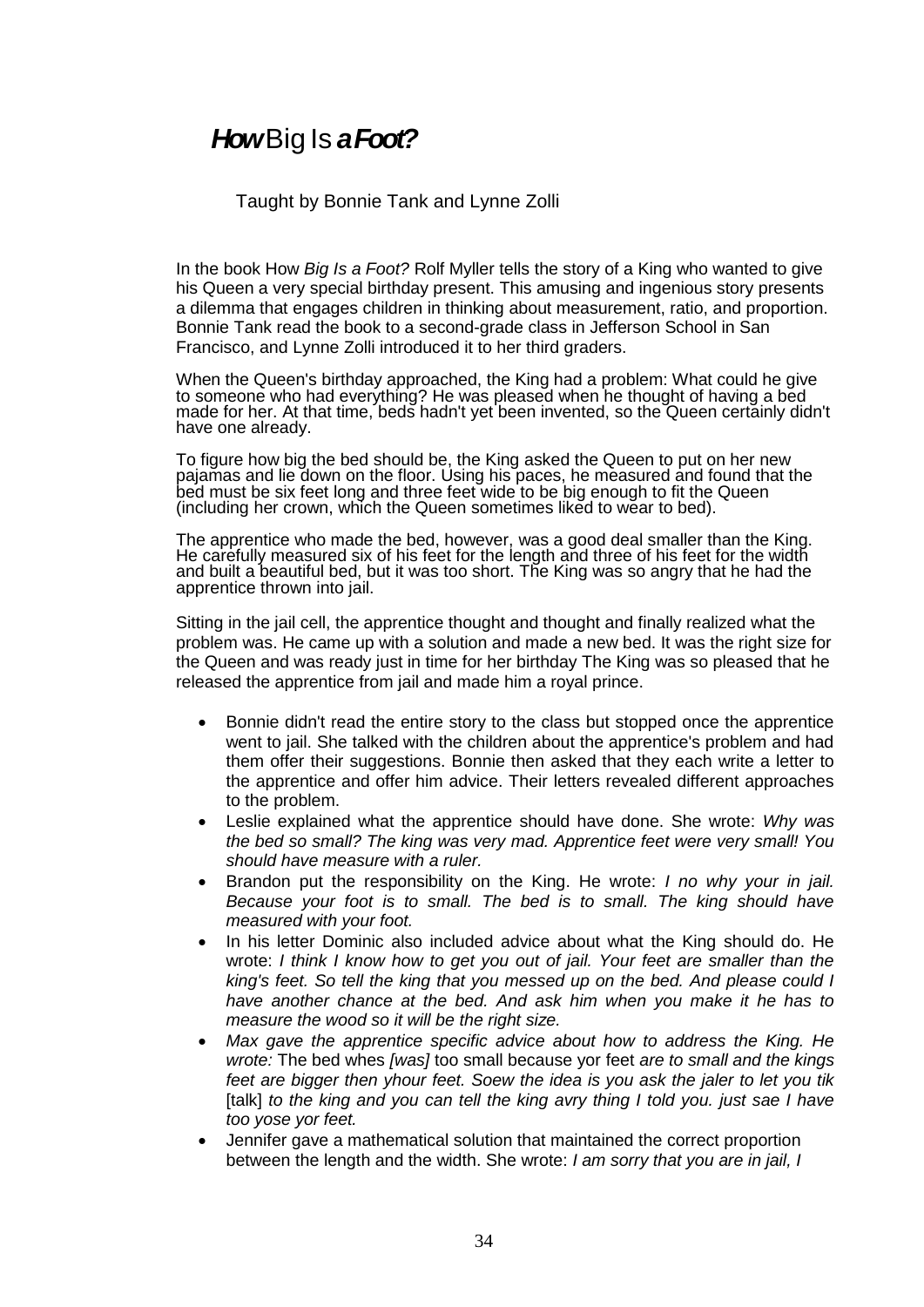*think you sould make a new bed. The bed sould be ten feet long and five feet wide.*

The third graders included some different suggestions in their letters.

 Bolan, for example, wrote: *The bed was to small because your feet were to small for the queen. You can ask the king for one more chance. But this time ask the king to use his feet.* Bolan included a drawing to .illustrate the comparison between six of the king's feet and six of the apprentice's feet. He also included a postscript: *PS. if this doesn't work have a nice time in the big house.*

 In his letter, Jon gave advice and revealed his interest in Roman numerals. He wrote: *Show your king the difference in size. Now have your king step in paint and make a rectangle VI feet long and III feet wide. Now build the bed that size.*

*Several of the children suggested the apprentice use a ruler. Matthew, for example, wrote:* I am very sorry that you are in jail. The reason why the bed was too small was because your feet are too small and thats why it was too small. You can get a ruler at the nearst drugstore and measure it. *He drew a picture of a ruler.*

 Eric wrote: *I think I can help you get out of jail if you invent a ruler. You ask for some wood that is 12 inch tall. And that will be a ruler.*

*Instead of offering advice, Wanda explained the problem and concentrated her effort on her illustration. She wrote:* Your foot is to small to do like the king. And the kings foot is to big and your foot is to small to do it. That is your prublems.

The book can be used to introduce the importance of standard units to communicate about measurements

# **Pedagogical skills of effective teachers**

There are five areas in which skilled teachers display their expertise. These areas include presenting and explaining subject matter and ideas, questioning students during lesson time, giving feedback, strategy training and adapting or differentiating instruction.

#### **Presenting and explaining**

Presenting information to children, giving explanations, and answering students' questions are three of the main activities in which teachers engage(Eggen & Kauchak, 2004). Clarity in teaching is often the main quality that sets highly effective teachers apart from less effective colleagues. Expert teachers who obtain consistently good results from students are reported to incorporate the following features within their lessons (Bush & Kincer, 1993):

- ◗ efficient initial presentation of new work
- ◗ clear and precise instructions
- ◗ a greater variety of ways of explaining topics.

Effective classroom teaching, as with formal lecturing, requires *clarity* in the teacher"s presentations*.* Poor explanations usually get students utterly confused and therefore create learning problems. This lack of clarity may be due to a failure to communicate effectively at the students' language and ability level, using complex terminology, failing to draw analogies or give examples to which students can relate, giving instructions out of sequence, inadequate use of visual support material, presenting too much information at one time, not making relationships clear, and failing to check for understanding.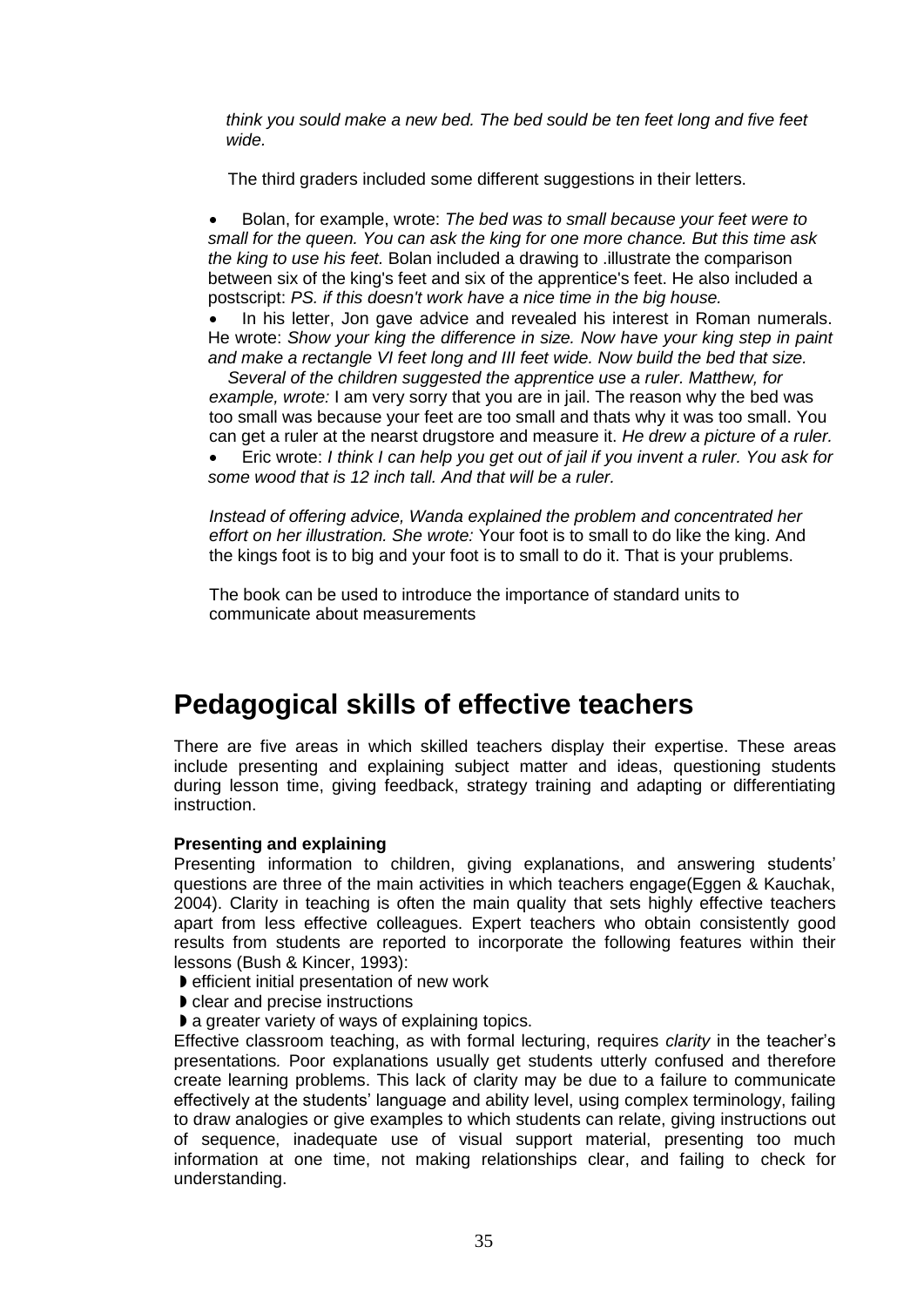Sotto (1994) believes that a teacher's clarity when instructing and explaining relies on: ◗ knowing the subject matter extremely well

◗ appreciating the subject matter from the perspective of a novice learning it for the first time

- ◗ identifying key ideas to emphasise in what is being taught
- ◗ explaining things in simple terms.

Explaining need not (and should not) be a one-way process. A good explanation requires questions directed to the students to ensure that what is being said is making sense; and students should be encouraged to ask the teacher questions during and after an explanation. Perhaps the least helpful question for a teacher to ask (but one that is frequently heard) is "Do you understand that?" Very few students, especially those who lack confidence and those not doing well, are going to confess in front of the entire class that they don"t understand.

#### **Questioning**

Questioning students is an essential part of effective instruction, and plays an important role in promoting learning in both teacher-directed and student-centred approaches. Research has indicated that the teachers of classes showing the highest achievement levels are found to ask many questions during their lessons, with very few questions yielding incorrect responses, or no response at all from the students (Brophy & Good, 1986).

Questioning is used to:

- ◗ facilitate students" participation and communication during the lesson
- ◗ focus attention on key aspects of a topic
- ◗ evaluate students" understanding
- ◗ stimulate particular types of thinking
- ◗ review essential content
- ◗ control the group of students and hold attention.

Some questions can be simple and direct (sometimes called lower-order questions) focusing on facts and principles, while others can be higher-order questions that require reflection, critical thinking and reasoning (Ormrod, 2000). Depending on the nature of the subject matter and the age and ability of the students, the balance between lowerand higher-order questions can be adjusted. It has been demonstrated that children with poor learning skills seem to benefit from instruction that includes a high percentage of simple direct questions, focusing on the core content of the lesson. It is as if answering these questions helps firm up a student"s grasp of the topic. If students are struggling to assimilate basic facts, then it is usually necessary to ask more questions from the lower-order category.

An important aspect of questioning is 'wait-time'. Teachers often ask between three and five questions a minute during presentations and discussions, but they allow only a second or so for a child to respond before asking someone else, or providing the answer themselves. When teachers deliberately extend wait time to 3 seconds or more when they ask a question, *and* after a student's response, more students will offer an answerthe length of their responses increase, contributions from students of lower ability increase, and the number of questions asked by students increases (Rowe, 1986).

Some common errors in questioning include:

◗ asking too many difficult or poorly expressed questions

◗ continuing to ask questions even though students have indicated lack of knowledge on the topic

- ◗ taking answers only from students who volunteer
- ◗ failing to provide corrective feedback on incorrect or inappropriate responses.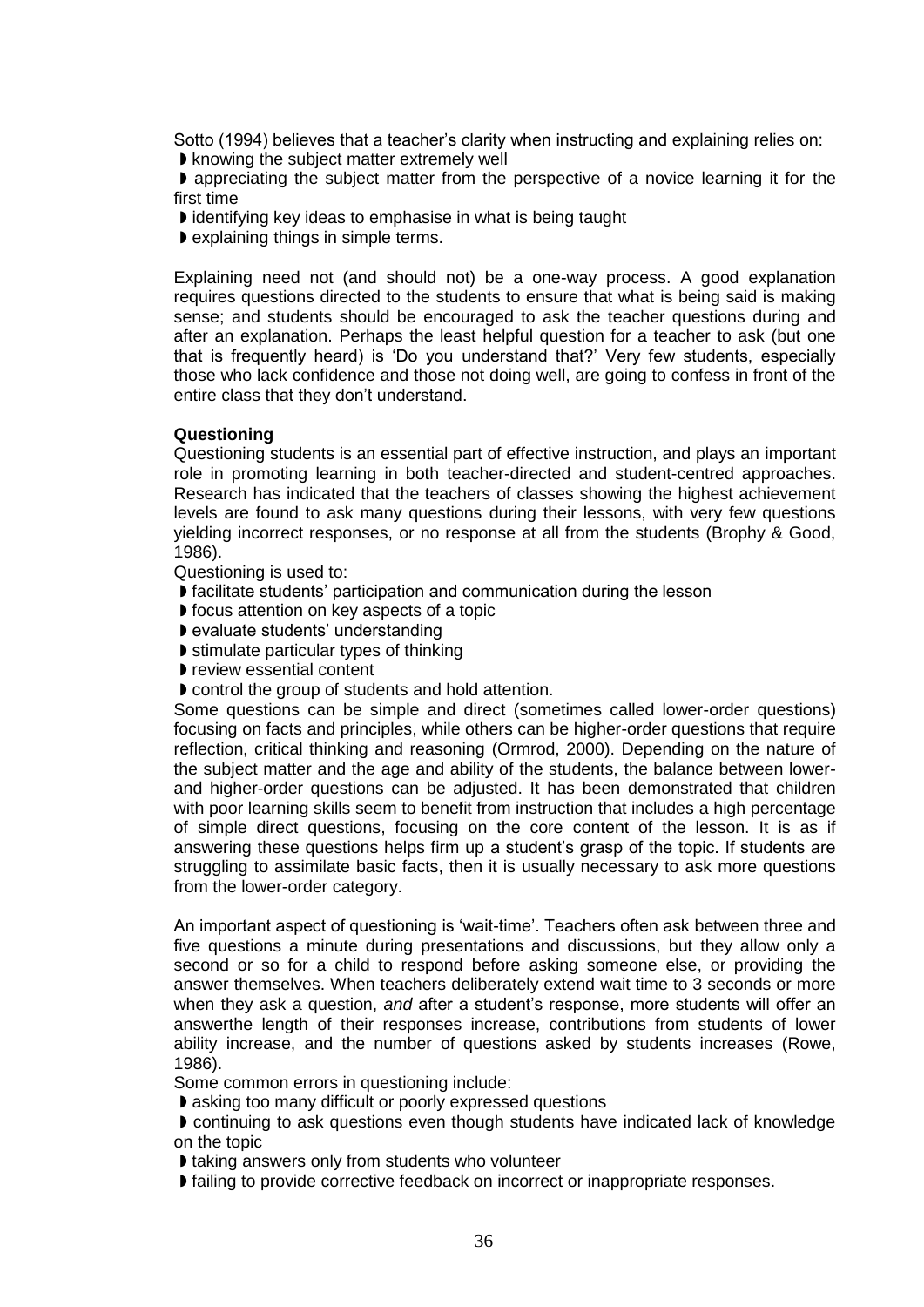In an early review of research, Good (1981) suggested that teachers" questioning was one factor that could cause passivity in lower-ability students. This occurs for two reasons: firstly, teachers in regular classes tend to call on lower-ability students less often; secondly they do not wait as long for lower-ability students to answer. They are also less likely to spend time encouraging these students to think more deeply and to elaborate on any answers they do give. Those comments would seem to apply equally in our classrooms today.

#### **Giving feedback**

Another essential teaching function is the giving of feedback to students. Constructive comment from a teacher motivates students and informs them of how they are progressing and what they may need to focus on. The most useful feedback comes immediately after a student has made a response or has completed a task. It should come in the form of *descriptive praise* if the student"s work is good. Descriptive praise not only says "well done" but also specifies why the praise is given. For example: "Well done, Fiona. You measured the amount of flour exactly as the recipe states'. 'That is good work, Mark. I can see that you have already gone back and checked the spelling". On the other hand, if a student"s response is incorrect the teacher should provide immediate correction to help remove the misconception and to supply accurate information.

Written feedback on students' class work and homework assignments also serves a useful purpose if it is descriptive. Brief comments such as "Satisfactory" or "You could have included more detail" are not helpful, and are largely ignored by students.

Often, corrective feedback will require that the teacher explain again something that has already been taught. When this is necessary it is useful if the teacher first asks the student to explain or demonstrate what he or she already knows about the topic or process; re-teaching can then focus on the precise point of confusion. For example, in mathematics, if a student is having difficulty dividing 303 by 7, the teacher asks the student to begin working on the problem and to "think aloud" at each step as the teacher watches. At the precise point of difficulty the teacher can provide the corrective feedback. This is much more effective than re-teaching the whole process from the beginning, because often the student still does not recognise the error.

When feedback is given, it should be delivered in a positive emotional tone, not with annoyance or frustration (Kauchak & Eggen, 2007). Students need to feel safe in asking for assistance.

#### **Strategy training**

Perhaps the most important discovery to be made since research moved beyond the simple process–product studies is that it isn"t only what the teacher does that is important; students themselves must become more efficient in their approach to learning. Effective instruction must therefore include an element of teaching students how to learn. One of the ways in which all learners can become more successful – and failure rates can be reduced – is to teach students the most effective ways of approaching the various tasks they are required to attempt in the classroom. Time is devoted to thinking about the actual *processes* involved in completing classroom tasks, as well as having regard for the quality of the product. "*How* do we do this?" is as important as "How did it turn out?" This is of particular importance for students with learning difficulties who often lack effective cognitive strategies.

In strategy training, students are explicitly taught, via clear modelling, demonstration and "thinking aloud" by the teacher, precisely how to approach a particular task or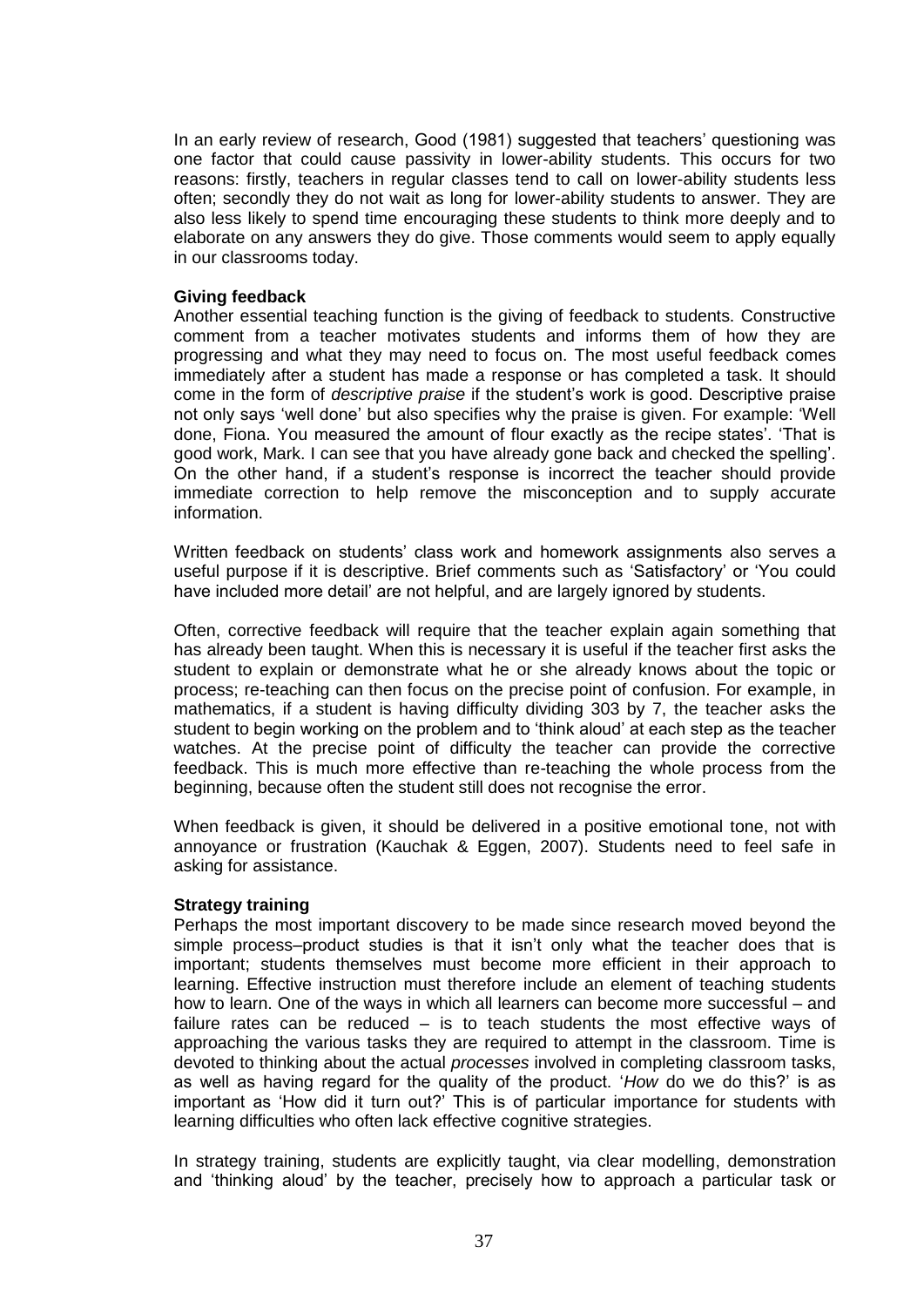problem. In the typical classroom these tasks might include, for example, finding the meaning of an unfamiliar word in the textbook, writing a summary of the key points from a video, planning and composing ideas for a piece of writing, solving a mathematics word problem, or researching a topic for a special project. The teacher might use the overhead projector to demonstrate the writing of a summary – first highlighting key points in the text, numbering the points in a suitable sequence, drafting the first version on the screen, then editing and revising the final version – all the time "thinking aloud" and making decisions.

#### **Adapting and differentiating instruction**

The final component of effective teaching to be considered here is responding to differences among students. Adaptive instruction is defined as instruction geared to the characteristics and needs of individual students. The term "differentiation" is now used in many countries to convey this idea of adapting instruction to match differences in students" abilities (Cusumano & Muller, 2007; Good & Brophy, 2008). The most manageable form of differentiation usually involves teaching the same curriculum topic to all students but tailoring the resources, the learning activities, and the amount of teacher-support to the differing capabilities of individual students. Wherever possible, studying the same topic by different paths and in different ways is regarded as preferable to any ambitious attempt to individualise instruction, set up alternative courses, or stream students by ability.

Classroom observation has revealed that effective teachers already do much to adapt the processes of instruction while lessons are in progress (Chan et al., 2002; Scott et al., 1998). For example, the following tactics are observed during lessons when teachers are sensitive to differences among learners. The teacher:

◗ varies the method as necessary during the lesson, from teacher-directed to studentcentred, according to students" abilities and needs

◗ simplifies and restates instructions for some students

- ◗ sets shorter-term goals for some students
- ◗ monitors the work of some students more closely than others
- ◗ re-teaches certain students when necessary, or provides an additional demonstration
- ◗ accepts different quantities and qualities of bookwork
- ◗ provides more (or less) assistance to students as they work
- ◗ gives more descriptive praise to certain students
- ◗ praises some students more frequently than others
- ◗ rewards different students in different ways
- ◗ asks questions at different degrees of complexity, according to students" ability
- ◗ encourages peer assistance
- ◗ selects or creates alternative resource materials.

**Reference**: Westwood, Peter (2008). *What teachers need to know about teaching methods.* Camberwell: ACER Press.

**Task:** Choose one skill of effective teachers and describe its benefits.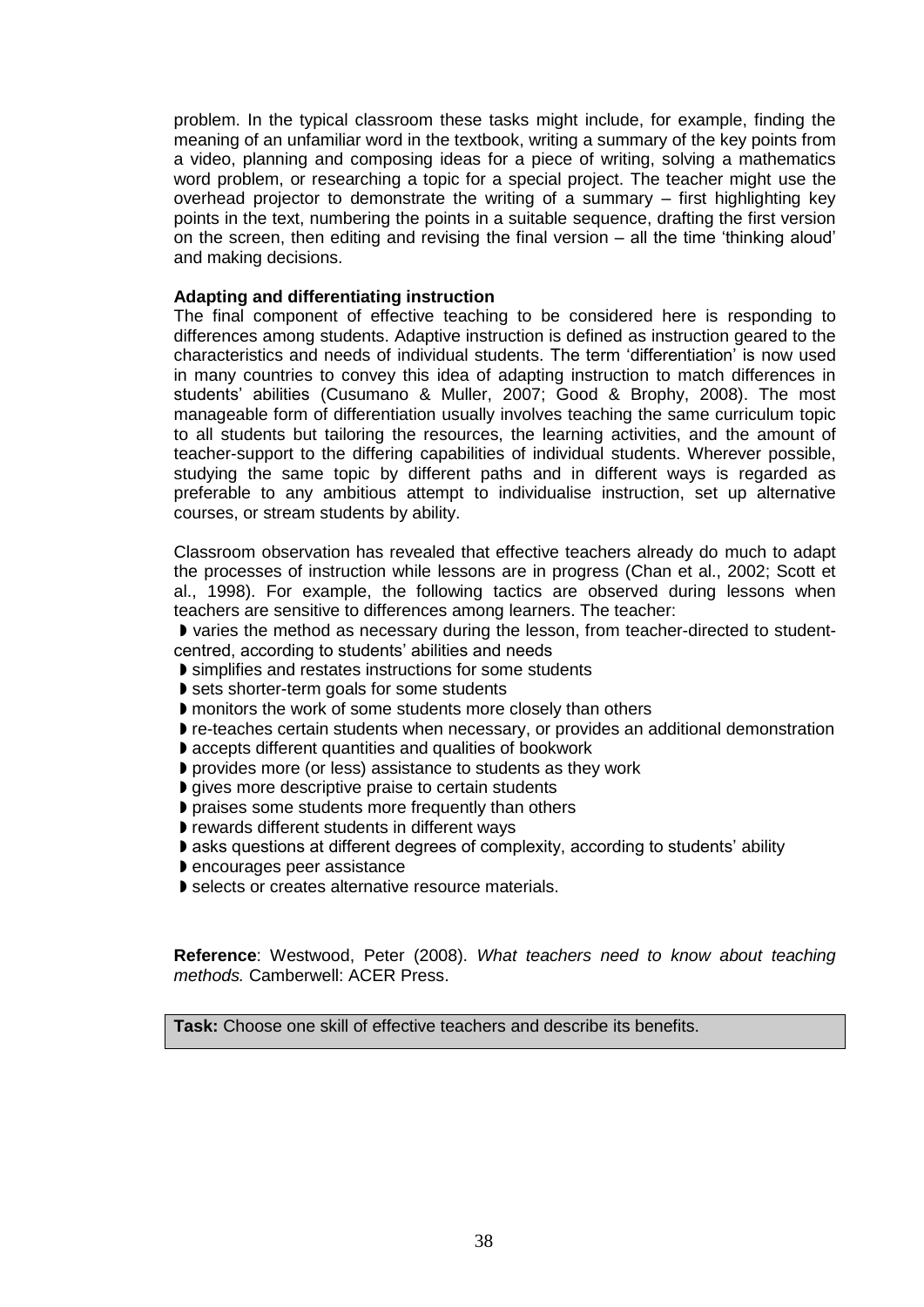# **Cooperative Learning**

In contrast to cooperative situations, competitive situations are ones in which students work against each other to achieve a goal that only one or a few can attain. In competition there is a negative interdependence among goal achievements; students perceive that they can obtain their goals if and only if the other students in the class fail to obtain their goals. In individual learning situations students work alone to accomplish goals unrelated to those of classmates and are evaluated on a criterion-references basis. Students" goal achievements are independent; students perceive that the achievement of their learning goals is unrelated to what other students do. The result is to focus on self-interest and personal success and ignore as irrelevant the successes and failures of others.

Cooperation is working together to accomplish shared goals. Within cooperative activities individuals seek outcomes that are beneficial to themselves and beneficial to all other group members. Cooperative learning is the instructional use of small groups so that students work together to maximize their own and each other"s learning. The idea is simple. Class members are organized into small groups after receiving instruction from the teacher. They then work through the assignment until all group members successfully understand and complete it. Cooperative efforts result in participants striving for mutual benefit so that all group members gain from each other"s efforts (*Your success benefits me and my success benefits you*), recognizing that all group members share a common fate (*We all sink or swim together here*), knowing that one"s performance is mutually caused by oneself and one"s colleagues (*We cannot do it without you*), and feeling proud and jointly celebrating when a group member is recognized for achievement (*We all congratulate you on your accomplishment!*).

In cooperative learning situations there is a positive interdependence among students' goal attainments; students perceive that they can reach their learning goals if and only if the other students in the learning group also reach their goals. A team member"s success in creating a multi-media presentation on saving the environment, for example, depends on both individual effort and the efforts of other group members who contribute needed knowledge, skills, and resources. No one group member will possess all of the information, skills, or resources necessary for the highest possible quality presentation.

(Taken from C*ooperative Learning.htm)*

**Task:** How can groupwork be used for cooperative learning?

# **Dictionary of Educational Jargon**

#### **Retrieved from: http://www.teachervision.fen.com/pro-dev/new-teacher/48466.html**

If you are confused about all the different terms you have come across while preparing for a teaching job, this glossary will help you understand the jargon of your new profession.

A

**ability grouping** Placing students into groups based solely on their achievement on a test.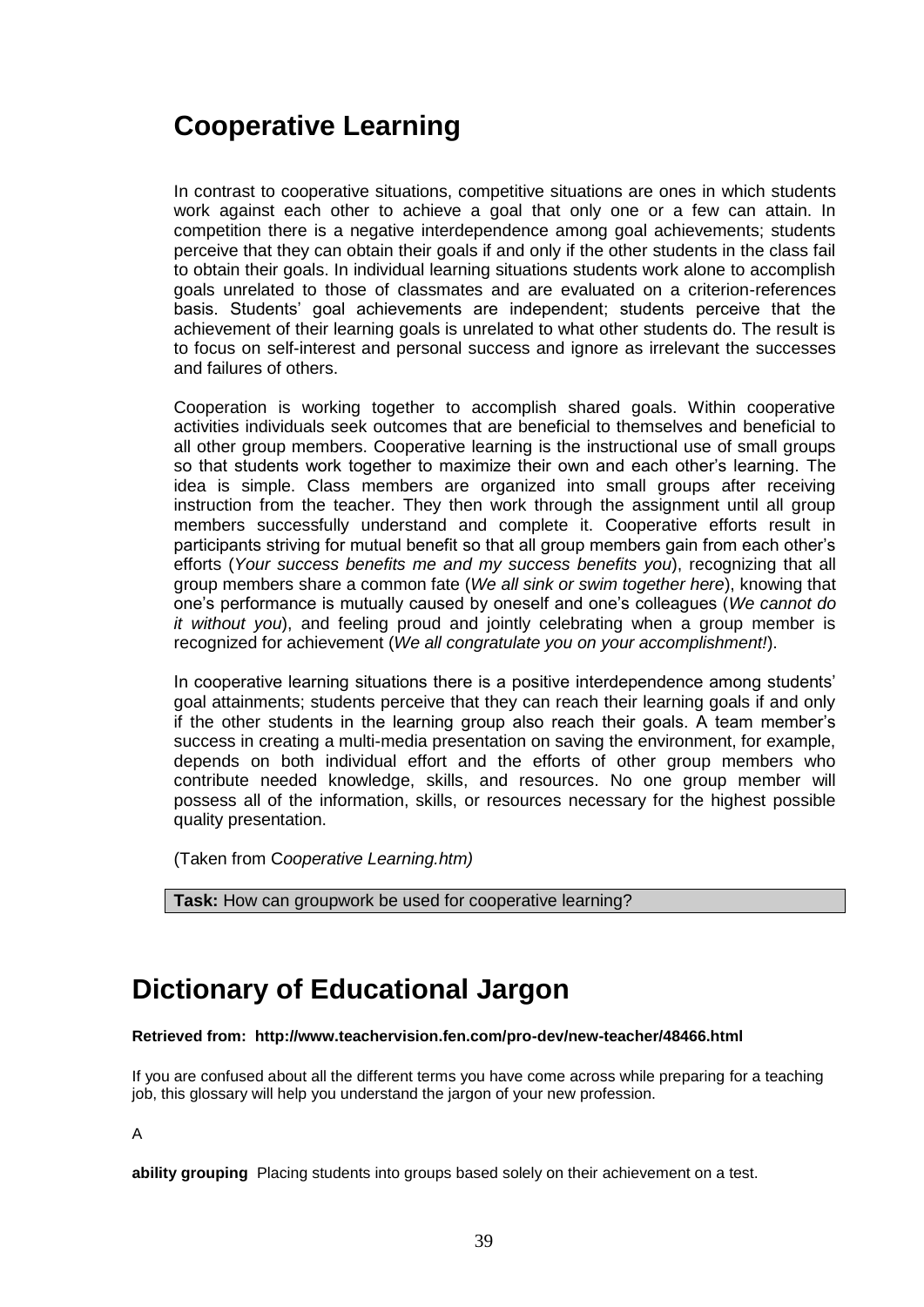**academic standards** Statements that provide a clear description of the knowledge and skills students should be developing through instruction.

**accommodation** A device, material, or support process that will enable a student to accomplish a task more efficiently.

**ADHD** Attention-deficit/hyperactivity disorder. This is a condition in which an individual has difficulty sustaining attention, focusing on information, and frequently demonstrates hyperactive behavior.

**analysis** A level of questioning in which students break down something into its component parts.

**anecdotal records** Narrative descriptions of student behavior or performance.

**anticipation guide** A teaching strategy that encourages students to use their background knowledge about a topic before reading about that topic.

**application** A level of questioning in which students take information and apply it to a new situation.

**assessment** Gathering information about the level of performance of individual students.

**attitudinal assessment** Determining the attitudinal or emotional growth of your students.

B

**benchmarks** See performance standards.

**bilingual** An individual's ability to speak his or her native language as well as an additional language fluently.

**block scheduling** Longer academic periods (primarily at the high school level) that allow students to pursue a subject in more depth. Periods may range from 70 to 140 minutes in length.

**bodily-kinesthetic intelligence** This intelligence focuses on physical activities; eve/hand coordination; and the ability to move around through dance, plays, or role-playing activities.

**brainstorming** Generating lots of ideas from many individuals.

**buzz session** A temporary group of students formed to discuss a specific topic.

 $\mathsf{C}$ 

**CD-ROM** A computer disc of digitized sounds, activities, and/or pictures.

**charter school** A school operated as a for-profit enterprise.

**closure** The final instructional activity in a lesson plan.

**comprehension** The way in which ideas are organized into categories.

**constructivism** The way knowledge is created in the mind of a learner.

**content courses** Teacher preparation courses that focus on the specific content of factual information about a subject (chemistry, social studies, algebra). College students in secondary teacher education programs most often take these courses.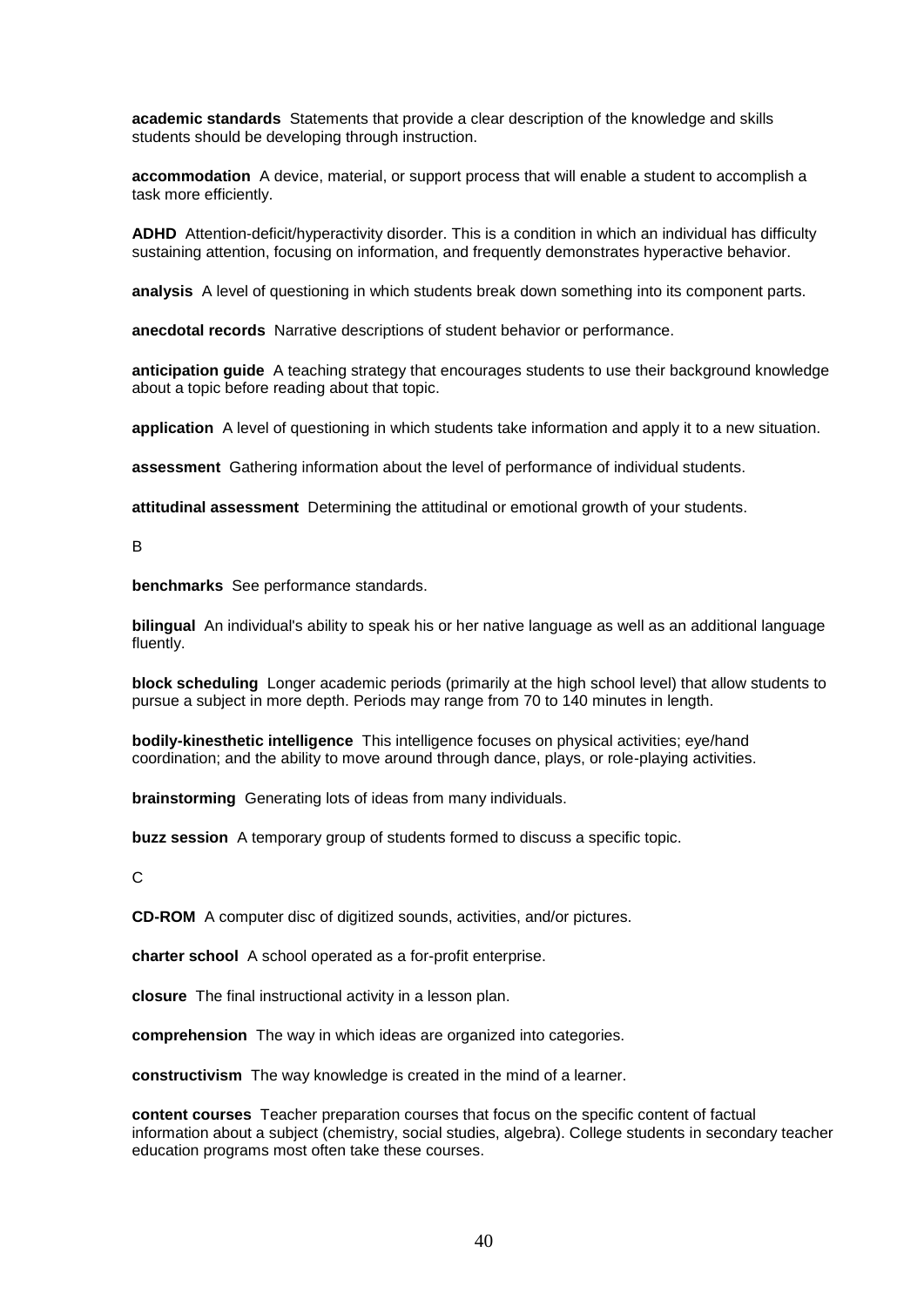**cooperative learning** Placing students into small groups and having them work together toward a common goal.

**copyright** The registration with the Library of Congress that protects a book or other printed material from unfair and/or unauthorized duplication.

**creative thinkin**g Generating new ways of looking at a situation.

**criterion check** A point in any lesson at which the teacher stops and checks to see if students understand the material up to that point.

**critical thinking** The ability to analyze information.

D

**deductive thinking** Going from the general to the specific. See also inductive thinking.

**dehydration** A reduction of water content.

**differentiated instruction** Providing instruction according to the different ability levels in a classroom.

**dimensions of learning** The five basic elements of any teaching/learning situation: confidence and independence, knowledge and understanding, skills and strategies, use of prior and emerging experience, and critical reflection.

**disruptive behavior** Any behavior that interferes with or impedes a teacher's ability to teach and students' abilities to learn.

E

**educational technology** Any instructional aid or media teachers use to support the teaching and learning process.

**elaboration** The expansion of an idea or thought.

**elementary teachers** Teachers who teach preschool up through grade 6.

**evaluation** A method of determining if students learned what they were taught. It is usually conducted at the end of a lesson.

**extrinsic motivation** When an individual is motivated by outside factors or other people (as opposed to being motivated from within).

F

**flexibility** The skill of drawing relationships between seemingly unrelated ideas (How are a brick and a book similar?).

**fluency** The ability to create a lot of ideas.

**formative evaluation** Evaluation that takes place between the introduction of material and its conclusion.

**free lunch** A student's meal which is completely subsidized by government funds.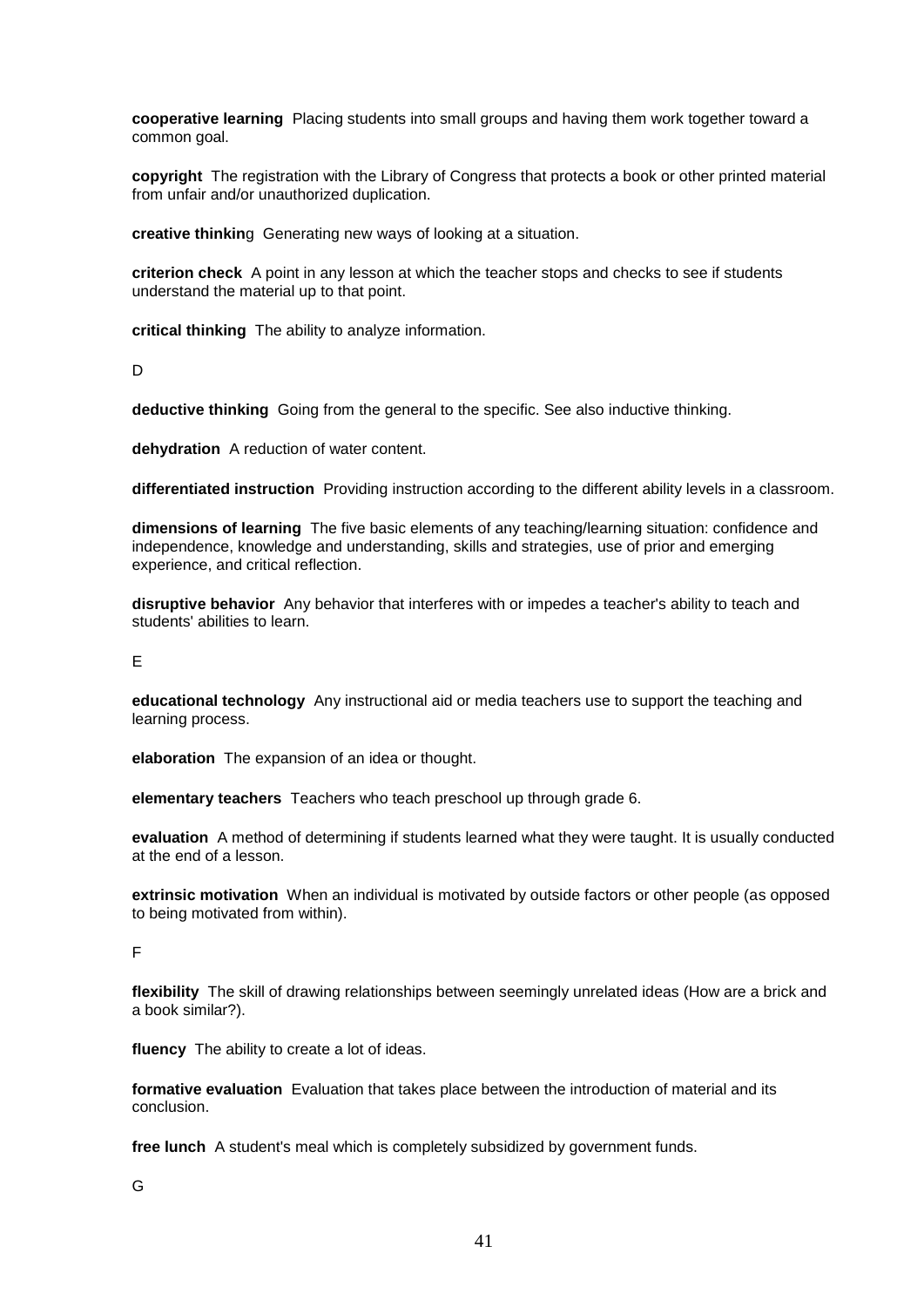**gifted students** Students who demonstrate high levels of imagination, curiosity, and intelligence.

**graphic organizer** A chart, outline, or web of ideas or concepts visually organized into groups or categories.

H

**heterogeneous groups** Groups of students of mixed abilities.

**high-stakes testing** When students take standardized tests, the results of which are rewarded in some way (graduation, for example).

**homeroom** The classroom a secondary student attends in the morning (or at the end of the day). Attendance is taken, announcements are made, and forms are completed in this room.

**hypothesis** An assumption, interpretation, or guess based on currently available information.

I

**IDEA** Individuals with Disabilities Education Act. This is the name given in 1990 to what was formerly known as Public Law 94-142 (the Education for All Handicapped Children Act).

**IEP** A document that outlines specific learning objectives for a student and how those objectives will be carried out.

**inclusion** Involving all students in the educational setting that best meets their needs.

**inductive thinking** Going from the specific to the general. See also deductive thinking.

**in-service teacher** An individual who has been hired by a district and is actively teaching.

**intelligence** The ability to use knowledge.

**intermediate teachers** Teachers who teach forth, fifth, and sixth grade.

**interpersonal intelligence** The ability to work effectively with other people.

**intrapersonal intelligence** The ability to understand one's own emotions, goals, and intentions.

**intrinsic motivation** Motivation that comes from within the individual.

K

**knowledge** The facts and data of a subject.

 $\mathbf{L}$ 

**laws of learning** Basic laws or rules by and through which learning occurs.

**learning center** A self-contained section of the classroom in which students engage in independent activities.

**learning disabled students** Those students who demonstrate a significant discrepancy between academic achievement and intellectual abilities in one or more areas.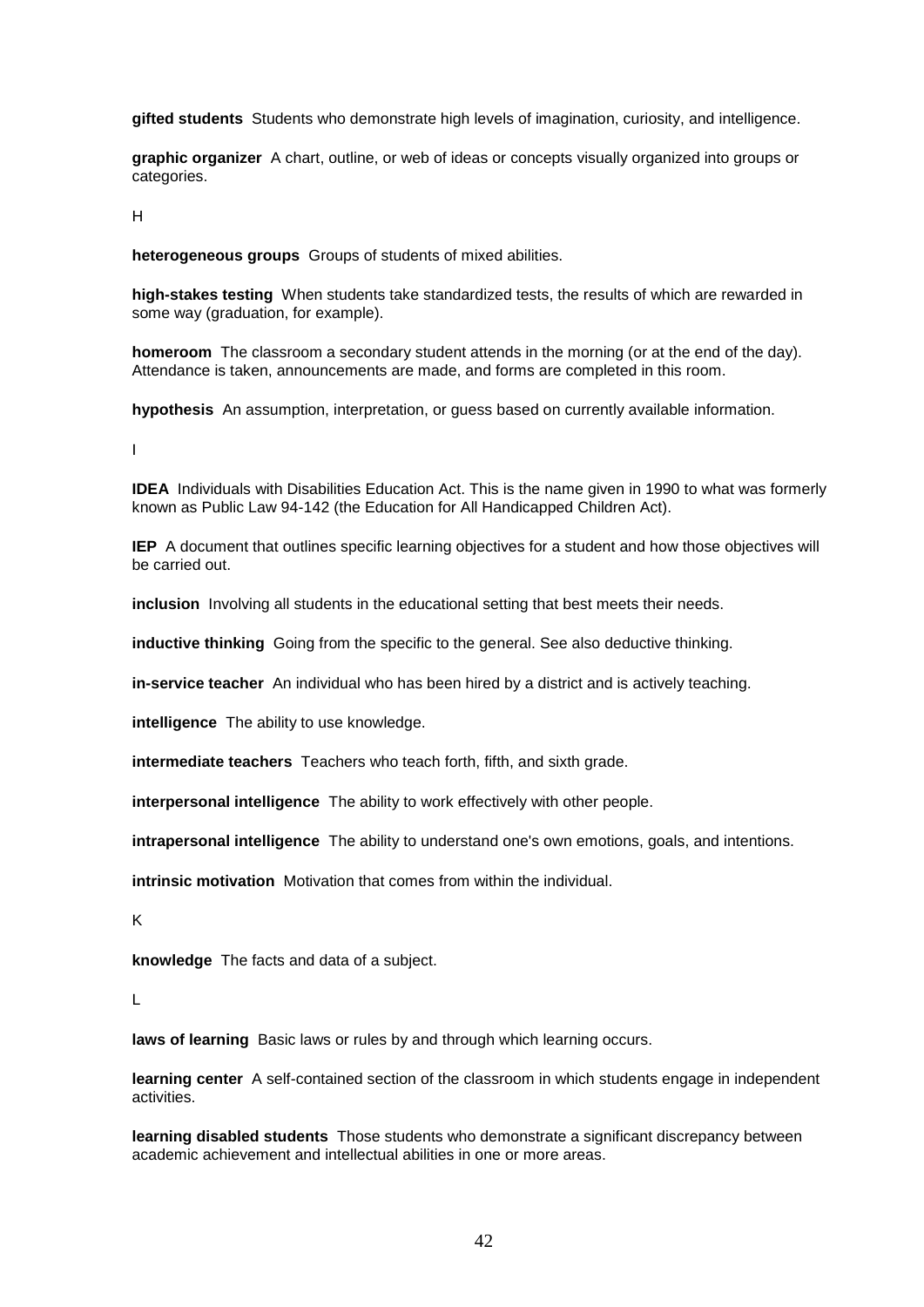**lecture** Sharing information with students verbally.

lesson plan An outline of goals and objectives, activities designed to help students achieve those goals, and objectives and ways to assess whether students have actually reached those goals and objectives.

**listserv** A list of e-mail addresses maintained by a group or organization. E-mail can be sent electronically to everyone on the list by any member of the list.

**locus of control** The degree to which individuals perceive they are in control. There are two types: external (people motivated by others) and internal (people motivated from within).

**logical-mathematical intelligence** The ability to reason deductively or inductively and to recognize and manipulate abstract patterns and relationships.

M

**manipulatives** Physical materials such as cubes, blocks, or balls that model mathematical concepts.

**memory** The way we recall previously learned or previously experienced information.

**mental imagery** Creating pictures or images in one's own mind.

**mentor** An experienced teacher who assists a new colleague.

**methodology** The way(s) in which information is shared with students.

**methods courses** Teacher preparation courses that focus on the methods, ways, procedures, or strategies of teaching (the "how-to's" of teaching).

**modification** Changes in the instruction, course content, or outcomes for special needs students.

**motivation** An emotion or psychological need that incites a person to do something.

**motivational opening** An initial activity or motivational devise in a lesson designed to get students' attention or tap into their background knowledge.

**MP3** Moving Picture Experts Group Audio Layer 3. This is an audio compression technology that provides high-quality sound in a very limited space.

**multimedia** A combination of technologies to create an instructional program or experience for students.

**multiple intelligences** A theory that postulates that human beings have eight separate intelligences (rather than a single IQ score) that determine how they learn.

**musical-rhythmic intelligence** Sensitivity to the pitch, timbre, and rhythm of sounds and the elements of music.

N

**naturalistic intelligence** The ability of individuals to recognize plants and animal lives and to have an appreciation for nature.

**neural forest** The connections that occur between brain cells. The more connections, the thicker the neural forest; the thicker the neural forest, the more we know about a specific topic.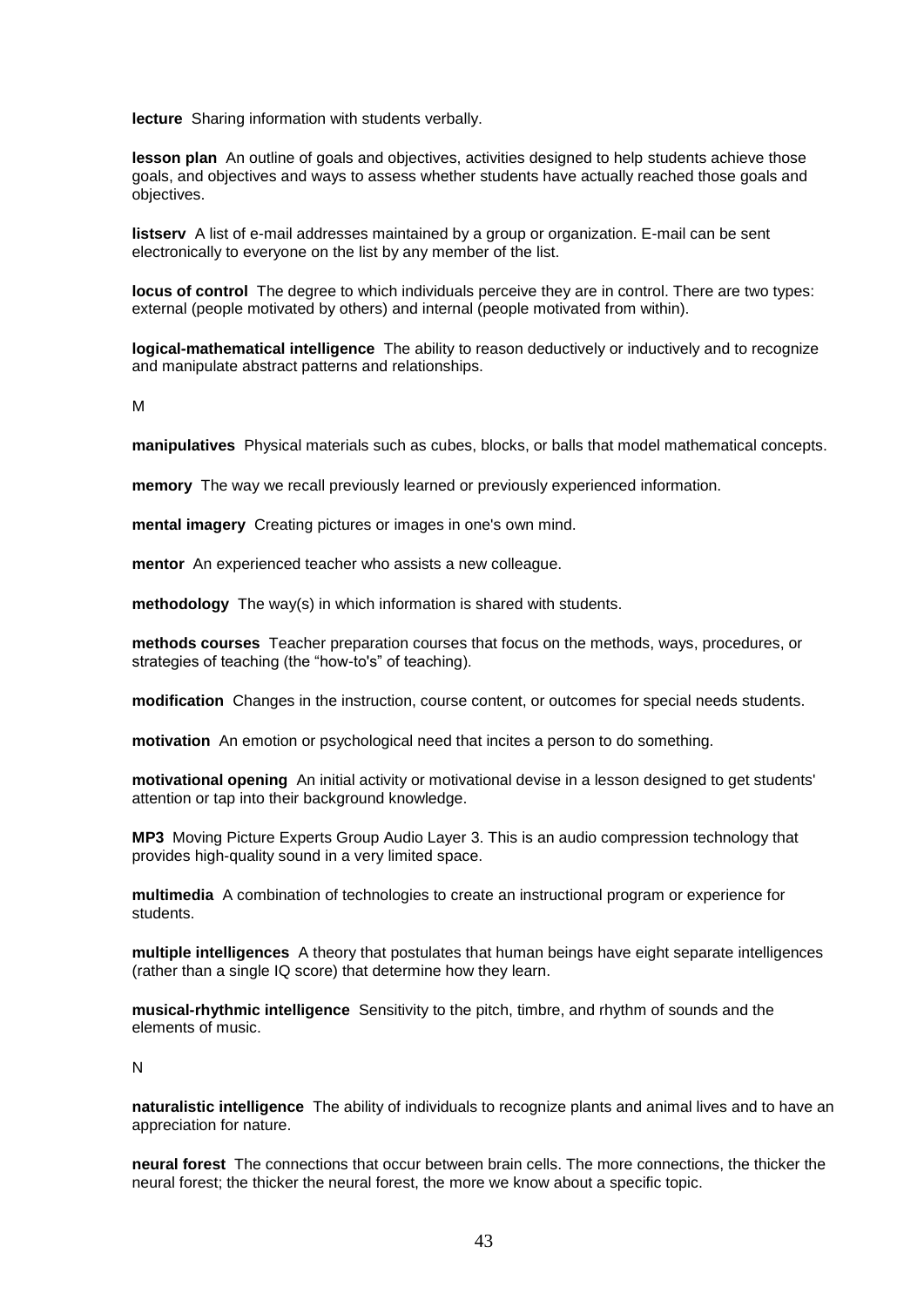**neuron** A brain cell.

 $\Omega$ 

**objective** A statement that describes what students will be able to do upon completion of an instructional experience.

**originality** The creation of singular and unique ideas.

P

**parent-teacher conference** A face-to-face meeting between a teacher and one or both parents (or guardians) of a student to discuss the student's academic performance and any concerns either party might have.

**performance** The ability to effectively use new information in a productive manner.

**performance assessment** When students demonstrate their mastery of material through a "handson activity" (assembling an electrical circuit, for example).

**performance standards** Statements that describe what it will take for a student to demonstrate mastery of a standard.

**phonemic awareness** A recognition that spoken words are composed of several individual sounds.

**planning time** Time during the day when a teacher does not have students and can plan lessons and other activities.

**portfolio assessment** A collection of materials designed to demonstrate progress over time.

**praise** Verbal comments that recognize individual students.

**prediction** An educated guess about something that may happen in the future.

**prior knowledge** The knowledge a learner already has about a topic or subject. It is the past knowledge a learner brings to a new learning situation.

**probing** A series of teacher statements or questions that encourage students to elaborate on their answers to previous questions.

**problem-solving** The ability to identify and solve problems by applying appropriate skills systematically.

**process evaluation** The way students go about learning. It may or may not be related to what they learned.

**product evaluation** A formal test that occurs at the end of a lesson or lessons.

**project assessment** When students design a project that illustrates a specific principle (science fair projects, for example).

**prompting** Assisting students in thinking beyond their response to a question.

R

**realia** Three-dimensional objects used for instruction.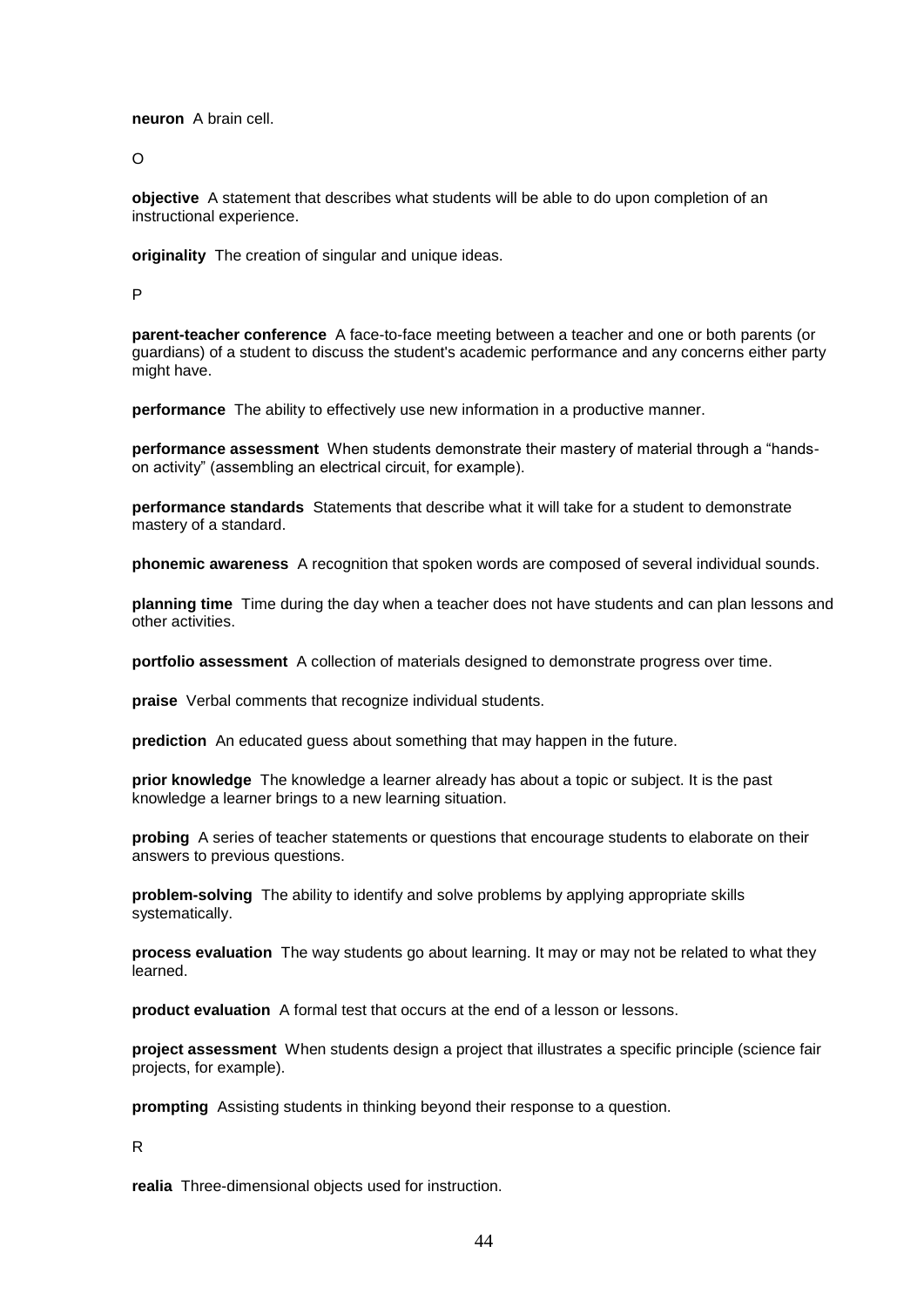**reduced lunch** A meal that is partially subsidized by government funds.

**remediation** A teacher comment that helps students reach a more accurate or higher-level response.

**round robin** A small group setting in which each student shares information.

**routines** Ways of managing the classroom; an established set of expectations.

**rubric** A document that describes varying levels of performance (from high to low) for a specific assignment.

rule of two-thirds In a traditional classroom,  $^2$  <sub>3</sub> of class time is taken up by talking,  $^2$  <sub>3</sub> of that time is taken up by teacher talk, and  $^2$  <sub>3</sub> of the teacher talk is telling or disciplining.

S

**search engine** A computer program designed to find websites based on keywords you enter.

**second language learners** Students whose primary language is not English. They are learning English as their second language.

**secondary teachers** Those teachers who teach in grades 7 through 12 (in most states).

**section 504** A civil rights law that requires that institutions not discriminate against people with disabilities.

**simulation** An activity in which students are given real-life problem-solving situations. The emphasis is on student decision-making.

**specials** Classes usually designated as nonacademic. They typically include art class, P.E., library time, and music class.

**standards** A description of what students should know or be able to do.

**standards-based teaching** When teachers use activities and lessons to ensure that students master a predetermined set of requirements or standards.

**stimulus** An event that causes something else to happen or take place.

**stress** What people experience when a situation challenges their ability to effectively cope.

**summative evaluation** Evaluation that occurs at the end of a unit of study.

**synapse** The place where electrical and chemical connections are made between one brain cell and another.

**synthesis** The combination of knowledge elements that form a new whole.

**systems analysis** Analyzing the parts of a system and the manner in which they interact.

T

**task orientation** The degree to which a teacher provides learning opportunities (as opposed to dealing with management issues) for students.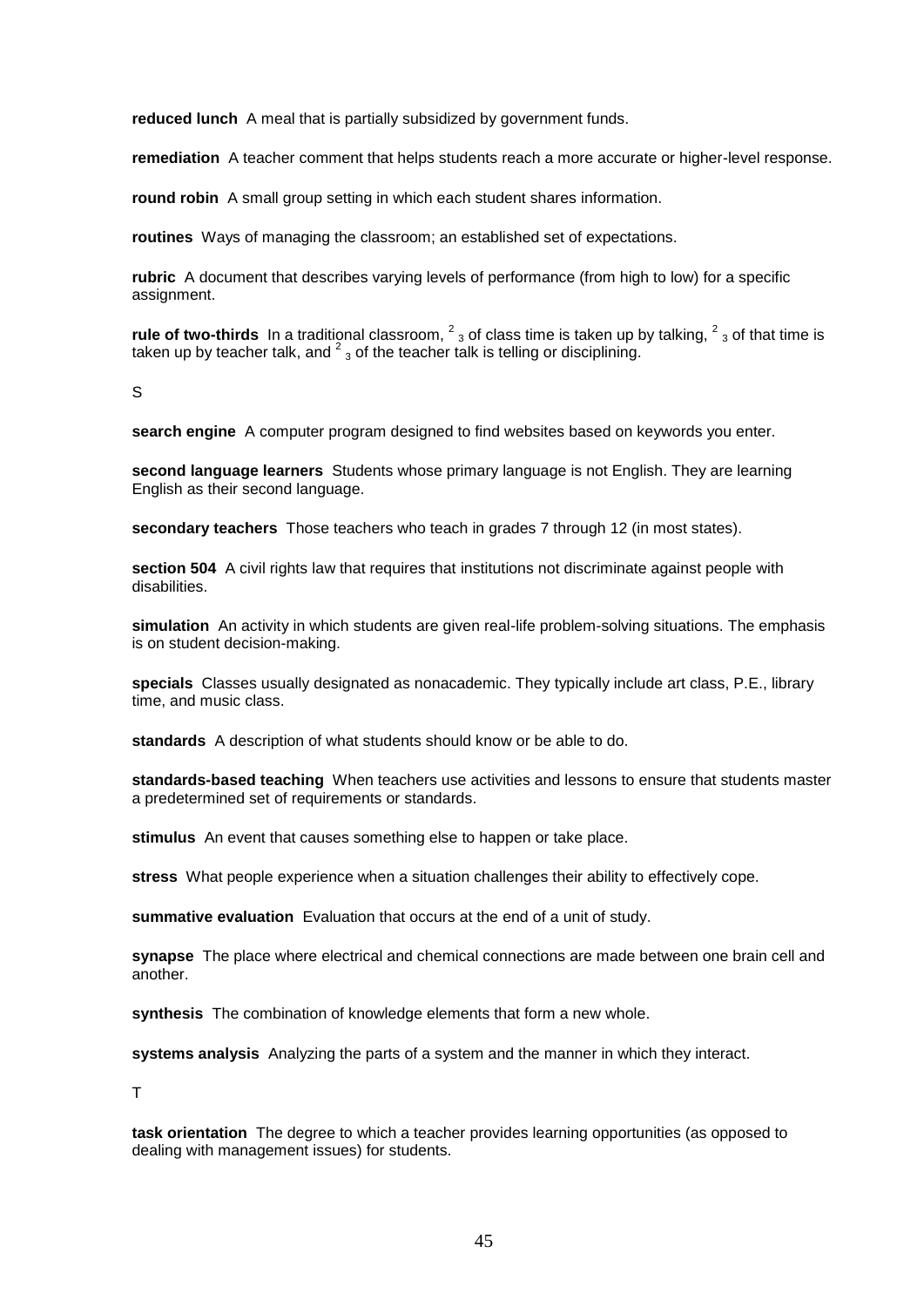**taxonomy** An orderly classification of items according to various levels (low to high, small to large).

**teacher burnout** The time in a teacher's life when the demands and expectations of the job exceed one's perceived ability to accomplish them.

**teacher's guide** A supplement to a textbook which includes a collection of teaching materials, lessons, ideas, and activities to help you teach the subject.

**textbook** A collection of the knowledge, concepts, and principles of a selected topic or course.

V

**verbal-linguistic intelligence** The ability to use and produce language effectively.

**visual-spatial intelligence** The ability to create visual images in the form of drawings, designs, maps, puzzles, mazes, and other creative items.

W

**wait time** The time between the asking of a question and the solicitation of a response.

# **Key Terms**

| <b>Curriculum</b>       | We take this to mean all the organised experiences that schools<br>provide to help children learn and develop. It includes the subjects<br>taught as well as the teaching they receive; the school environment<br>and other activities that take place outside of the classroom.                                                                                                                                                                                                                                                                                                                        |
|-------------------------|---------------------------------------------------------------------------------------------------------------------------------------------------------------------------------------------------------------------------------------------------------------------------------------------------------------------------------------------------------------------------------------------------------------------------------------------------------------------------------------------------------------------------------------------------------------------------------------------------------|
| <b>Diversity</b>        | This term means the variations and differences found among any<br>group of children or adults.                                                                                                                                                                                                                                                                                                                                                                                                                                                                                                          |
| <b>Inclusion</b>        | Children who are perceived 'different' because of their impairment,<br>ethnic background, language, poverty, etc. are often excluded from or<br>marginalised in society and local communities. Their inclusion means<br>changing the attitudes and practices of individuals, organisations and<br>associations so that they can fully and equally participate in and<br>contribute to the life of their community and culture. An inclusive<br>society is one in which difference is respected and valued, and where<br>discrimination and prejudice is actively combated in policies and<br>practices. |
| <b>Integration</b>      | Used mainly when children with disabilities attend ordinary schools that<br>have made few if any changes to accommodate the pupil. Rather the<br>pupil is expected to adapt to the present arrangements                                                                                                                                                                                                                                                                                                                                                                                                 |
| <b>Ordinary schools</b> | These include pre-school, primary and secondary schools. As a<br>groupthey are also referred to as mainstream or regular schools to<br>distinguish them from special schools (see below).                                                                                                                                                                                                                                                                                                                                                                                                               |